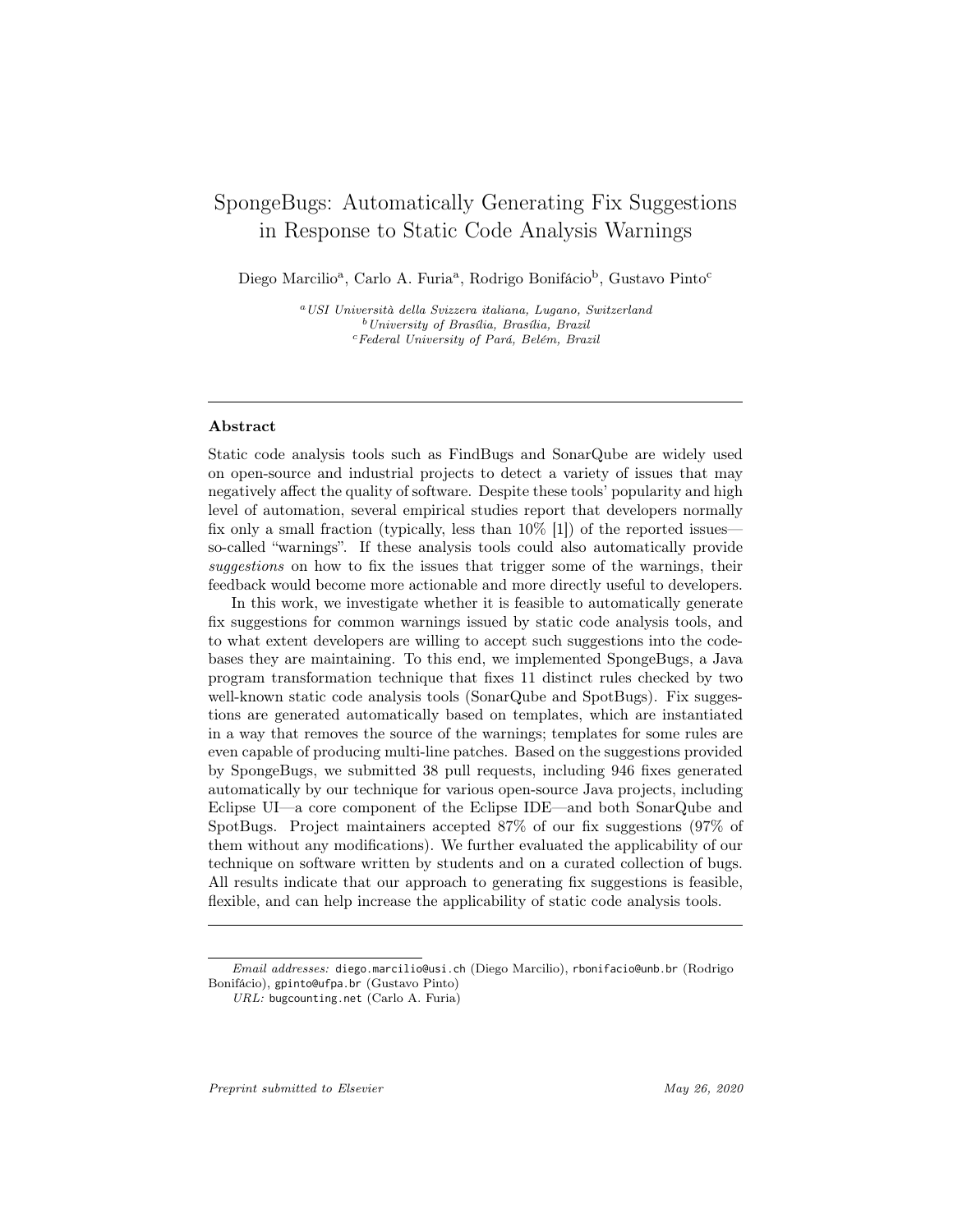# 1. Introduction

Static code analysis tools (SATs) are becoming increasingly popular as a way of detecting possible sources of defects earlier in the development process [2]. By working statically on the source or byte code of a project, these tools are applicable to large code bases [3, 4], where they quickly search for patterns that may indicate problems—bugs, questionable design choices, or failures to follow stylistic conventions [5, 6]—and report them to users. There is evidence [7] that using these tools can help developers monitor and improve software code quality; indeed, static code analysis tools are used for both commercial and open-source software development [1, 2, 4]. Some projects' development rules even require that code has to clear the checks of a certain SAT before it can be released [1, 7, 8].

At the same time, some features of SATs limit their wider applicability in practice. One key problem is that SATs are necessarily imprecise in checking for rule violations; in other words, they report warnings that may or may not correspond to an actual mistake. As a result, the first time a static analysis tool is run on a project, it is likely to report thousands of warnings [2, 3], which saturates the developers' capability of sifting through them to select those that are more relevant and should be fixed [1]. Another related issue with using SATs in practice is that understanding the problem highlighted by a warning and coming up with a suitable fix is often nontrivial [1, 3].

Our research aims at improving the practical usability of SATs by automatically providing fix suggestions: modifications to the source code that make it compliant with the rules checked by the analysis tools. We developed an approach, called SpongeBugs and described in Section 3, whose current implementation works on Java code. SpongeBugs detects violations of 11 different rules checked by SonarQube and SpotBugs (successor to FindBugs [2])—two well-known static code analysis tools, routinely used by very many software companies and consortia, including large ones such as the Apache Software Foundation and the Eclipse Foundation. The rules checked by SpongeBugs are among the most widely used in these two tools, and cover different kinds of code issues (ranging from performance, to correct behavior, style, and other aspects). For each violation it detects, SpongeBugs automatically suggests and presents a fix to the user.

By construction, the fixes SpongeBugs suggests remove the origin of a rule's violation, but the maintainers still have to decide—based on their overall knowledge of the project—whether to accept and merge each suggestion. To assess whether developers are indeed willing to accept SpongeBugs's suggestions, Section 5 presents the result of an empirical evaluation where we applied it to 12 open-source Java projects, and submitted 946 fix suggestions as pull requests to the projects. Project maintainers accepted 825 (87%) fix suggestions—97% of them without any modifications. This high acceptance rate suggests that SpongeBugs often generates patches of high quality, which developers find adequate and useful.

The empirical evaluation also indicates that SpongeBugs is applicable with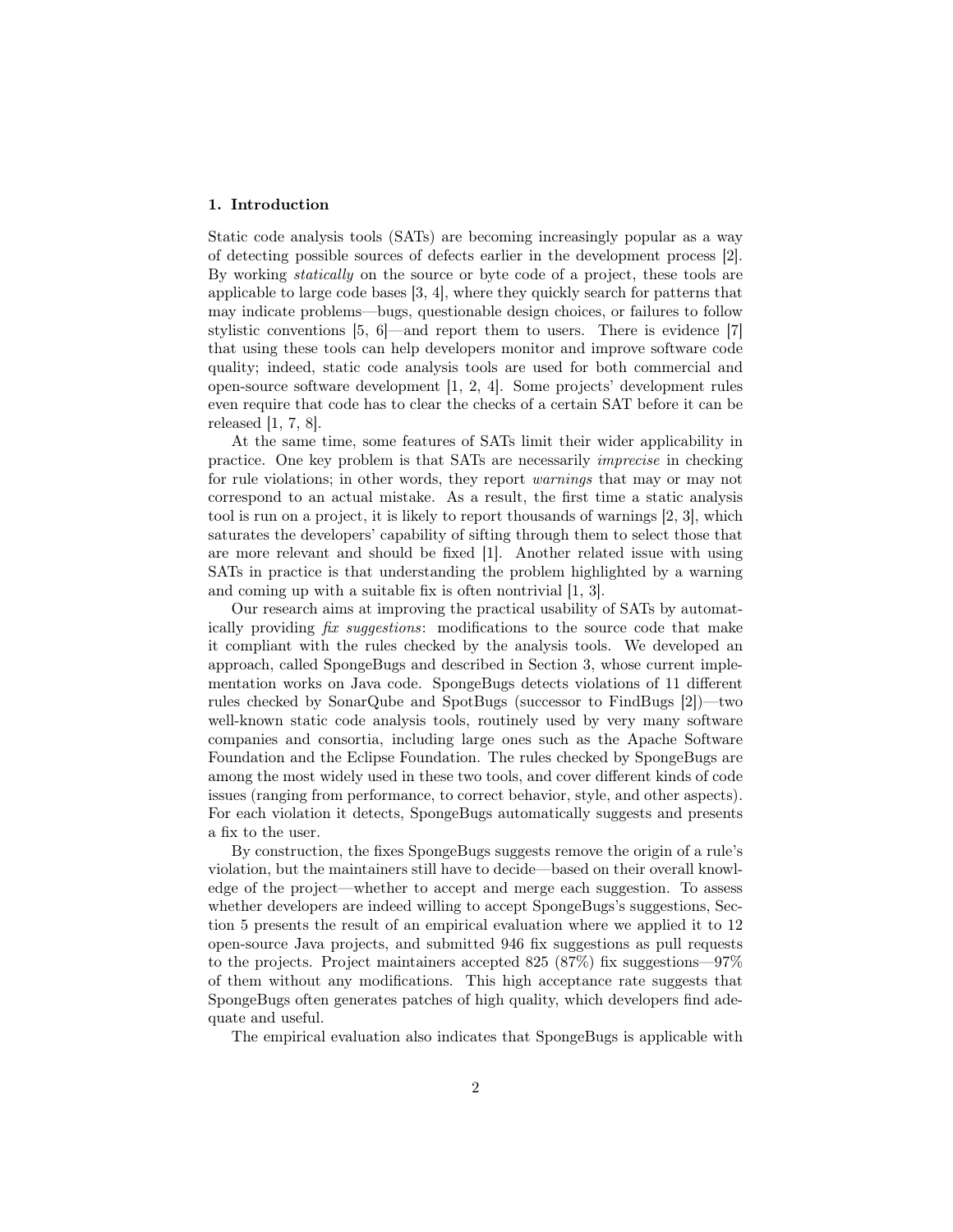good performance to large code bases (1.2 minutes to process 1,000 lines of code on average). SpongeBugs is also accurate, as it generates false positives (spurious rule violations) in less than 0.6% of all reported violations. We actually found several cases where SpongeBugs correctly detected cases of rule violations that were missed by SonarQube (Section 5.1.1).

To further demonstrate SpongeBugs's versatility, Section 5 also discusses how SpongeBugs complements program repair tools (e.g., AVATAR [4]) and how it performs on software whose main contributors are non-professionals (i.e., students). With few exceptions—which we discuss throughout Section 5 to inform further progress in this line of work—SpongeBugs worked as intended: it provides sound, easy to apply suggestions to fix static rule violations.

The work reported in this paper is part of a large body of research (see Section 2) that deals with helping developers detecting and fixing bugs and code smells. SpongeBugs' approach is characterized by the following features:  $i)$  it targets static rules that correspond to frequent mistakes that are often fixable syntactically; ii) it builds fix suggestions that remove the source of warning by  $construction; iii)$  it scales to large code bases because it is based on lightweight program transformation techniques. Despite the focus on conceptually simple rule violations, SpongeBugs can generate nontrivial patches, including some that modify multiple hunks of code at once. In summary, SpongeBugs's focus privileges generating a large number of practically useful fixes over being as broadly applicable as possible. Based on our empirical evaluation, Section 6 discusses the main limitations of SpongeBugs's approach, and Section 7 outlines directions for further progress in this line of work.

Extended Version. This journal article extends a previous conference publication [9] by significantly expanding the empirical evaluation of SpongeBugs with: (1) an extended and updated evaluation on SpongeBugs' applicability in Section 5.1, using a revised implementation with numerous bug fixes; (2) a detailed analysis of accuracy (false positives and false negatives, in Section 5.1.2 and Section 5.1.3); (3) a smaller-scale evaluation involving student projects (Section 5.1.4); (4) an experimental assessment (Section 5.3.2) of how SpongeBugs's three-stage process trade-offs a modicum of precision for markedly better performance; and (5) an experimental comparison with the Defects4J curated collection of real-world Java bugs (Section 5.4).

### 2. Background and Related Work

Static analysis techniques reason about program behavior statically, that is without running the program [10]. This is in contrast to dynamic analysis techniques, which are instead driven by specific program inputs (provided, for example, by unit tests). Thus, static analysis techniques are often more scalable (because they do not require complete executions) but also less precise (because they over-approximate program behavior to encompass all possible inputs) than dynamic analysis techniques. In practice, there is a broad range of static analysis techniques from purely syntactic ones—based on code patterns—to complex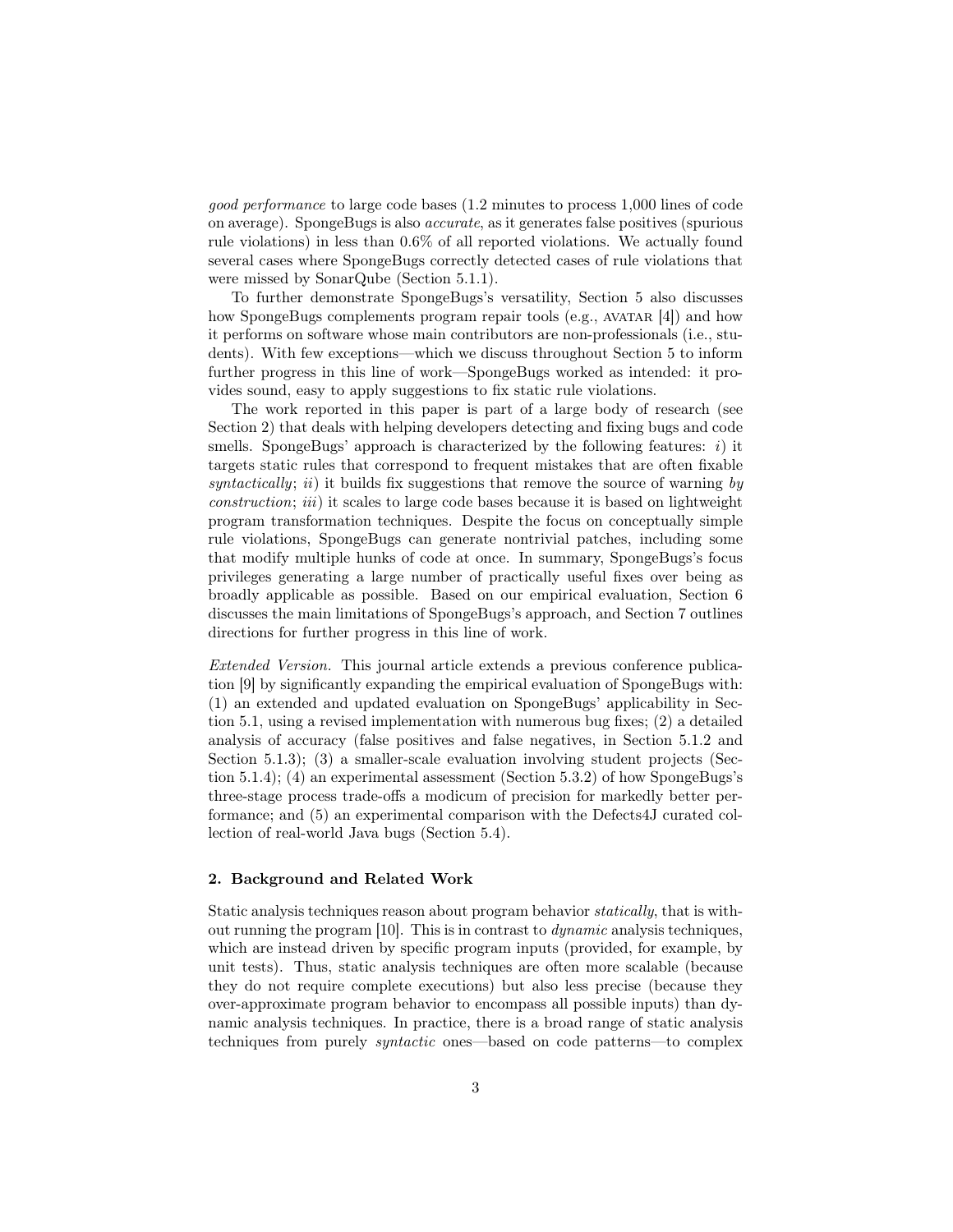semantic ones—which infer *behavioral* properties that can be used to perform program optimization [11, 12] as well as performance problems and other kinds of vulnerabilities [13, 14].

#### 2.1. Static Code Analysis Tools

Static code analysis tools (SATs) typically combine different kinds of analyses. This paper focuses on the output of tools such as SonarQube, FindBugs, and SpotBugs, because they are widely available and practically used [2]. The analysis performed by a SAT consists of several independent rules, which users can select in every run of the tool. Each rule describes a requirement that correct, high-quality code should meet. For example, a rule may require that Constructors should not be used to instantiate String—that is, one should write String s = "SpongeBugs" instead of instantiating new String objects in the heap with String s = new String("SpongeBugs").

Whenever a SAT finds a piece of code that *violates* one of the rules, it outputs a warning, typically reporting the incriminated piece of code and a reference to the rule that it violates. It is then up to the developer to inspect the warning to decide whether the violation is real and significant enough to be addressed; if it is, the developer also has to come up with a  $\hat{f}x$  that modifies the source code and removes the rule violation without otherwise affecting program behavior.

Empirical Studies on Static Code Analysis Tools. Software engineering researchers have become increasingly interested [2] in studying how SATs are used in practice by developers, and how to increase their level of automation.

Rausch et al. [15] performed an extensive study on the build failures of 14 projects, finding a frequent association between build failures and issues reported by SATs (when the latter are used as a component of continuous integration). Zampetti et al. [16] found that lack of a consistent coding style across a project is a frequent source of build failures.

Recent studies focused on the kinds of rule violations developers are more likely to fix. Liu et al. [17] compared a large number of *fixed* and *not fixed* Find-Bugs rule violations across revisions of 730 Java projects. They characterized the categories of violations that are often fixed, and reported several situations in which the violations are systematically ignored. They also concluded that developers disregard most of FindBugs violations as not being severe enough to be fixed during development process.

Digkas et al. [18] performed a similar analysis for SonarQube rules, revealing that a small number of all rules account for the majority of programmer-written fixes. Marcilio et al. [1] characterized the use of SonarQube in 246 Java projects, reporting a low resolution rate of issues (around 9% of the projects' issues have been fixed), and also finding that a small subset of the rules reveal real design and coding flaws that developers consider serious. These findings suggest that a fix generation tool that focuses on a selection of rules is likely to be highly effective and relevant in practice to real project developers.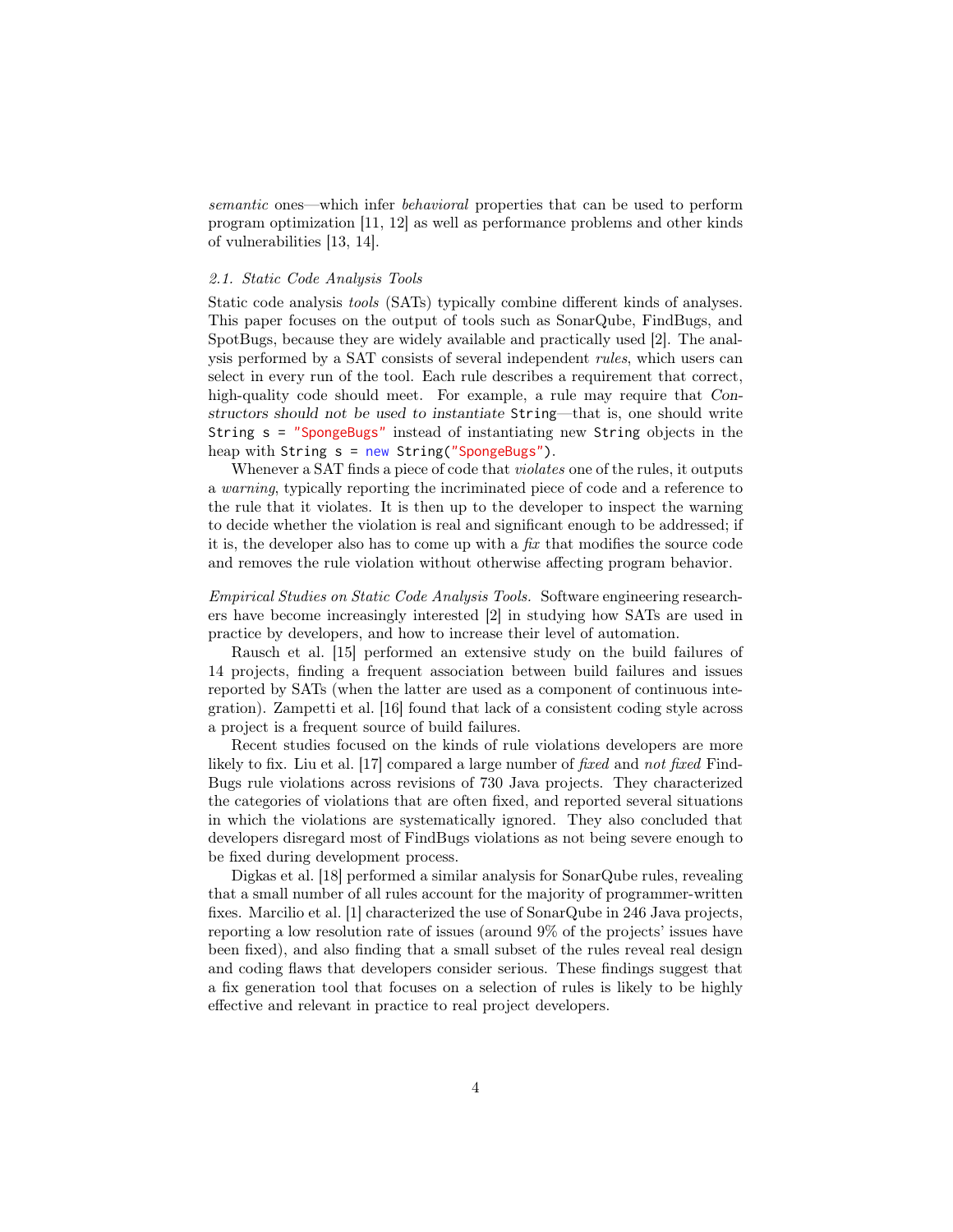## 2.2. Automatic Fix Suggestions

Aftandilian et al. [19] presented error-prone: an extension of the OpenJDK compiler that detects potential bugs and recommends fixes at compile time, based on patterns that are similar to some of those used by SATs like FindBugs. More precisely, error-prone targets bugs that admit simple fixes, which usually "should change the behavior of the program" [19]; for example, adding a null check to a method to avoid null-deferencing errors. In contrast, SpongeBugs targets violations of rules that are primarily about style and design; therefore, its fixes are mostly behavior-preserving.

Other approaches learn transformations from examples, using sets of bug fixes [20], bug reports [21], or source-code editing patterns [22]. Commercial project CodeLingo<sup>1</sup> is also based on learning, which it performs while monitoring and assisting the code reviewing process. We directly implemented SpongeBugs' transformations based on our expertise and the standard recommendations for fixing warnings from static analysis tools. SpongeBugs cannot learn new fixing rules at the moment, but this is an interesting direction for improving its capabilities.

Coccinelle [23] is an approach to automatically apply code-transformation templates to large code bases. Unlike SpongeBugs, which works automatically on a predefined set of templates, Coccinelle supports the user definition of modular, complex patterns that capture semantic information. Its implementation represents patterns as CTL formulas and expresses their application as a modelchecking problem on the program's control-flow graph. Coccinelle's main application has been to support evolution of large codebases: when an API or a language feature changes, manual refactoring is error-prone because there's a high risk of introducing inconsistencies or other mistakes. Using Coccinelle, it has been possible to support evolution of the Linux kernel (written in C) in a much more robust and streamlined way.

Several researchers have developed techniques that propose fix suggestions for rules of the popular FindBugs in different ways: interactively, with the user exploring different alternative fixes for the same warning [5]; and automatically, by systematically generating fixes by mining patterns of programmerwritten fixes [4, 17]. These studies focus on *behavioral* bugs such as those in Defects4J [24]—a curated collection of hundreds of real bugs of open-source Java projects. In contrast, SpongeBugs mainly targets rules that characterize so-called code smells—patterns that may be indicative of poor programming practices, and mainly encompass design and stylistic aspects. We focus on these because they are simpler to characterize and fix "syntactically" but are also the categories of warnings that developers using SATs are more likely to address and fix [1, 17, 18]. This focus helps SpongeBugs achieve high precision and scalability, as well as be practically useful.

<sup>1</sup>https://codelingo.it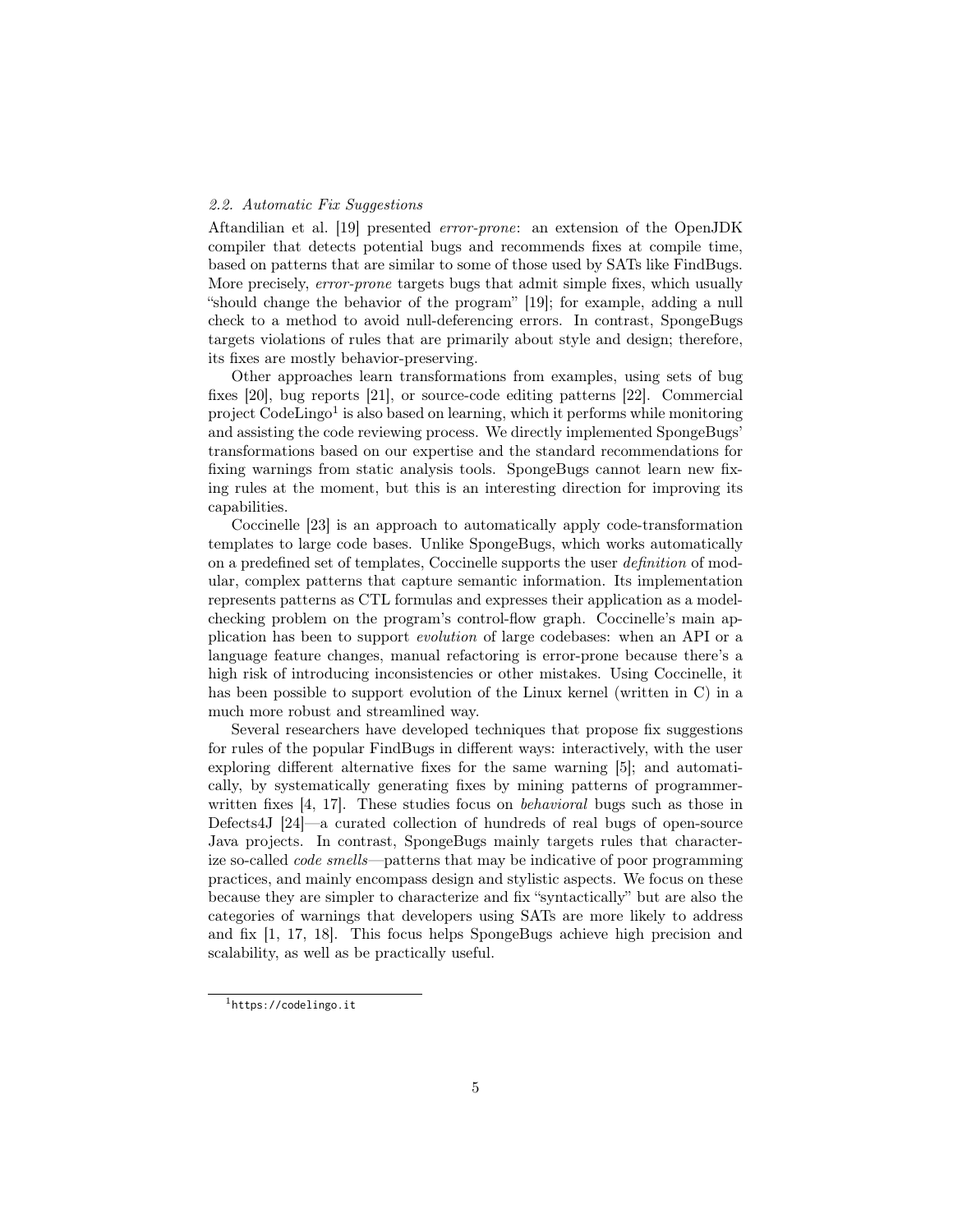### 2.3. Automated Program Repair

Behavioral bugs are also the primary focus of techniques for "automated program repair", a research area that has grown considerably in the last decade [25]. The most popular approaches to automated program repair are mainly driven by dynamic analysis (i.e., tests) [26, 25] and target generic bugs. In contrast, SpongeBugs's approach is based on static code-transformation techniques, which make it simpler and of more limited scope but also more easily and widely applicable.

Using dynamic analysis, bug detection is straightforward—a failing test is a bug—whereas fault localization and fix synthesis are the challenging parts. Therefore, early work in automated program repair [27, 28, 29] introduced the idea of expressing the search for a fix as a search problem, which can be tackled using genetic programming or other kinds of general-purpose search algorithms. These works pioneered key concepts and problems in automated program repair, but were still quite limited in the number of correct fixes (identical to those written by a programmer) they could produce [30]. More recently, approaches such as SapFix [31] revisited several of the same techniques and concepts as the early work, in a way that they have become applicable on a larger scale with higher precision: SapFix has been deployed in a continuous integration environment at Facebook, where it was able to generate fixes to several applications.

Several recently developed automated program repair techniques are based on machine learning, which they use to automatically build source-code modification patterns that are similar to those used by programmers in fixing bugs. The key challenge in patch mining [32] is how to summarize changes in a way that is sufficiently fine-grained to capture correct fixes, but also sufficiently general that it is applicable to different instances of the same kind of bug. Getafix [33] uses clustering algorithms to this effect. Prophet [34] builds abstractions of conditionals that lead to failed tests, and modifies them, according to a probabilistic model that ranks possible fixes, using techniques based on expression synthesis. Genesis [35] applies the idea of patch mining (inferring fixing patterns that can be used to generate new fixes) to program repair, focusing on null-dereferencing bugs. In contrast, SpongeBugs does not use any learning: on the one hand, this limits its flexibility and the range of issues it can address; on the other hand, this makes it much faster (machine learning is typically time consuming) and precise in its application domain.

Liu et al.'s study [4] presented the AVATAR automatic program repair system. avatar recommends code changes based on the output of SAT tools, and hence it is somewhat comparable to SpongeBugs. In its experimental evaluation, avatar generated correct fixes for 34 bugs among those of the Defects4J benchmark. This suggests that responding to warnings of SATs can be an effective way to fix some behavioral "semantic" bugs. Despite these high-level similarities, avatar's and SpongeBugs' approaches are quite different, since their scopes are mostly complementary in the kind of design trade-offs they target. AVATAR uses the output of SATs *indirectly* to help its fault localization process, and to guide mining programmer-written fixes for patterns. Getafix [33] (which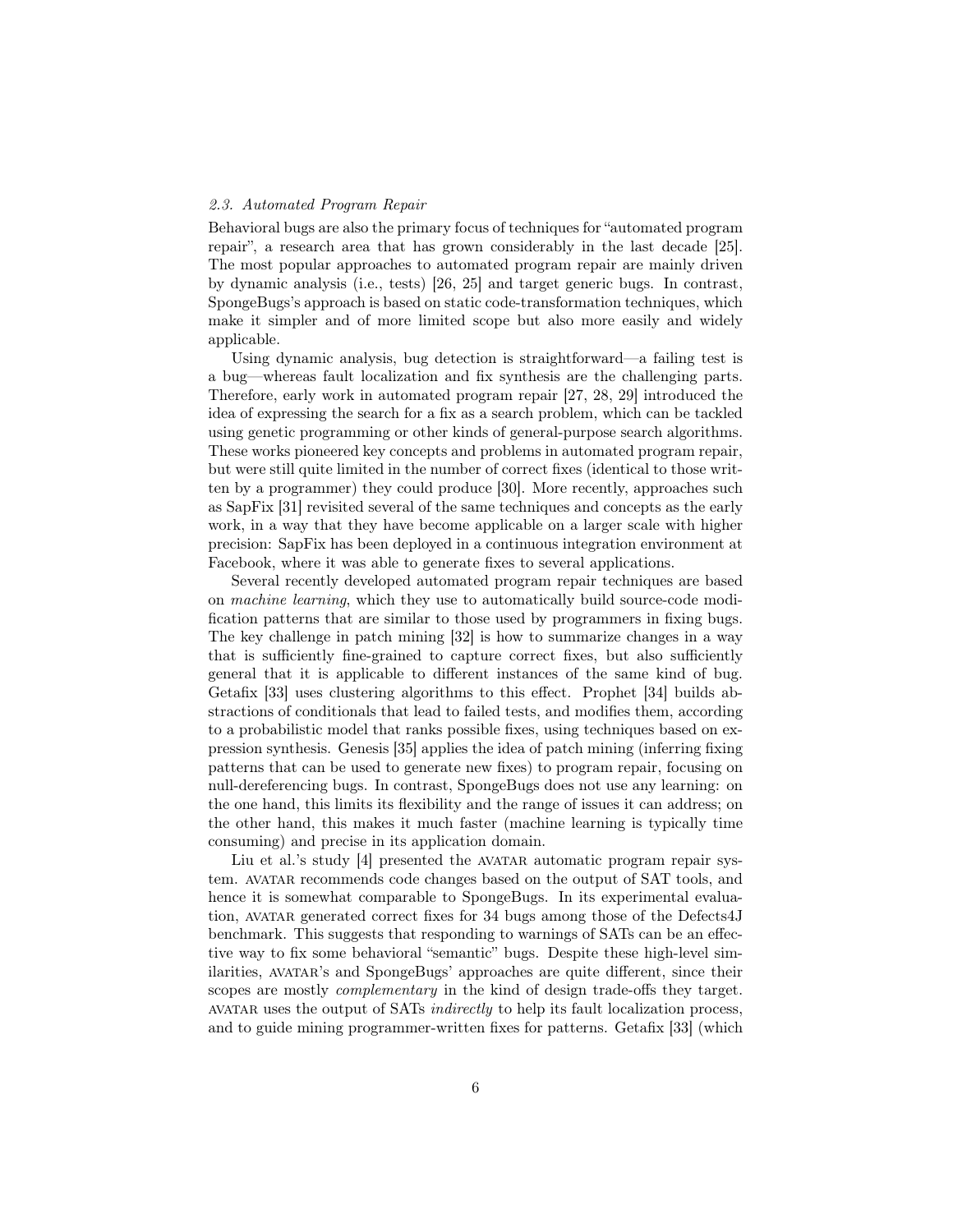we mentioned above among the techniques based on learning) uses a similar approach, focusing on fixes that solve issues reported by SATs. The idea is that if a human-written fix removes a SAT warning, it may be indicative of a useful bug-fixing transformation, and hence avatar or Getafix abstract it into a fixing pattern that can be used on new bugs. In contrast, our approach focuses on "syntactic" design flaws that often admit simple yet effective fixes, with the main goal of being immediately and generally useful for the kinds of static analysis flaws that developers fix more often.

Bavishi et al. [36] proposed phoenix, a system that learns fix patches for violations detected by SATs. Similarly to avatar, phoenix primarily uses SATs  $ofline:$  in the experiments [36], PHOENIX ran FindBugs on revisions of 517 selected GitHub projects to identify programmer-written fixes of violations and to learn fix patterns from them. Based on them, phoenix built a large number of fix suggestions for faults in various projects; manually-selected fix suggestions among them were included in 19 pull requests that were accepted by the projects' developers. Some of these suggestions fix violations of rules that SpongeBugs also targets (see Section 3.1; the rules in question are B1, C3, and C7).

# 3. SpongeBugs: Approach and Implementation

SpongeBugs provides fix suggestions for violations of selected rules that are checked by SonarQube and SpotBugs. Section 3.1 discusses how we selected the rules to check and suggest fixes for. SpongeBugs works by means of source-tosource transformations, implemented as we outline in Section 3.2. This approach has advantages but also limitations in its applicability, which we discuss in Section 3.3.

# 3.1. Rule Selection

One key design decision for SpongeBugs is which static code analysis rules it should target. Crucially, SATs are prone to generating a high number of false positives [37]. To avoid creating fixes to spurious warnings, we base our design on the assumption that rules whose violations are frequently fixed by developers are more likely to correspond to real issues of practical relevance [1, 17].

We collected and analyzed the publicly available datasets from three previous studies that explored developer behavior in response to output from Sonar-Qube [1, 18] and FindBugs [17]. These three studies combined analyzed 1,033 projects with 18 million violations of over 400 rules. We initially selected the top 50% most frequently fixed rules in each of the three datasets, corresponding to 156 rules, extended with another 10 rules whose usage was not studied in the literature but appear to be widely applicable.

Then, we went sequentially through each rule, starting from the most frequently fixed ones, and manually selected those that are more amenable to automatic fix generation. The main criterion to select a rule is that it should be possible to define a syntactic fix template that is guaranteed to remove the source of warning without obviously changing the behavior. This led to discarding all rules that are not modular, that is, that require changes that affect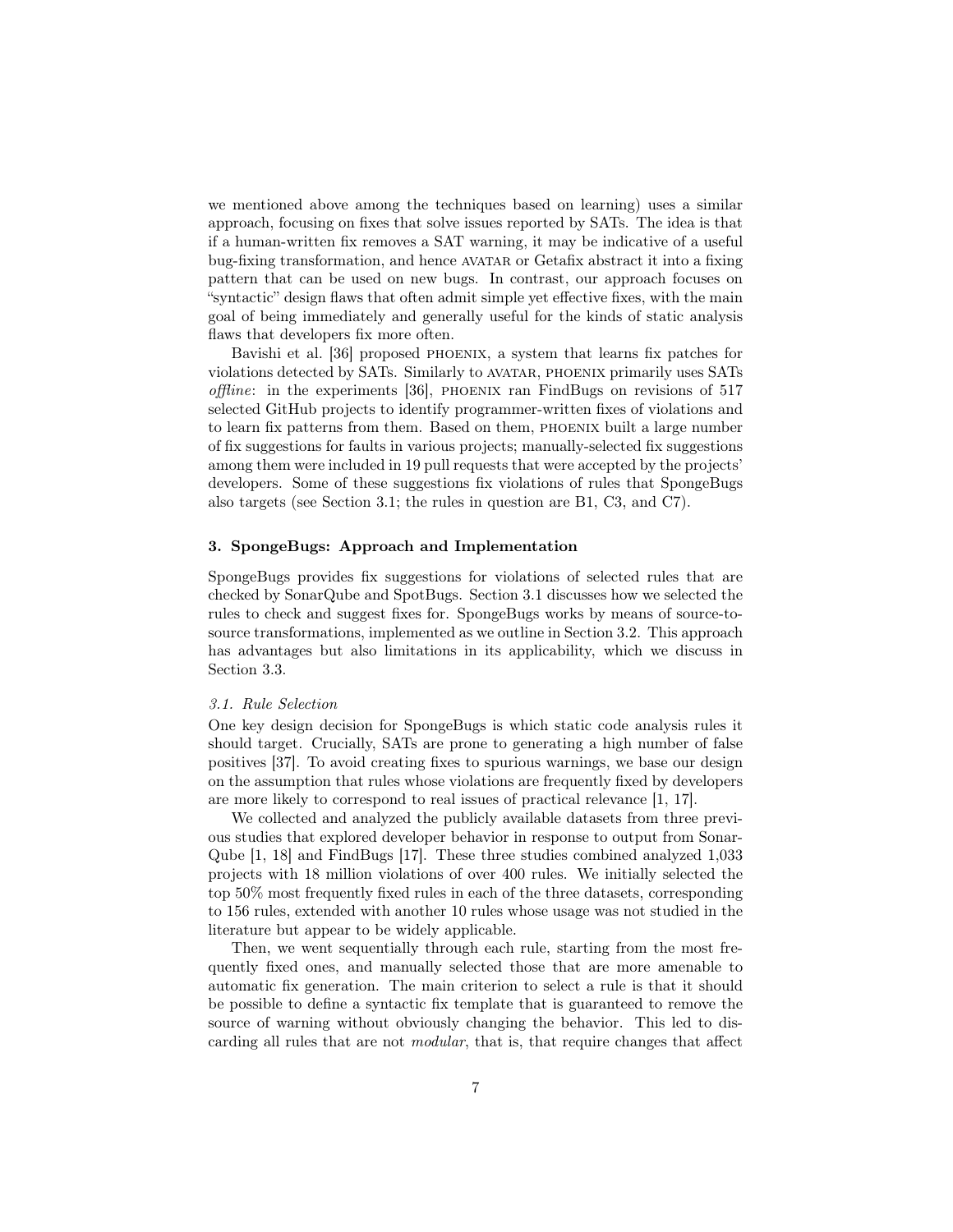clients in any files. An example is the rule Method may return null, but its return type is @Nonnull.<sup>2</sup> Although conceptually simple, the fix for a violation of this rule entails a change in a method's signature that weakens the guarantees on its return type. This is impractical, since we would need to identify and check every call of this method—potentially introducing a breaking change [38]. We also discarded rules when automatically generating a syntactic fix would be cumbersome or would require additional design decisions. An example is the rule Code should not contain a hard coded reference to an absolute pathname, whose recommended solution involves introducing an environment variable. To provide an automated fix for this violation, our tool would need an input from developers, since pathnames are context specific; it would also need access to the application's execution environment, which is clearly beyond the scope of the source code under analysis.

We selected the top rules (in order of how often developers fix the corresponding warnings) that satisfy these feasibility criteria, leading to the 11 rules listed in Table 1. Note that SonarQube and SpotBugs rules largely overlap, but the same rule may be expressed in slightly different terms in either tool. Since SonarQube includes all 11 rules we selected, whereas SpotBug only includes 7 of them, we use SonarQube rule identifiers<sup>3</sup>.

Consistently with SonarQube's classification of rules, we assign an identifier to each rule according to whether it represents a bug (B1 and B2) or a code smell (C1–C9). While the classification is fuzzy and of somewhat limited practical usefulness, most of our rules are code smells consistently with how we selected them.

Rules C1 and C5 were selected indirectly on top of the feasibility criteria discussed above (which were used directly to select the other 9 rules). We selected rule C1 because it features very frequently among the open issues of many projects; its fixes are somewhat challenging since they involve multiple lines and the insertion of a constant. We selected rule C5 because it can be fixed in conjunction with fixes to rule B1 (see Listing 1), making the code shorter while also avoiding NullPointerException from being thrown.

```
- if (render != null && render != "")
+ if (!"".equals(render))
```
Behavioral Changes. May the refactorings needed to comply with the rules in Table 1 change program behavior? The majority of rules require purely stylistic changes that cannot affect meaning. Complying with rules B1, C5, C6, and

Listing 1: Fixes for rules B1 (Strings and boxed types should be compared using equals()) and C5 (Strings literals should be placed on the left-hand side when checking for equality) applied in conjunction.

 $2$ https://spotbugs.readthedocs.io/en/latest/bugDescriptions.html#

np-method-may-return-null-but-is-declared-nonnull-np-nonnull-return-violation

<sup>3</sup>https://rules.sonarsource.com/java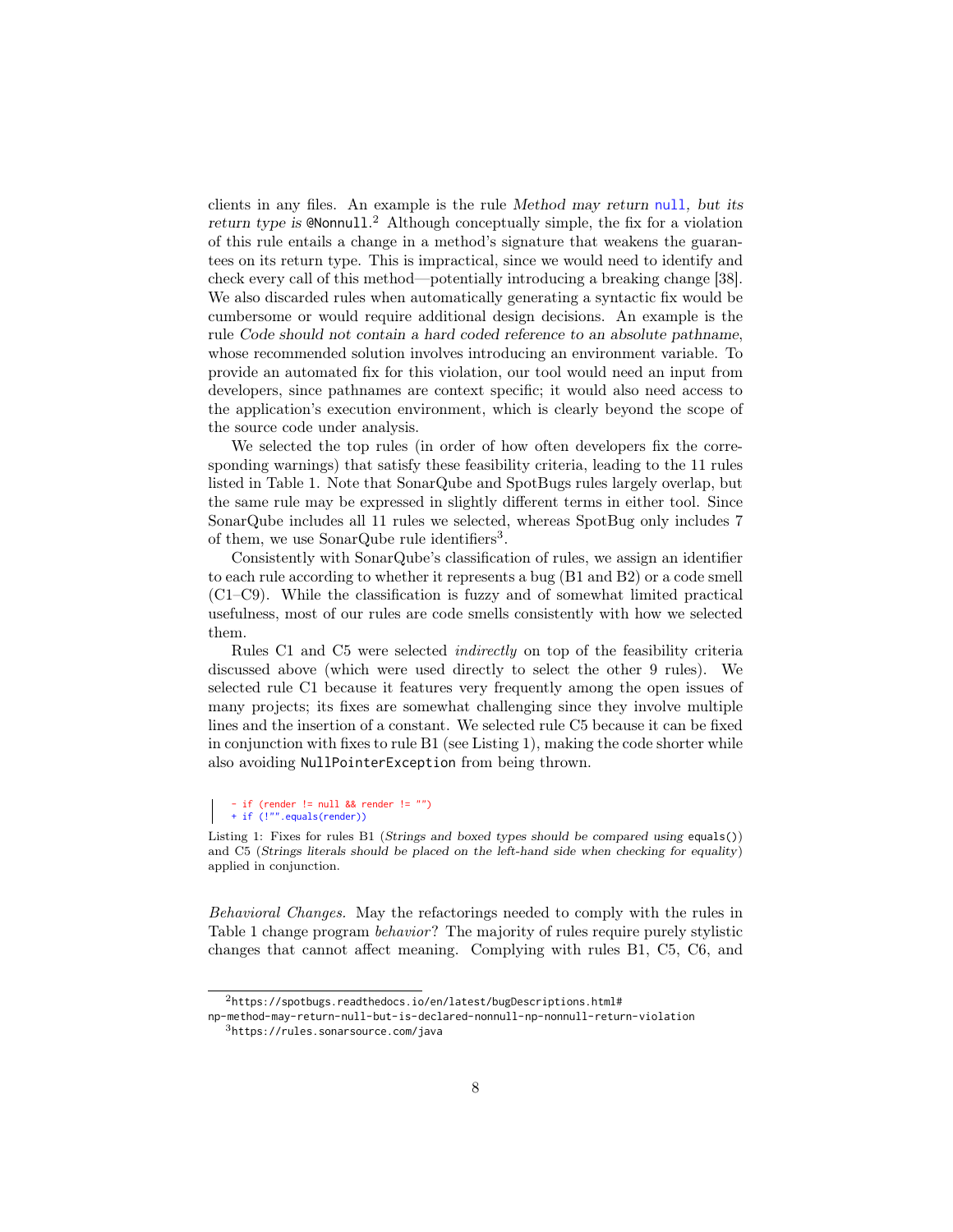Table 1: The 11 static code analysis rules that SpongeBugs can provide fix suggestions for. The rule descriptions are based on SonarQube's, which classifies rules in (B)ugs and (C)ode smells.

| ID             | SONARQUBE ID       | RULE DESCRIPTION                                                                                                |
|----------------|--------------------|-----------------------------------------------------------------------------------------------------------------|
| B1             | S4973              | Strings and boxed types should be compared using equals()                                                       |
| B <sub>2</sub> | S <sub>2</sub> 111 | BigDecimal(double) should not be used                                                                           |
| C1             | S1192              | String literals should not be duplicated                                                                        |
| C <sub>2</sub> | S <sub>3</sub> 027 | String functions use should be optimized for single characters                                                  |
| C <sub>3</sub> | S <sub>1643</sub>  | Strings should not be concatenated using $+$ in a loop                                                          |
| C <sub>4</sub> | S <sub>2</sub> 130 | Parsing should be used to convert strings to primitive types                                                    |
| C5             | S <sub>1132</sub>  | Strings literals should be placed on the left-hand side when<br>checking for equality                           |
| C <sub>6</sub> | S <sub>2</sub> 129 | Constructors should not be used to instantiate String,<br>BigInteger, BigDecimal, and primitive wrapper classes |
| C7             | S <sub>2864</sub>  | entryset() should be iterated when both key and value are<br>needed                                             |
| C8             | S <sub>1155</sub>  | Collection. $i$ sEmpty $(j)$ should be used to test for emptiness                                               |
| C9             | S <sub>1596</sub>  | Collections.EMPTY_LIST, EMPTY_MAP, and EMPTY_SET should<br>not be used                                          |

C7, however, might introduce behavioral changes if the original code relies on reference equality or a specific allocation of objects.

For example, rule B1 suggests to use object equality instead of reference equality to compare strings. This recommendation implicitly assumes that a program does not rely on a behavior where different string objects representing the same sequence of characters should not be considered equal. Indirectly, it also implicitly assumes that all string variables are not null—since you cannot compare two null references using equals(). Similar issues may affect the behavior when enforcing rules C5 (no null strings) and C6 (different objects with the same content). Rule C7 is a bit different: here the problem is that entrySet() may return elements in a different order than keySet()—even though an implementation should not generally rely on the order of elements in a set.

We remark that the situations where complying with a rule may introduce a behavioral change are still very specific and uncommon to occur in programs that follow widely accepted practices. However, we found a few instances where this happens in the evaluation of SpongeBugs (Section 5.2).

# 3.2. How SpongeBugs Works

SpongeBugs looks for rule violations and builds fix suggestions in three steps:

- 1. Find textual patterns that might represent a rule violation.
- 2. For every match identified in step 1, perform a full search in the AST looking for rule violations.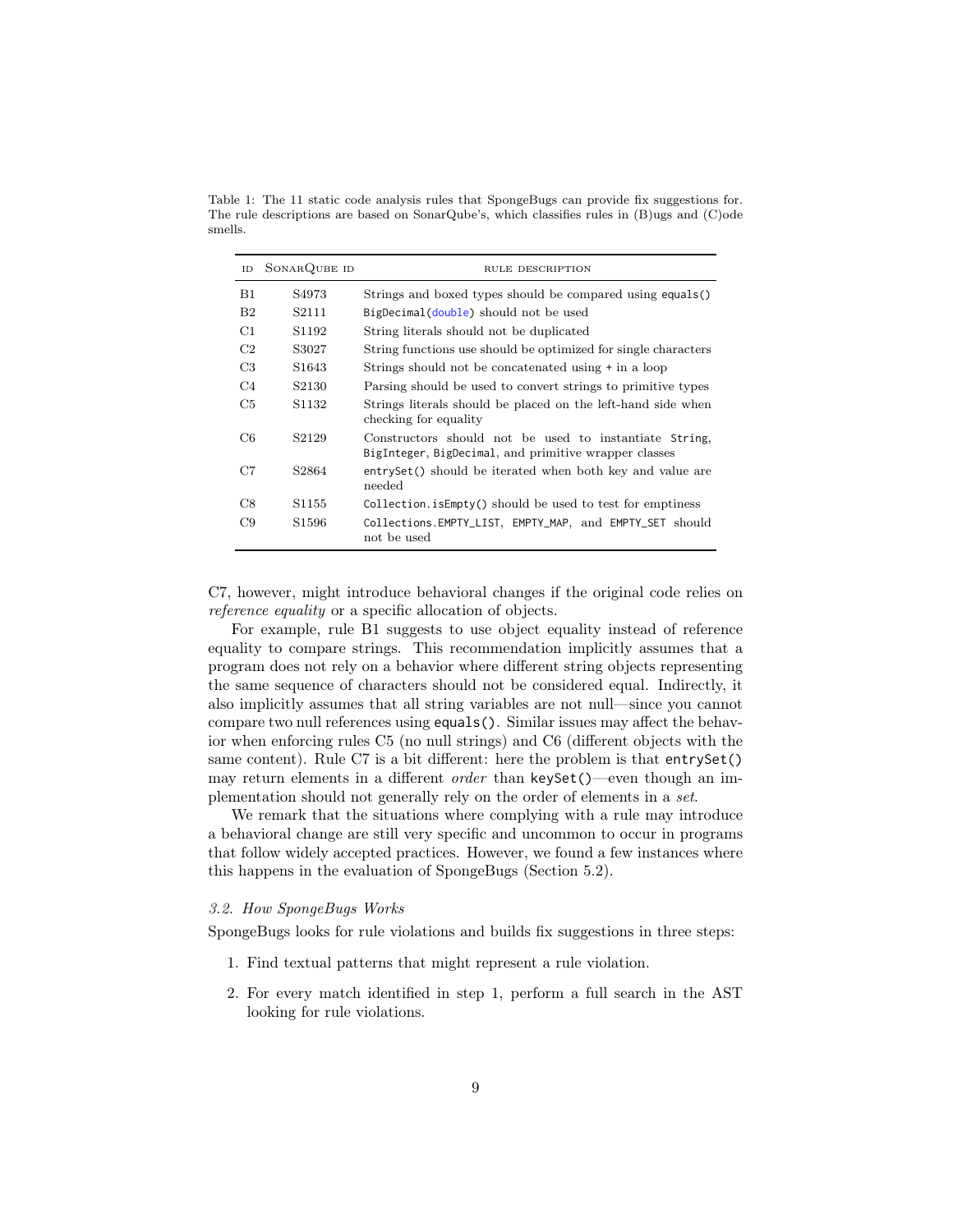3. For every match confirmed in step 2, instantiate the rule's fix templates producing the actual fix for the rule violation.

We implemented SpongeBugs using Rascal [39], a domain-specific language for source code analysis and manipulation. Rascal facilitates several common meta-programming tasks, including implementing a first-class visitor language constructor, advanced pattern matching based on concrete syntax, and defining templates for code generation. We used Rascal's latest Java grammar [40], which targets Java 8; thus, our evaluation (Section 5) is limited to Java projects that can be built using this version of the language.

Let's illustrate how SpongeBugs's three steps work for rule C2 (String functions use should be optimized for single characters). Step 1 performs a fast, but potentially imprecise, textual search that is based on some necessary conditions for a rule to be triggered. For rule C2, step 1 looks for files that have a method call to either lastIndexOf() or indexOf()—as shown in Listing 2.

```
boolean shouldContinueWithASTAnalysis(loc fileLoc) {
  javaFileContent = readFile(fileLoc);
  return findFirst(javaFileContent, ".lastIndexOf(\"") != -1 ||
      findFirst(javaFileContent, ".indexOf(\"") != -1;
```
Listing 2: Excerpt of the implementation of step 1 for rule C2: find textual patterns that might represent a violation of rule C2.

Step 1 may report false positives: for rule C2, the call to lastIndexOf() or indexOf() may not actually involve an instance of a String, or the argument of the function might not be a single character. Step 2 is more precise, but also more computationally expensive, as it performs a full AST matching; therefore, it is only applied after step 1 identifies code that has a high likelihood of containing rule violations. In our example of rule C2, step 2 checks that the target of the possibly offending call to indexOf() is indeed of type String and that the argument is a single character—as shown in Listing 3.

case (MethodInvocation) '<Primary varName>.<TypeArguments? ts>indexOf(<ArgumentList? args>)': { if (isVarAString(mdl, varName) && isSingleArgOfInterest(args)) {

Listing 3: Excerpt of the implementation of step 2 for rule C2: full AST search for rule violations.

If step 2 returns a positive match, step 3 executes and generates a patch to fix the rule violation. Step 3's generation is entirely based on code-transformation templates defined on the concrete program syntax and corresponding to the AST matched in step 2. In other words, abstract syntax is used for detection in step 2, whereas concrete syntax is used for modification in step 3—which makes it possible to apply the transformations directly on the original source code. For rule C2, step 3's template is straightforward: replace a single character string (double quotes) with a character (single quotes)—its implementation is in Listing 4. (Steps 2 and 3 for rule C2 also handle other patterns not shown in this example for brevity.)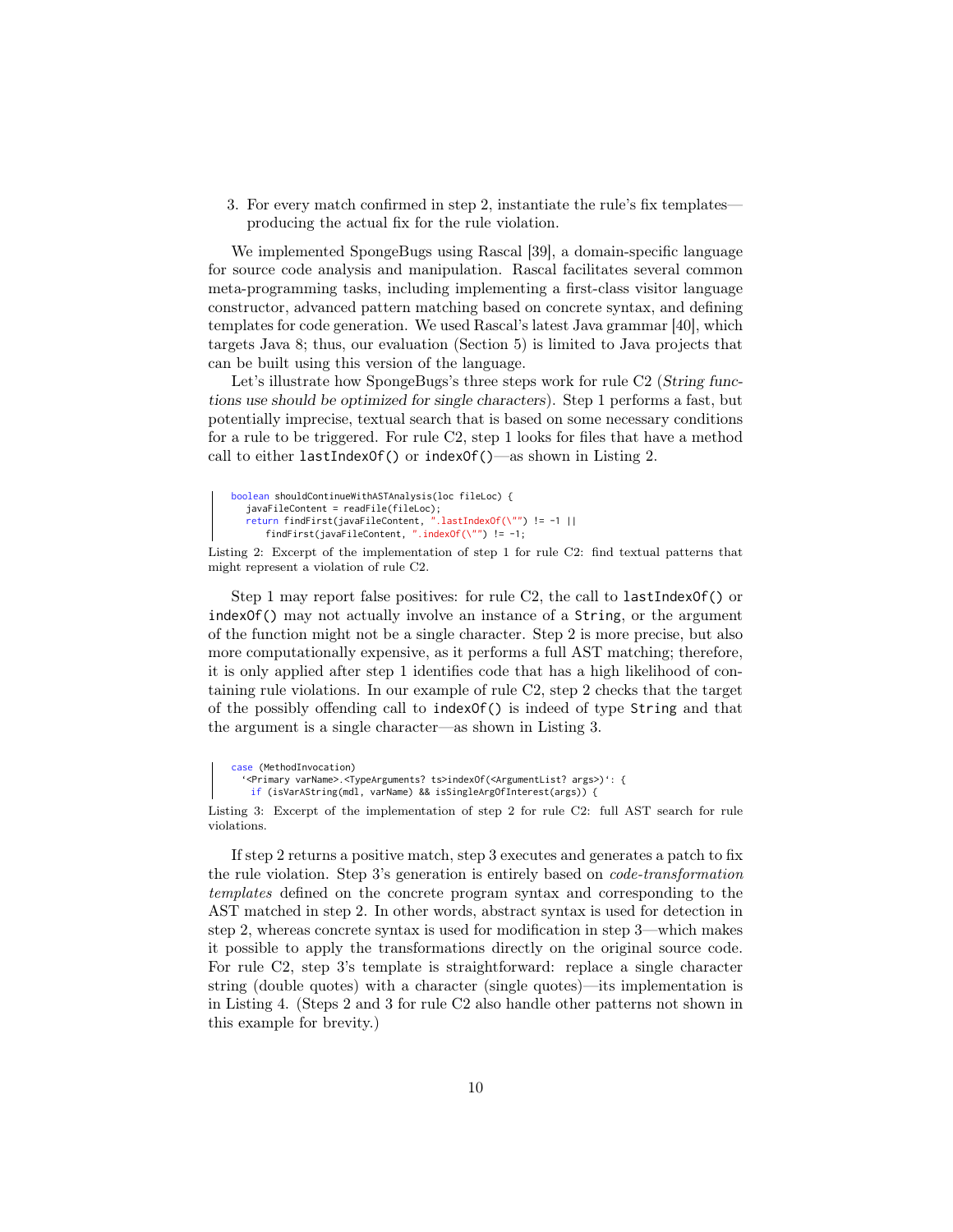```
argAsChar = parseSingleCharStringToCharAsArgumentList(argsStr);
insert (MethodInvocation) '<Primary varName>.<TypeArguments? ts>indexOf(<ArgumentList
      ֒→ argAsChar>)';
```
Listing 4: Excerpt of the implementation of step 3 for rule C2: instantiate the fix templates corresponding to the violated rule.

Steps 1 and 2 achieve different trade-offs between speed and precision. Step 1 is very fast but also sensitive to differences in layout that should be immaterial (for example, presence of extra newline characters). In contrast, step 2 is considerably slower but robust against textual changes that don't affect the program semantics. The experiments in Section 5.3.2 demonstrate how the combination of these two steps achieves a fast performance without significantly compromising overall precision.

## 3.3. Limitations of SpongeBugs

SpongeBugs's current implementation has some restrictions of applicability. A few of them are deliberate design choices that help make detection more precise or more efficient; others are limitations of the current implementation. Section 5.1.3 shows concrete examples of code that incurred these limitations.

- Local analysis. SpongeBugs's analysis is strictly local to each method: if a method m calls another method n, m's analysis has no information about n's effects and results other than its local calling context. This limitation may cause false negatives in the detection of all rules.
- Contextual restrictions. SpongeBugs analyzes some rules with additional restrictions on their context of applicability. For example, it does not check rules that may be violated inside lambda expressions, since supporting their semantics would have significantly complicated SpongeBugs's analysis just to handle a few additional cases.
- Typing information. SpongeBugs's analysis has access to typing information that is incomplete. In particular, it keeps track of the type of variables and expressions, but does not reconstruct how user-defined types are related by inheritance—which may prevent it from detecting the violation of rule C8 in some cases.
- Toolchain. The remaining limitations of SpongeBugs follow from limitations of the tools we used to build it. In particular, Rascal's Java 8 grammar is not complete. While implementing SpongeBugs, we extended the Rascal grammar<sup>4</sup> to cover some of the missing cases, but a few language features remain beyond its capabilities.

<sup>4</sup>Our extension is now available in Rascal's repository.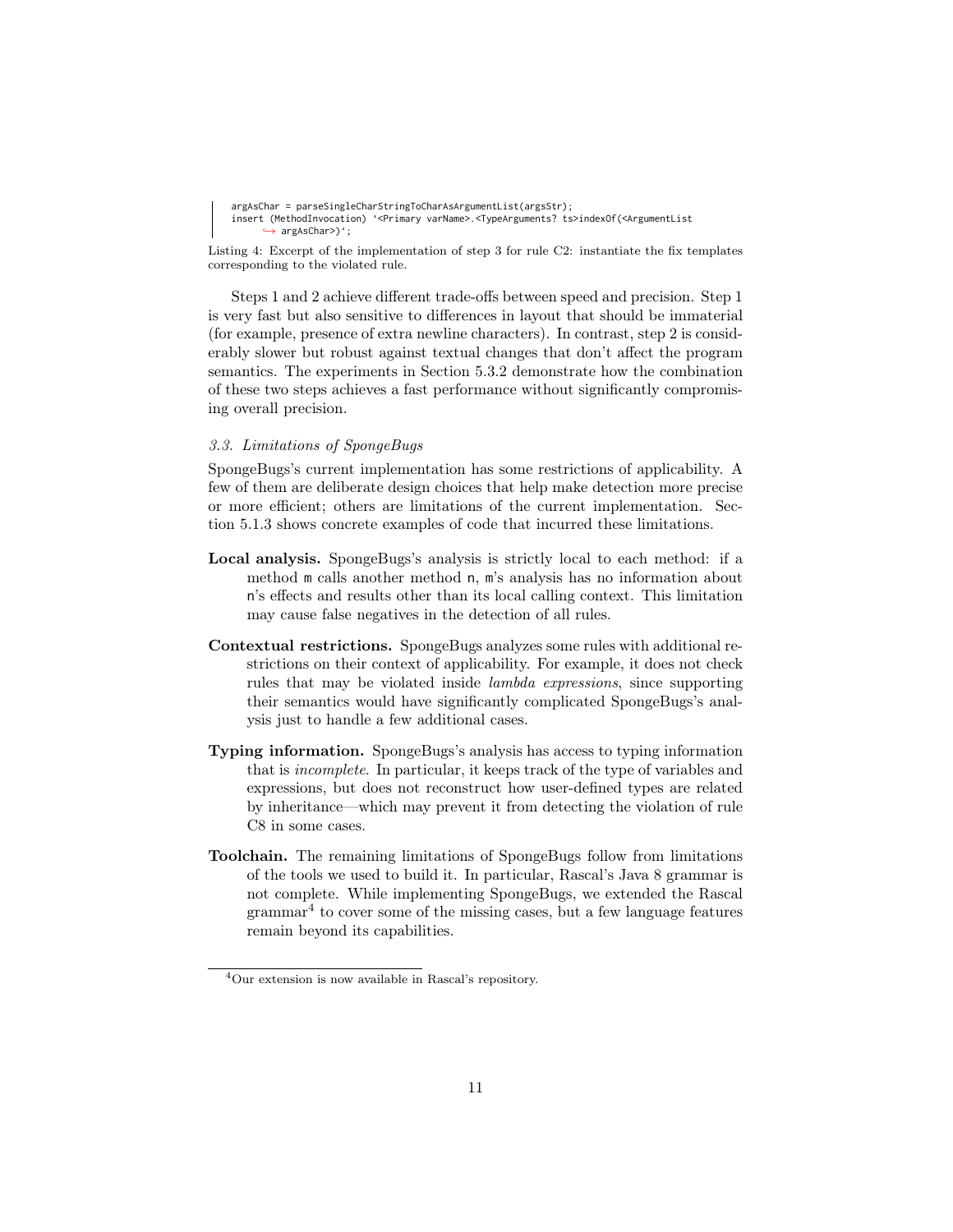### 4. Empirical Evaluation of SpongeBugs: Experimental Design

The overall goal of this research is suggesting fixes to warnings generated by static code analysis tools. Section 4.1 presents the research questions we answer in this empirical study, which targets:

- Fifteen open-source projects selected using the criteria we present in Section 4.2;
- Five student projects developed as part of software engineering courses;
- Defects4J: a curated collection of faulty Java programs, widely used to evaluate automated program repair (see Section 2) tools.

All data created in this study and our tool implementation are available:

#### https://github.com/dvmarcilio/spongebugs

## 4.1. Research Questions

The empirical evaluation of SpongeBugs, whose results are described in Section 5, addresses the following research questions, which are based on the original motivation behind this work: automatically providing fix suggestions that helps to improve the practical usability of SATs.

## RQ1. How widely applicable is SpongeBugs?

The first research question looks into how many rule violations Sponge-Bugs can detect and suggest a fix for. We also analyze cases in which SpongeBugs's detection of rule violations are not accurate.

#### RQ2. Does SpongeBugs generate fixes that are acceptable?

The second research question evaluates SpongeBugs's effectiveness by looking into how many of its fix suggestions were accepted by project maintainers and passed the projects' test suites.

## RQ3. How efficient is SpongeBugs?

The third research question evaluates SpongeBugs's scalability in terms of running time on large code bases.

# RQ4. How does SpongeBugs work on code with semantic bugs?

The fourth research question runs SpongeBugs on Defects4J, a curated collection of semantic bugs in real-world Java program; while SpongeBugs is not designed to fix these kinds of behavioral bugs, it is interesting to see how its heuristics interact with code that has different kinds of errors.

# 4.2. Selecting Projects for the Evaluation

The evaluation of SpongeBugs uses different Java projects, which we describe in the following subsections.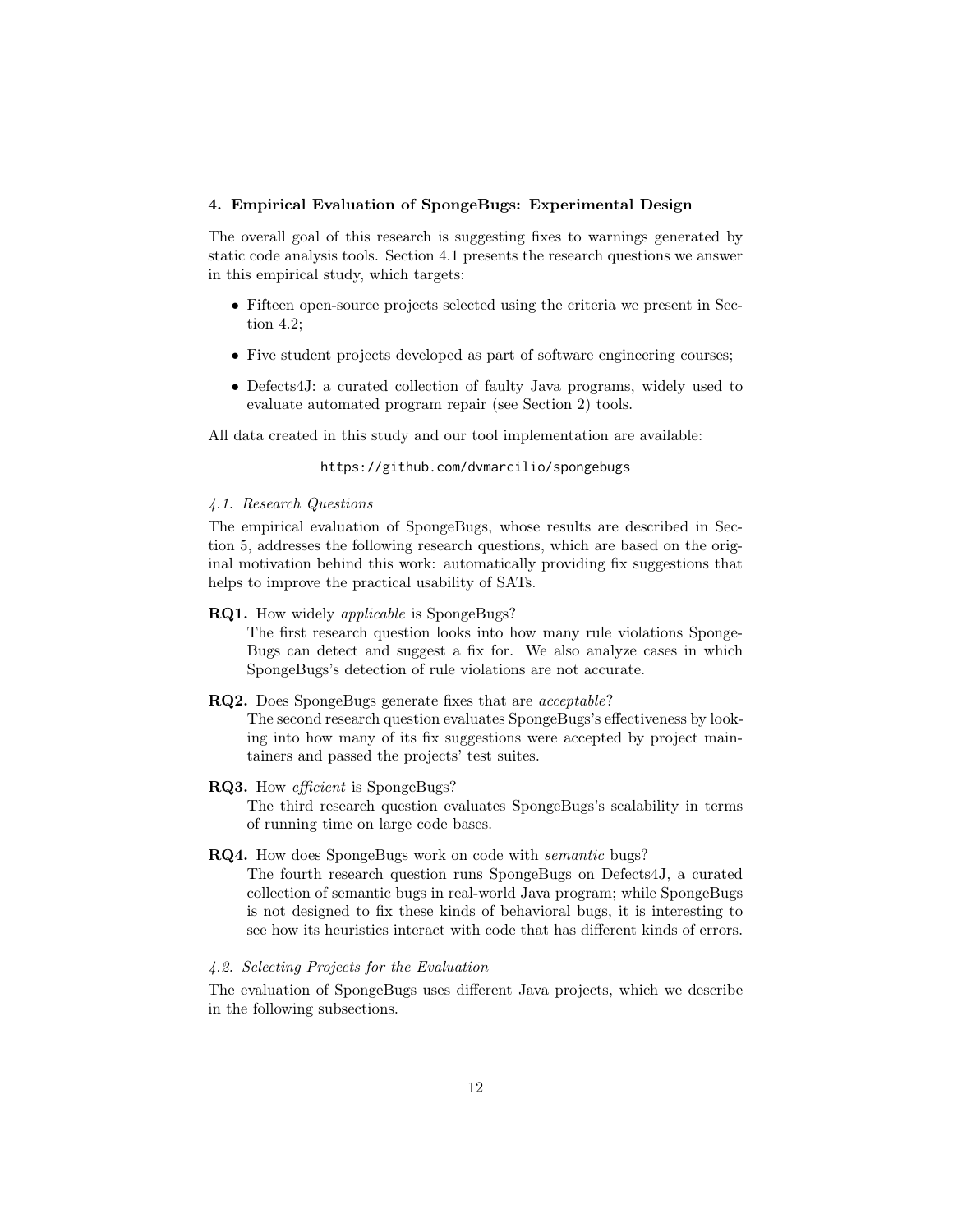# 4.2.1. Open-Source Projects

The bulk of the evaluation—addressing RQ1, RQ2, and RQ3—targets large open-source Java projects, which provide a real-world usage scenario. We selected 15 well-established open-source Java projects that can be analyzed with SonarQube or SpotBugs. Three projects were natural choices: the SonarQube and SpotBugs projects are obviously relevant for applying their own tools; and the Eclipse Platform  $UI^5$  project—a core component of the Eclipse IDE—is a long-standing Java project one of whose lead maintainers requested<sup>6</sup> help with fixing SonarQube issues. We selected the other twelve projects, following accepted best practices [41], among those that satisfy all of the following:

- 1. the project is registered with SonarCloud (a cloud service that can be used to run SonarQube on GitHub projects);
- 2. the project has at least 10 open issues related to violations of at least one of the 11 rules handled by SpongeBugs (see Table 1);
- 3. the project has at least one fixed issue;
- 4. the project has at least 10 contributors;
- 5. the project has commit activity in the last three months.

#### 4.2.2. Student Projects

The effort devoted to improving code quality may be different in projects developed by students as opposed to large open-source projects such as those that we identified in Section 4.2.1. SpongeBugs can still be effective on both kinds of projects, but the impact and scope of its suggestions may differ.

To investigate this aspect, and to demonstrate SpongeBugs's applicability on heterogeneous software, we considered 5 student projects from courses taught at USI (the first and second author's affiliation)<sup>7</sup> in the latest two years. The student projects were developed before our analysis with SpongeBugs and independent of it. Table 3 summarizes the projects' characteristics. We selected these projects because they were (mainly) written in Java, of substantial size, and developed by students with experience (that is, non-beginners).

Projects 1 and 2 were developed by undergraduate students<sup>8</sup> of "Software" Atelier 4", a software engineering project course where groups of about 12 students work to develop an application following realistic best practices of code development and team coordination. The projects included a front-end written in JavaScript, which we ignored for the purpose of evaluating SpongeBugs. The projects required students to use SonarQube to spot potential problems in their code, and to monitor test coverage.

<sup>5</sup>For brevity, we call it Eclipse UI in the rest of the paper.

<sup>6</sup>https://twitter.com/vogella/status/1096088933144952832

<sup>7</sup>However, the courses were not taught by the authors.

<sup>8</sup>The undergraduate program lasts 3 years.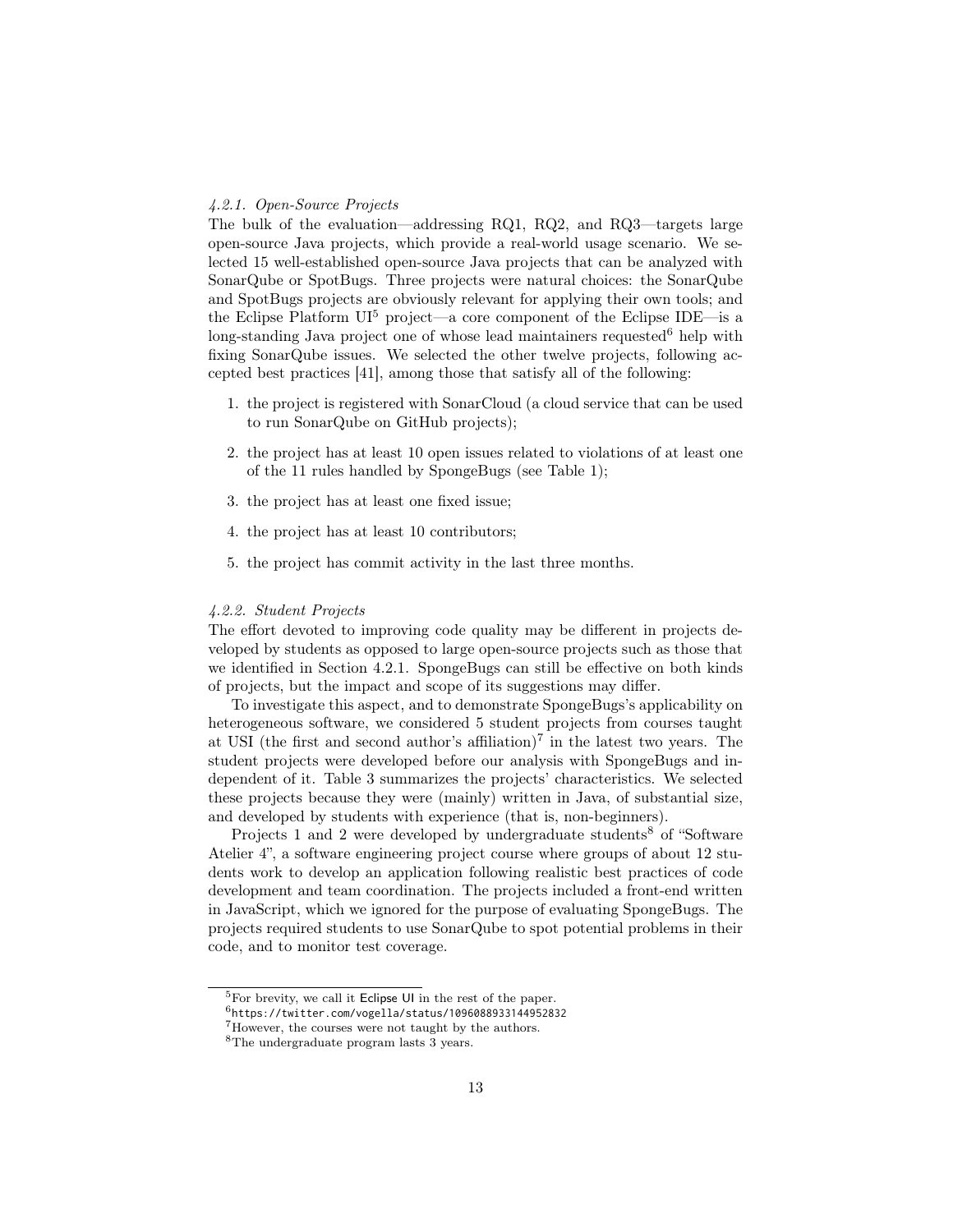Table 2: The 15 projects we selected for evaluating SpongeBugs. For each project, the table reports its DOMAIN, and data from its GitHub repository: the number of STARS, FORKS, contrue urors, and the size in non-blank non-comment lines of code. Since Eclipse's GitHub repository is a secondary mirror of the main repository, the corresponding data may not reflect the project's latest state.

| PROJECT                 | <b>DOMAIN</b> | <b>STARS</b> | <b>FORKS</b> | CONTRIBUTORS | LOC <sup>a</sup> |
|-------------------------|---------------|--------------|--------------|--------------|------------------|
| Eclipse UI              | IDE           | 72           | 94           | 218          | 743 K            |
| SonarQube               | Tool          | 3,700        | 1,045        | 91           | $500\text{ K}$   |
| SpotBugs                | Tool          | 1,324        | 204          | 80           | 280 K            |
| atomix                  | Framework     | 1,650        | 282          | 30           | 550 K            |
| Ant Media Server        | Server        | 682          | 878          | 16           | 43 K             |
| cassandra-reaper        | Tool          | 278          | 125          | 48           | 88.5 K           |
| database-rider          | Test          | 182          | 45           | 14           | 21 K             |
| db-preservation-toolkit | Tool          | 26           | 8            | 10           | 377 K            |
| ddf                     | Framework     | 95           | 170          | 131          | $2.5\text{ M}$   |
| DependencyCheck         | Security      | 1,697        | 464          | 117          | 182 K            |
| keanu                   | Math          | 136          | 31           | 22           | 145 K            |
| matrix-android-sdk      | Framework     | 170          | 91           | 96           | 61 K             |
| mssql-jdbc              | Driver        | 617          | 231          | 40           | 79 K             |
| Payara                  | Server        | 680          | 206          | 66           | $1.95$ M         |
| primefaces              | Framework     | 1,043        | 512          | 110          | 310 K            |

<sup>a</sup> Non-blank non-comment lines of code calculated from Java source files using cloc (https://github.com/AlDanial/cloc)

Projects 3, 4, and 5 were developed by master's students<sup>9</sup> of "Software Analytics", a course about using and building tools to monitor software development artifacts and their evolution; each project was developed by a group of 4–8 students. As for projects 1 and 2, we only considered the project modules that are written in Java. Project 5 did not require students to use SonarQube, whereas projects 3 and 4 did.

# 4.2.3. Curated Collection of Bugs

As we discussed in detail in Section 3, SpongeBugs's targets SAT rules that are syntactic and modular. This is a deliberate restriction of SpongeBugs's applicability, but also one that makes it very effective in its domain (as we demonstrate empirically in Section 5).

In contrast, the related work on "automated program repair" (see also Section 2) typically targets the more diverse category of semantic (behavioral) bugs, which include any program behavior that deviates from the intended one. Defects4J has become a popular benchmark to evaluate the performance of such

<sup>&</sup>lt;sup>9</sup>The master's program lasts 2 years.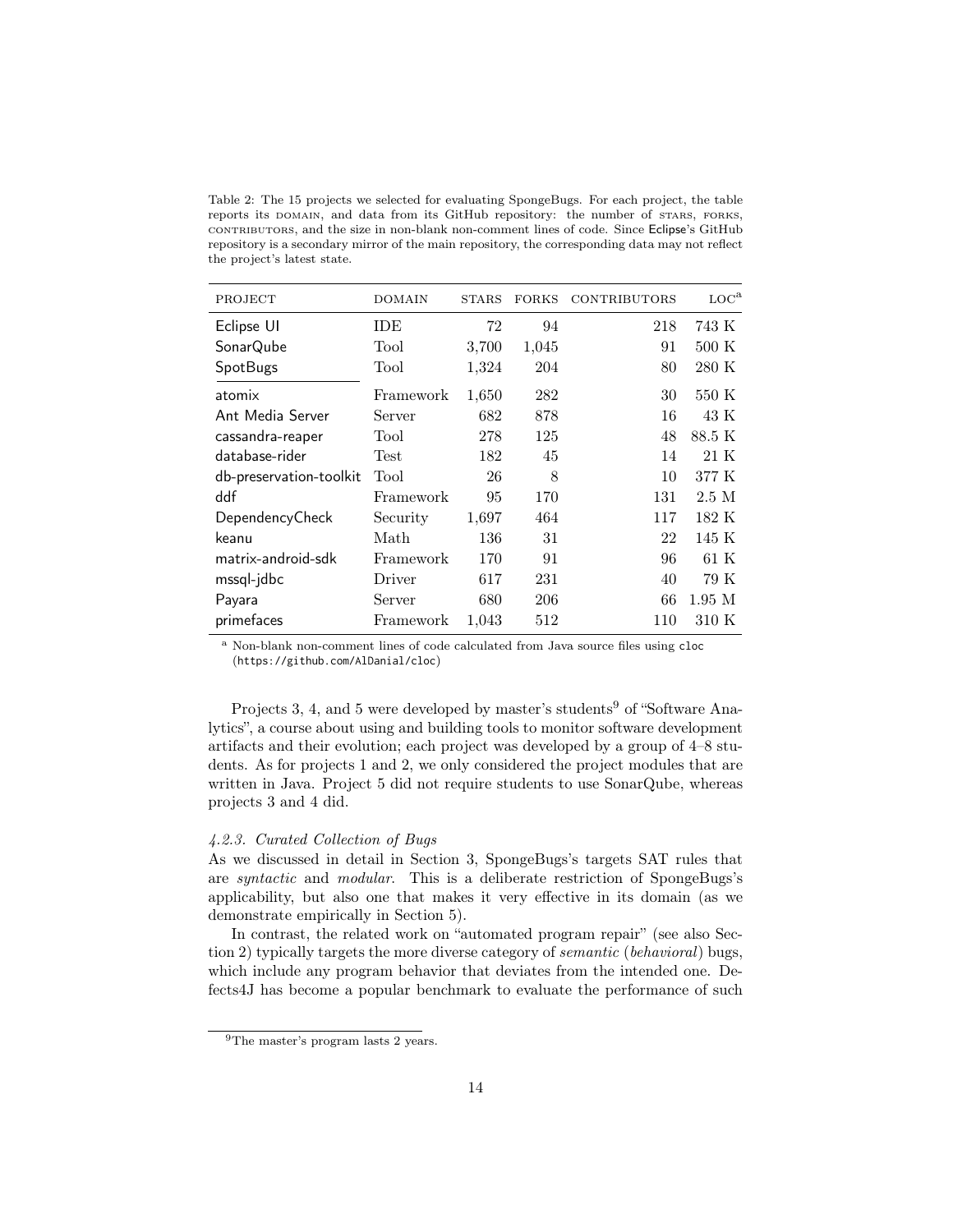| PROJECT   | <b>LEVEL</b> | $#$ STUDENTS | LOC   | SQ? |
|-----------|--------------|--------------|-------|-----|
| Project 1 |              | 12           | 6.8 K | Yes |
| Project 2 |              | 13           | 5.2 K | Yes |
| Project 3 | М            |              | 2.5 K | Yes |
| Project 4 | М            | 8            | 24K   | Yes |
| Project 5 | M            |              | 3 6 K | Nο  |
|           |              |              |       |     |

Table 3: The student projects we analyzed using SpongeBugs. For each project, the table reports whether it was developed by undergraduates or master's students (level); the number of students working on the project  $(\#$  students); its size in non-blank non-comment lines of code (loc); and whether students already analyzed it using SonarQube (SQ?).

tools for Java. It is a curated collection of (mostly semantic) bugs found in open-source Java projects. Each bug in Defects4J comes with some tests that trigger it, as well with a programmer-written patch that corrects the behavior as intended. Table 4 lists the basic characteristics of the code included in Defects4J (version 1.5.0).

Table 4: A summary of the code included in Defects4J, grouped by the Java project it comes from. For each group, we list the overall size in non-blank non-comment lines of code, the number of available tests, and the number of bugs triggered by the tests.

|         | PROJECT             | LOC     | <b>TESTS</b> | <b>BUGS</b> |
|---------|---------------------|---------|--------------|-------------|
| Chart   | <b>JFreechart</b>   | 96 K    | 2,278        | 26          |
| Closure | Closure Compiler    | 90 K    | 8,300        | 176         |
| Lang    | Apache Commons-Lang | 22 K    | 2,341        | 65          |
| Math    | Apache Commons-Math | 84 K    | 3,619        | 106         |
| Mockito | Mockito Framework   | 11 K    | 1,546        | 38          |
| Time    | Joda-Time           | 30 K    | 4,186        | 27          |
|         | <b>TOTAL</b>        | 330.5 K | 22,270       | 438         |

In order to get a better idea of the difference between syntactic and semantic bugs, we ran SpongeBugs on all 438 Defects4J bugs. Precisely, we ran SpongeBugs on the buggy version of each program in Defects4J. While we do not expect SpongeBugs to repair the bugs (SpongeBugs targets violations of different rules), this experiment can shed light on the interaction between the syntactic modifications introduced by SpongeBugs and the semantic behavior of programs (as checked by the tests in Defects4J). In other words, we would like to ascertain that SpongeBugs's suggestions do not adversely interfere with the intended program behavior, and they can be applied even when the code is buggy (as it often is).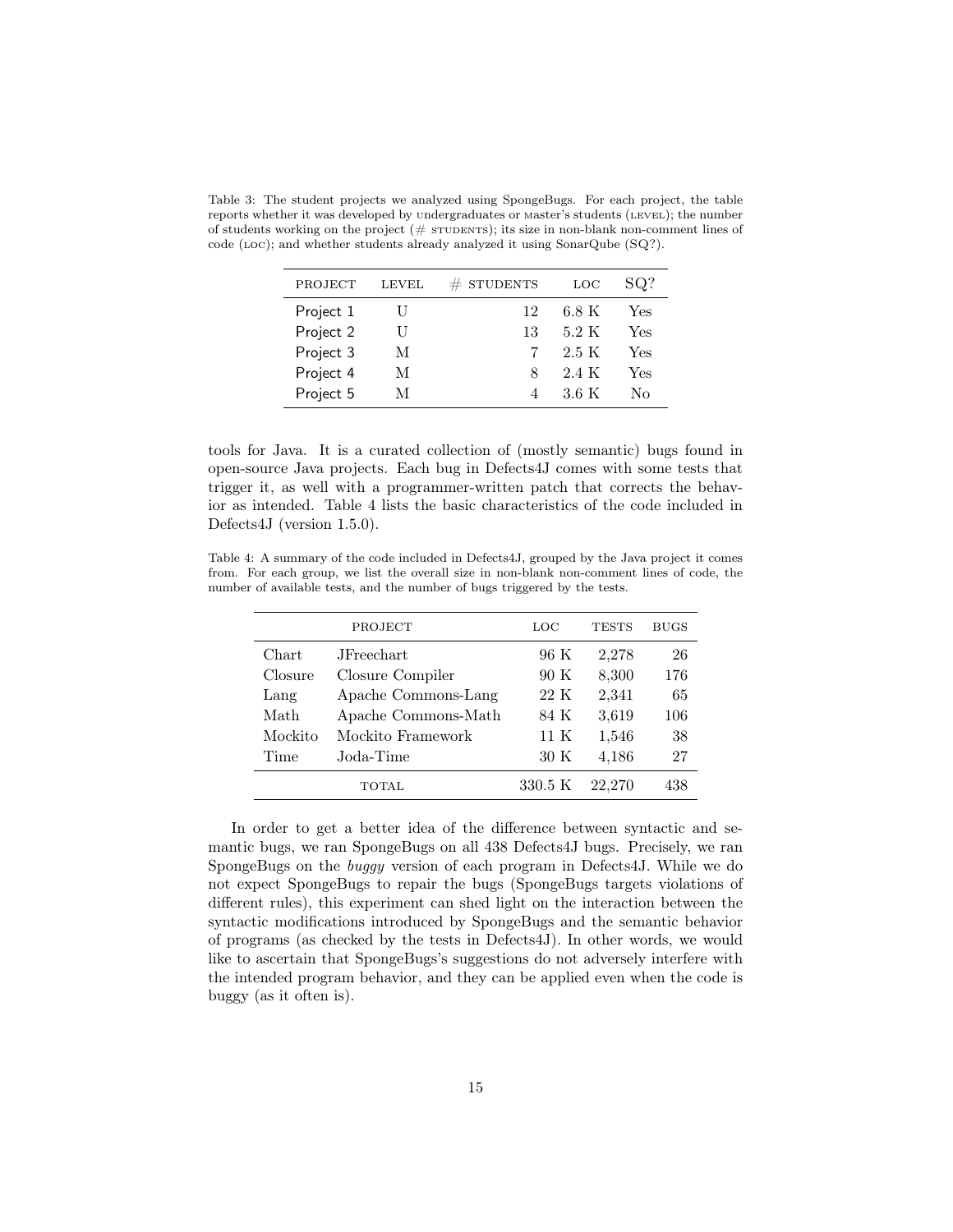# 4.3. Submitting Pull Requests With Fixes Made by SpongeBugs

After running SpongeBugs on the 15 open-source projects listed in Table 2, we submitted the fix suggestions it generated as pull requests (PRs) in the project repositories. Following suggestions to increase patch acceptability [42], before submitting any pull requests we approached the maintainers of each project through online channels (GitHub, Slack, maintainers' lists, or email) asking whether pull requests were welcome. (The only exception was SonarQube itself, since we did not think it was necessary to check that they are OK with addressing issues raised by their own tool.) When the circumstances allowed so, we were more specific about the content of our potential PRs. For example, in the case of mssql-jdbc, we also asked: "We noticed on the Coding Guidelines that new code should pass SonarQube rules. What about already committed code?", and mentioned that we found the project's dashboard on SonarCloud. However, we never mentioned that our fixes were generated automatically—but if the maintainers asked us whether a fix was automatically generated, we openly confirmed it.

We only submitted pull requests to projects that replied with an answer that was not openly negative. As shown in Table 5, most answers were openly positive—some developers even asked for a possible IDE integration of Sponge-Bugs as a plugin, which may indicate interest. The single clearly negative response pointed out as reason that the project (matrix-android-sdk) was being discontinued.

While the actual code patches in submitted pull requests were generated automatically by SpongeBugs, we manually added information to present them in a way that was accessible by human developers—following good practices that facilitate code reviews [43]. We paid special attention to four aspects: 1. change description, 2. change scope, 3. composite changes, and 4. nature of the change. To provide a good change description and clarify the scope of a change, we always mentioned which rule a patch was fixing—also providing a link to SonarQube's official textual description of the rule. In a few cases we wrote a more detailed description to better explain why the fix made sense, and how it followed recommendations issued by the project maintainers. For example, mssql-jdbc recommends to "try to create small alike changes that are easy to review"; we tried to follow this guideline in all projects. To keep our changes within a small scope, we separated fixes of violations of different rules into different pull requests; in case of fixes touching several different modules or files, we further partitioned them into separate pull requests per module or per file. This was straightforward thanks to the nature of the fix suggestions built by SpongeBugs: fixes are mostly independent, one fix never spans multiple classes, and each rule can be analyzed independent of the others.

Overall, our manual effort to compile the pull requests was low. The most time-consuming task was complying with some projects' style requirements, which we discuss in more detail in Section 6. Other tasks that we had to attend to involved artifacts other than the source code. For instance, projects Eclipse UI, Payara, and mssql-jdbc require every contributor to sign a Contributor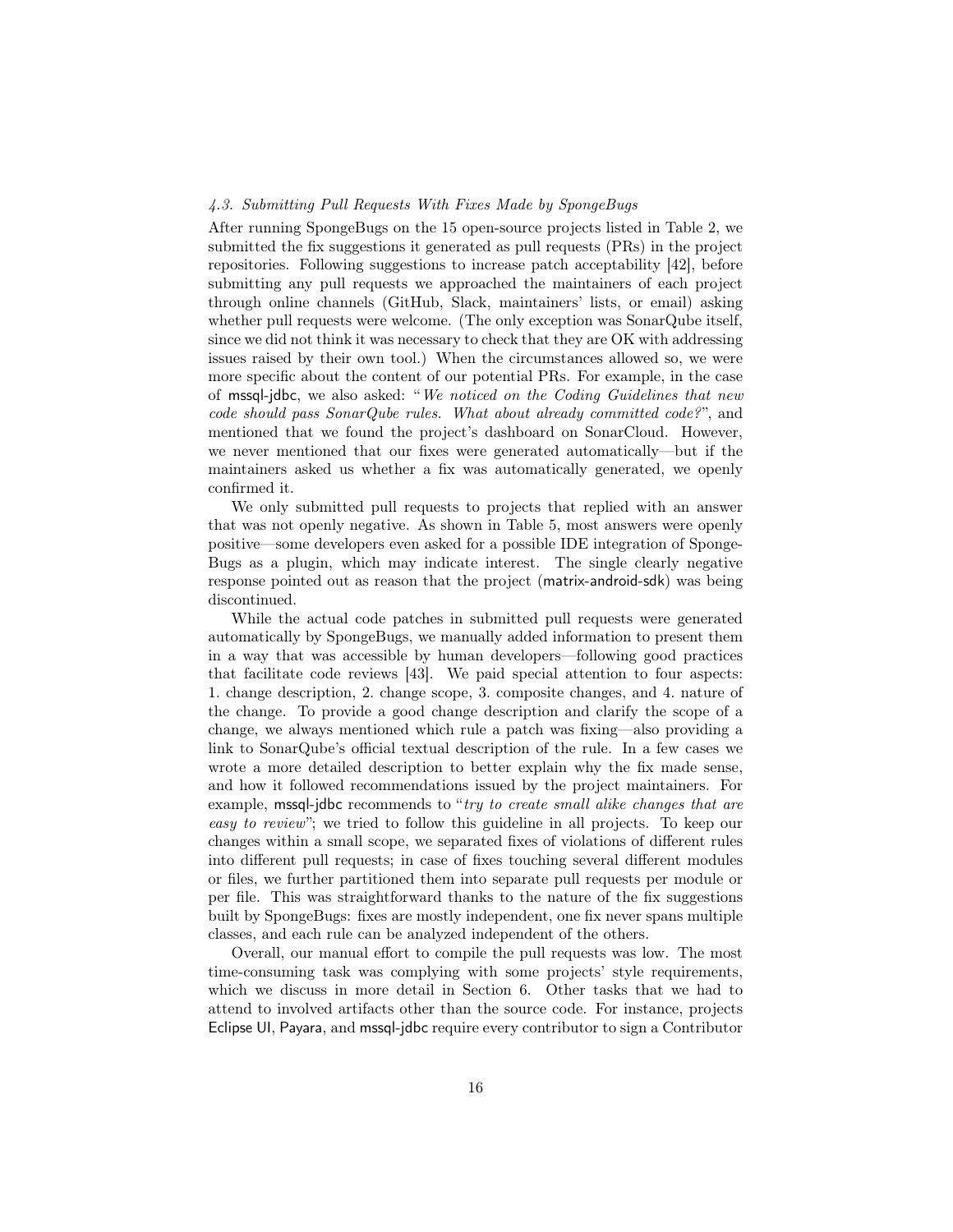Table 5: Responses to our inquiries about whether it is  $OK$  to submit a pull request to each project. For projects that accepted them, we report how many pull requests were SUBMITTED and eventually APPROVED, and the average time (in hours) from submission to DECISION (accept or reject a pull request), and from submission to merge (an approved pull request, excluding one pull request of Ant Media Server that was approved but not merged).

|                         |               | PULL REQUESTS  |                 | AVERAGE TIME  h |        |
|-------------------------|---------------|----------------|-----------------|-----------------|--------|
| PROJECT                 | OK TO SUBMIT? | SUBMITTED      | <b>APPROVED</b> | <b>DECISION</b> | MERGE  |
| Eclipse UI              | Positive      | 9              | 9               | 82.6            | 88.0   |
| SonarQube               |               | 1              | 1               | 25.7            | 27.0   |
| SpotBugs                | Neutral       | 1              | 1               | 2.1             | 5.1    |
| atomix                  | Positive      | $\overline{2}$ | $\overline{2}$  | 299.3           | 487.5  |
| Ant Media Server        | Positive      | 3              | 3               | 18.3            | 18.3   |
| database-rider          | Positive      | 4              | 4               | 14.7            | 14.7   |
| ddf                     | Positive      | 3              | $\mathfrak{D}$  | 55.9            | 4168.0 |
| DependencyCheck         | Neutral       | 1              | 1               | 10.2            | 10.2   |
| keanu                   | Positive      | 3              | $\Omega$        |                 |        |
| mssql-jdbc              | Positive      | 1              | 1               | 650.4           | 650.7  |
| Payara                  | Positive      | 6              | 6               | 9.0             | 170.1  |
| primefaces              | Positive      | 4              | 4               | 0.3             | 6.9    |
| cassandra-reaper        | No reply      |                |                 |                 |        |
| db-preservation-toolkit | No reply      |                |                 |                 |        |
| matrix-android-sdk      | Negative      |                |                 |                 |        |
|                         | Total:        | 38             | 34              |                 |        |

Agreement License to handle intellectual property concerns. Project Eclipse UI uses the Gerrit Code Review platform;<sup>10</sup> thus, we had to sign up for an account in Gerrit and configure the Eclipse UI itself to use it. Another complication came from Eclipse UI's versioning process, $11$  which requires updates to a file MANIFEST.MF in a way that they match modifications in the source code. Project Ant-Media-Server's GitHub repository only accepts pull requests from members of the group of maintainers; therefore, the first author's GitHub account had to be added to the group.

We consider a pull request *approved* when reviewers indicate so in the GitHub interface (or, for project Eclipse UI, when the code changes receive positive review points in Gerrit). Only one pull request was approved but not merged at the time of writing. Since merging depends on other aspects of the development  $\gamma$  process<sup>12</sup> that are independent of the correctness of a fix, we treat the pull

<sup>11</sup>https://www.vogella.com/tutorials/EclipsePlatformDevelopment/article.html# gerrit-verification-failures-due-to-missing-version-update

<sup>10</sup>https://www.gerritcodereview.com/

<sup>&</sup>lt;sup>12</sup>The only case is a pull request to Ant Media Server which was approved but violates the project's constraint that new code must be covered by tests.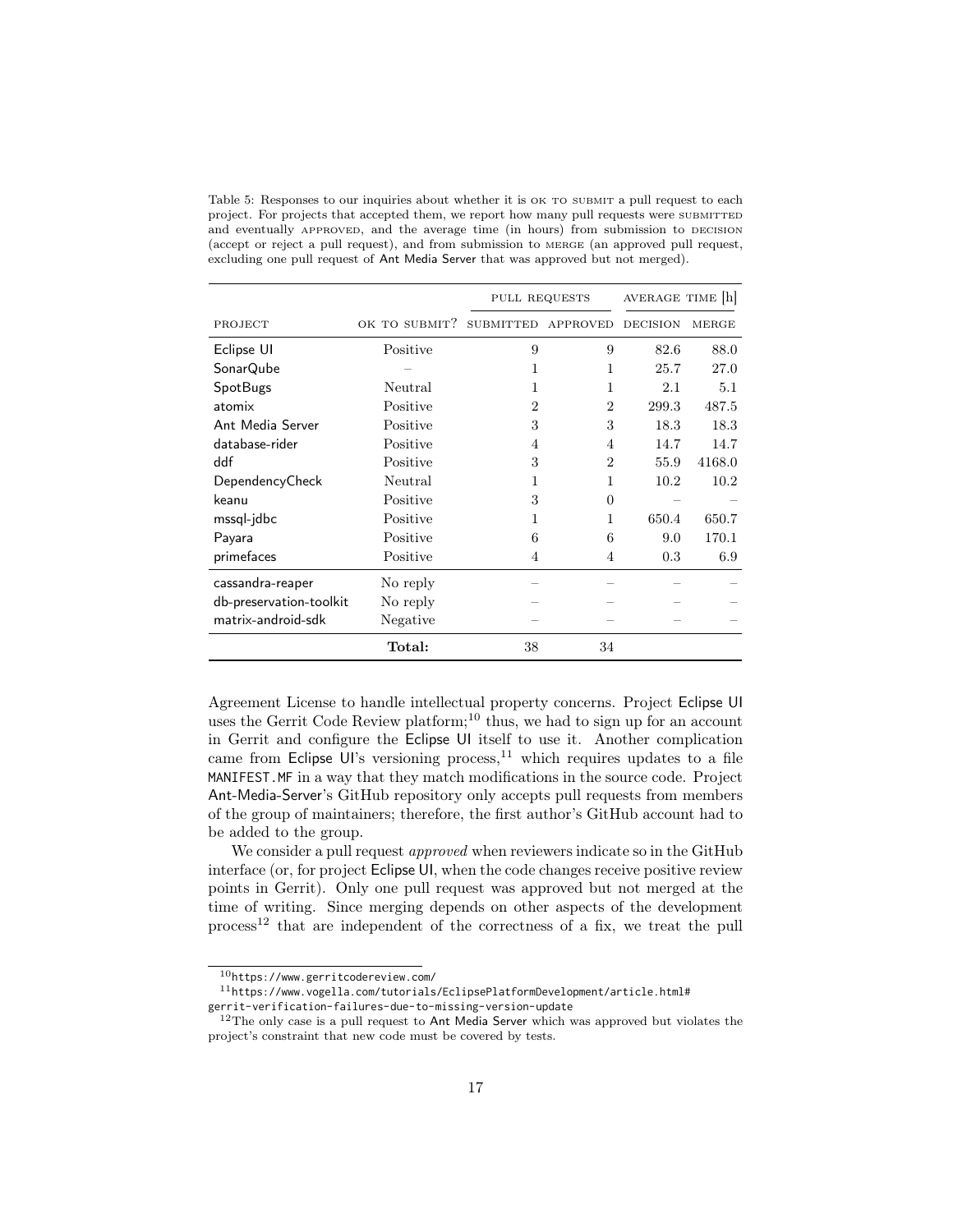request that was approved but not merged like the others (which were also merged).

As shown in Table 5, the time to review a pull request and reach a decision spans a range that goes from less than 20 minutes (project primefaces) to over 27 days (project mssql-jdbc), not counting the one case (project keanu) where our pull requests were never reviewed. As indicated by related work [44], the time to review pull requests depends on a number of factors, including the extent of the changes, the complexity of the reviewing process, and the amount of resources that each project devotes to reviewing. In most cases, however, the reviewing time was reasonably short, which corroborates the evidence that SpongeBugs's fixes are local and readable.

The reviewing process may approve a patch with or without modifications.<sup>13</sup> For each approved patch generated by SpongeBugs we record whether it was approved with or without modifications.

For most projects, merging occurred within a couple of hours after a pull request was accepted—for four projects within a few minutes. The outliers were projects atomix, ddf, and Payara where merging took as long as (or longer than) deciding whether to approve a pull request. In projects where merging occurred very quickly, it is typically an automated step of the reviewing process. In contrast, heterogeneous reasons can explain a long merging time: in some projects, code changes are merged only in batches at predefined times; in others, contingencies delay the formal approval of a merge.

# 5. Empirical Evaluation of SpongeBugs: Results and Discussion

The results of our empirical evaluation of SpongeBugs answer the four research questions presented in Section 4.1. For uniformity, the experiments<sup>14</sup> related to RQ1–3 target the 12 projects whose maintainers accepted the pull requests fixing static analysis warnings (top portion of Table 5).

## 5.1. RQ1: Applicability

To answer RQ1 ("How widely applicable is SpongeBugs?"), we ran SonarQube on each selected open-source project, counting the warnings triggering violations of any of the 11 rules SpongeBugs handles. Then, we ran SpongeBugs and applied all its fix suggestions. Finally, we ran SonarQube again on the fixed project, counting how many warnings had been fixed. Table 6 shows the results of these experiments. Overall, SpongeBugs removes 85% of all warnings violating the rules we considered in this research. Another encouraging result is that all fix suggestions generated by SpongeBugs compiled successfully.

<sup>13</sup>All of the artifacts and discussions part of the pull request process, which we report in this paper, are public according to GitHub's terms of service or Eclipse's contributor agreement.

 $14$ With the exception of Section 5.1.4, which describes a complementary set of experiments targeting student projects.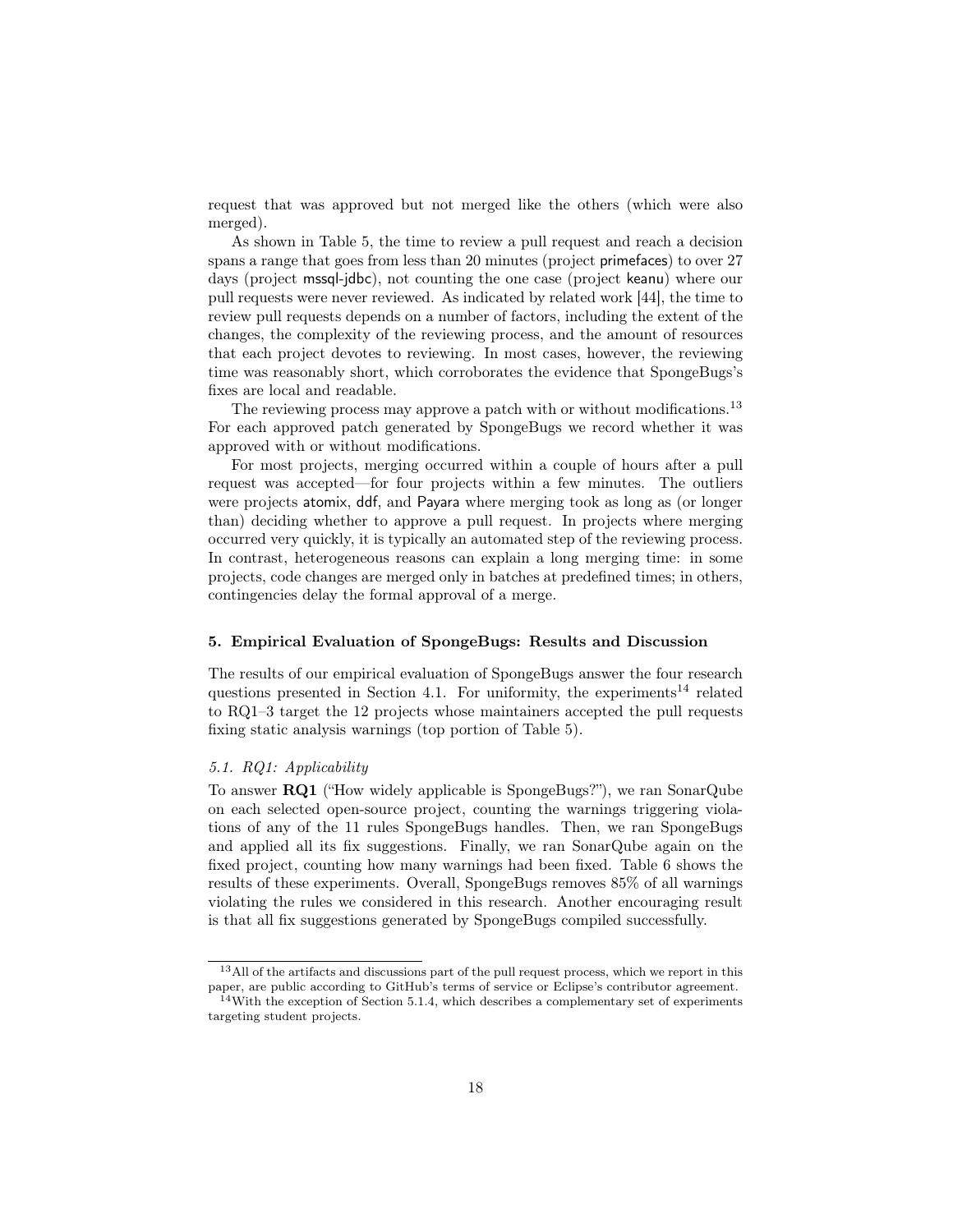Table 6: For each project and each rule checked by SonarQube, the table reports two numbers  $x/y$ : x is the number of warnings violating that rule found by SonarQube on the original project; y is the number of warnings that have been fixed after running SpongeBugs on the project and applying all its fix suggestions for the rule. The two rightmost columns summarize the data per project (TOTAL), and report the percentage of warnings that SpongeBugs successfully fixed ( $FIXED$ %). The two bottom rows summarize the data per rule in the same way.

| PROJECT          | B1                              | B <sub>2</sub>                        | C1          | C <sub>2</sub>                  | C <sub>3</sub>    | C <sub>4</sub>                  | C5          | C6                | C7                              | C8         | C9                              | <b>TOTAL</b> | FIXED % |
|------------------|---------------------------------|---------------------------------------|-------------|---------------------------------|-------------------|---------------------------------|-------------|-------------------|---------------------------------|------------|---------------------------------|--------------|---------|
| Eclipse UI       | 41/5                            | 13/10                                 | 214/199     | 4/4                             | 3/2               | 19/3                            | 189/176     | 17/11             | $\qquad \qquad$                 | 138/94     | 102/97                          | 740/601      | 81\%    |
| SonarQube        |                                 | $\hspace{0.05cm}$                     | 104/94      | $\hspace{0.1mm}$                | $\sim$            | $\hspace{0.1mm}-\hspace{0.1mm}$ | 7/7         |                   |                                 |            | $\sim$                          | 111/101      | 91%     |
| SpotBugs         | 12/8                            | 1/0                                   | 289/247     | 2/1                             | 1/0               | 11/1                            | 141/141     |                   | $\hspace{0.1mm}-\hspace{0.1mm}$ | 30/26      | $\hspace{0.05cm}$               | 486/424      | 87%     |
| atomix           | 1/1                             | $\hspace{0.05cm}$                     | 57/57       | $\hspace{0.1mm}-\hspace{0.1mm}$ | $\hspace{0.05cm}$ | $\hspace{0.1mm}-\hspace{0.1mm}$ | 9/9         |                   | -                               | 1/0        | 2/1                             | 70/68        | 97%     |
| Ant Media Server |                                 |                                       | 28/28       | 3/2                             | 1/0               | 2/1                             | 23/23       | 3/0               | $\hspace{0.1mm}-\hspace{0.1mm}$ | 4/2        | 4/4                             | 68/60        | 88%     |
| database-rider   | $\hspace{0.1mm}-\hspace{0.1mm}$ | $\hspace{1.0cm} \rule{1.5cm}{0.15cm}$ | 5/5         | 5/5                             | $\hspace{0.05cm}$ | $\hspace{0.1mm}-\hspace{0.1mm}$ | 2/2         |                   | 1/1                             | 1/1        | $\hspace{0.05cm}$               | 14/14        | 100%    |
| ddf              | 1/0                             | $\hspace{0.1mm}-\hspace{0.1mm}$       | 104/98      |                                 | 1/0               | $\hspace{0.05cm}$               | 88/86       | $\qquad \qquad$   | 1/1                             | 45/37      | 8/8                             | 247/230      | 93%     |
| DependencyCheck  |                                 | $\hspace{1.0cm} \rule{1.5cm}{0.15cm}$ | 61/51       | 10/9                            | $\qquad \qquad$   | $\overline{\phantom{0}}$        | 3/3         |                   |                                 | 4/2        | $\hspace{0.1mm}-\hspace{0.1mm}$ | 78/65        | 83%     |
| keanu            | 1/1                             | $\hspace{0.05cm}$                     |             |                                 |                   |                                 | 4/4         | $\qquad \qquad -$ | 12/12                           | 5/5        | $\hspace{0.1mm}-\hspace{0.1mm}$ | 22/22        | 100%    |
| mssql-jdbc       | 4/1                             | $\hspace{0.05cm}$                     | 314/282     | 14/1                            |                   | 7/1                             | 58/58       | 2/0               | $\hspace{0.1mm}-\hspace{0.1mm}$ | 14/14      | $\hspace{0.05cm}$               | 413/357      | 86%     |
| Payara           | 39/36                           | $\hspace{0.1mm}-\hspace{0.1mm}$       | 1,413/1,305 | 214/169                         | 61/14             | 114/10                          | 1,830/1,627 | 200/88            | 50/44                           | 438/301    | 58/50                           | 4,417/3,644  | 82%     |
| primefaces       |                                 |                                       | 336/286     | 11/9                            | 6/6               | 3/3                             | 336/329     | $\hspace{0.05cm}$ | 1/1                             | 1/0        | 4/4                             | 698/638      | 91%     |
| <b>TOTAL</b>     | 99/52                           | 14/10                                 | 2,925/2,652 | $\sqrt{200}$<br>263/            | 71/22             | 156/19                          | 2,690/2,465 | 222/99            | 65/59                           | 681<br>448 | 178/164                         | 7,364/6,224  |         |
| FIXED %          | 53%                             | 71%                                   | 91%         | 76%                             | 31\%              | $12\%$                          | 92%         | 45%               | 91%                             | 71%        | 92%                             | 85%          |         |

These results justify our decision of focusing on a limited number of rules. In particular, the two rules (C3 and C4) with the lowest percentages of fixing are responsible for approximately 3% of the triggered violations. In contrast, a small number of rules trigger the vast majority of violations—on which SpongeBugs is extremely effective.

A widely applicable kind of suggestion are those for violations of rule C1 (String literals should not be duplicated), shown in Listing 5, which Sponge-Bugs can successfully fix in 91% of the cases in our experiments. Generating automatically these suggestions is quite challenging. First, fixes to violations of rule C1 change multiple lines of code, and add a new constant. This requires to automatically introducing a descriptive name for the constant, based on the content of the string literal. The name must comply with Java's rules for identifiers (e.g., it cannot start with a digit). The name must also not clash with other constant and variable names that are in scope. SpongeBugs's fix suggestions can also detect whether there is already another string constant with the same value—reusing that instead of introducing a duplicate.

```
public class AccordionPanelRenderer extends CoreRenderer {
+ private static final String FUNCTION_PANEL = "function(panel)";
@@ -130,13 +133,13 @@ public class AccordionPanelRenderer extends CoreRenderer {
        if (acco.isDynamic()) {
           wb.attr("dynamic", true).attr("cache", acco.isCache());
        }
        wb.attr("multiple", multiple, false)
```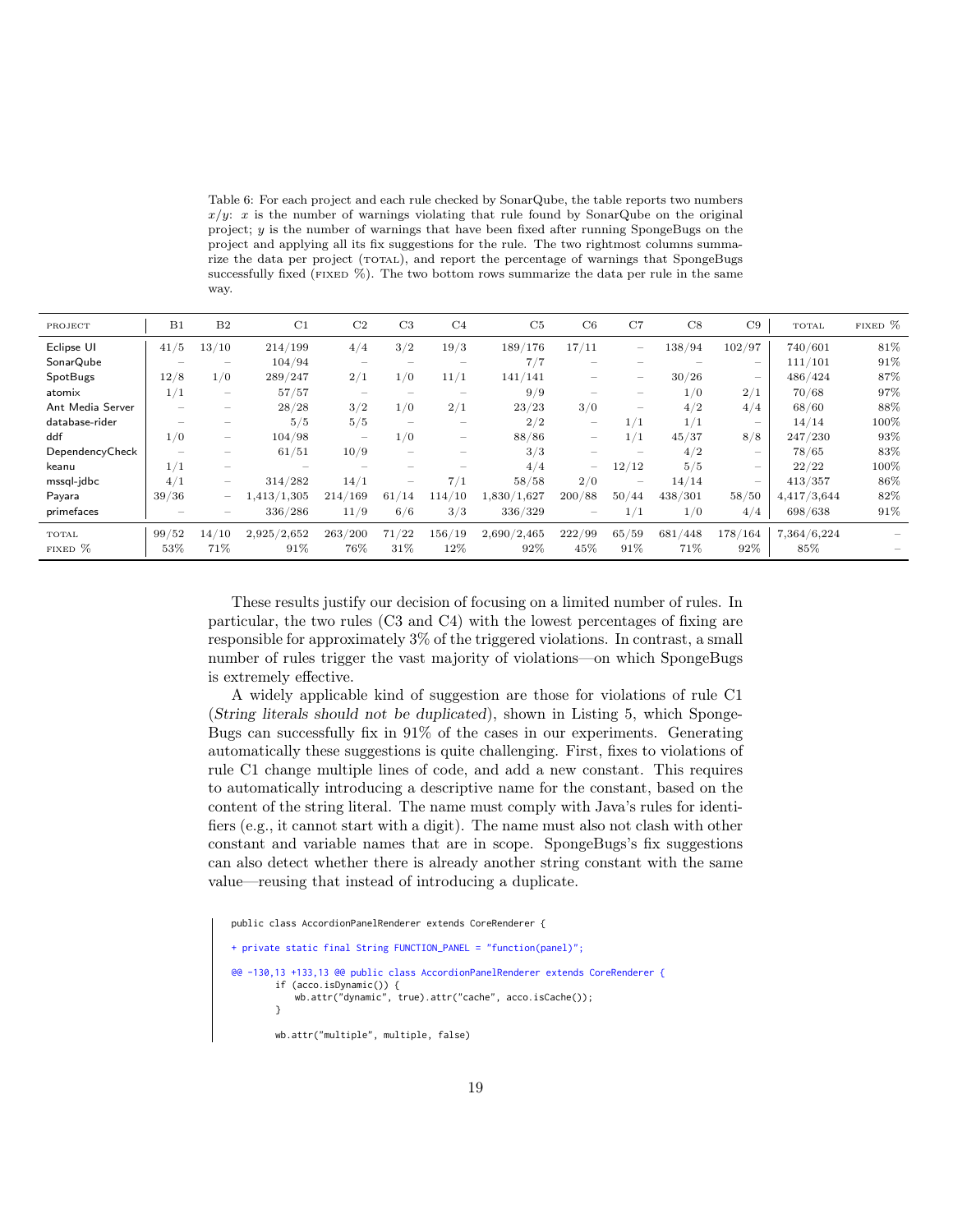- .callback("onTabChange", "function(panel)", acco.getOnTabChange())<br>- .callback("onTabShow", "function(panel)", acco.getOnTabShow())<br>- .callback("onTabClose", "function(panel)", acco.getOnTabClose());<br>+ .callback("onTabCh + .callback("onTabShow", FUNCTION\_PANEL, acco.getOnTabShow()) + .callback("onTabClose", FUNCTION\_PANEL, acco.getOnTabClose());

Listing 5: Fix suggestion for a violation of rule C1 (String literals should not be duplicated) in project primefaces.

We also highlight that our approach is able to perform distinct transformations in the same file and statement. Listing 6 shows the combination of a fix for rule C1 (String literals should not be duplicated) applied in conjunction with a fix for rule C5 (Strings literals should be placed on the left side when checking for equality).

public class DataTableRenderer extends DataRenderer { + private static final String BOTTOM = "bottom"; - if (hasPaginator && !paginatorPosition.equalsIgnoreCase("bottom")) { + if (hasPaginator && !BOTTOM.equalsIgnoreCase(paginatorPosition)) {

Listing 6: Fix suggestion for a violation of rules C1 and C5 in the same file and statement found in project primefaces.

# 5.1.1. Detection Accuracy

To better evaluate SpongeBugs's applicability, we investigate when its analysis produces false positives and false negatives. A false positive is a rule violation that is erroneously reported; in these cases, SpongeBugs produces a suggestion that changes something that need not be changed. A false negative is a rule violation that is not reported; in these cases, SpongeBugs should produce some suggestion that is instead missing.

From the point of view of *usability*, false positives are those with the greater potentially negative impact. Indeed, a high false-positive rate is one of the key reasons that limit the adoption of SATs [37]: a user flooded with many false positives quickly concludes that the tool is not reliable because it points to a lot of violations that are incorrect or irrelevant [17]. In contrast, false negatives can be seen as a minor problem, as long as a tool is still widely applicable and reports suggestions that help improve the design or other quality attributes of the program.

Since SpongeBugs provides suggestions to enforce rules that are checked by SonarQube, we use SonarQube's detected rule violations as ground truth<sup>15</sup> to count SpongeBugs's false positives and false negatives:

• A suggestion provided by SpongeBugs for which SonarQube reports no rule violation is a false positive;

<sup>15</sup>Remember that SpongeBugs does not use SonarQube's output to identify rule violations but performs its own detection; otherwise this discussion would be moot.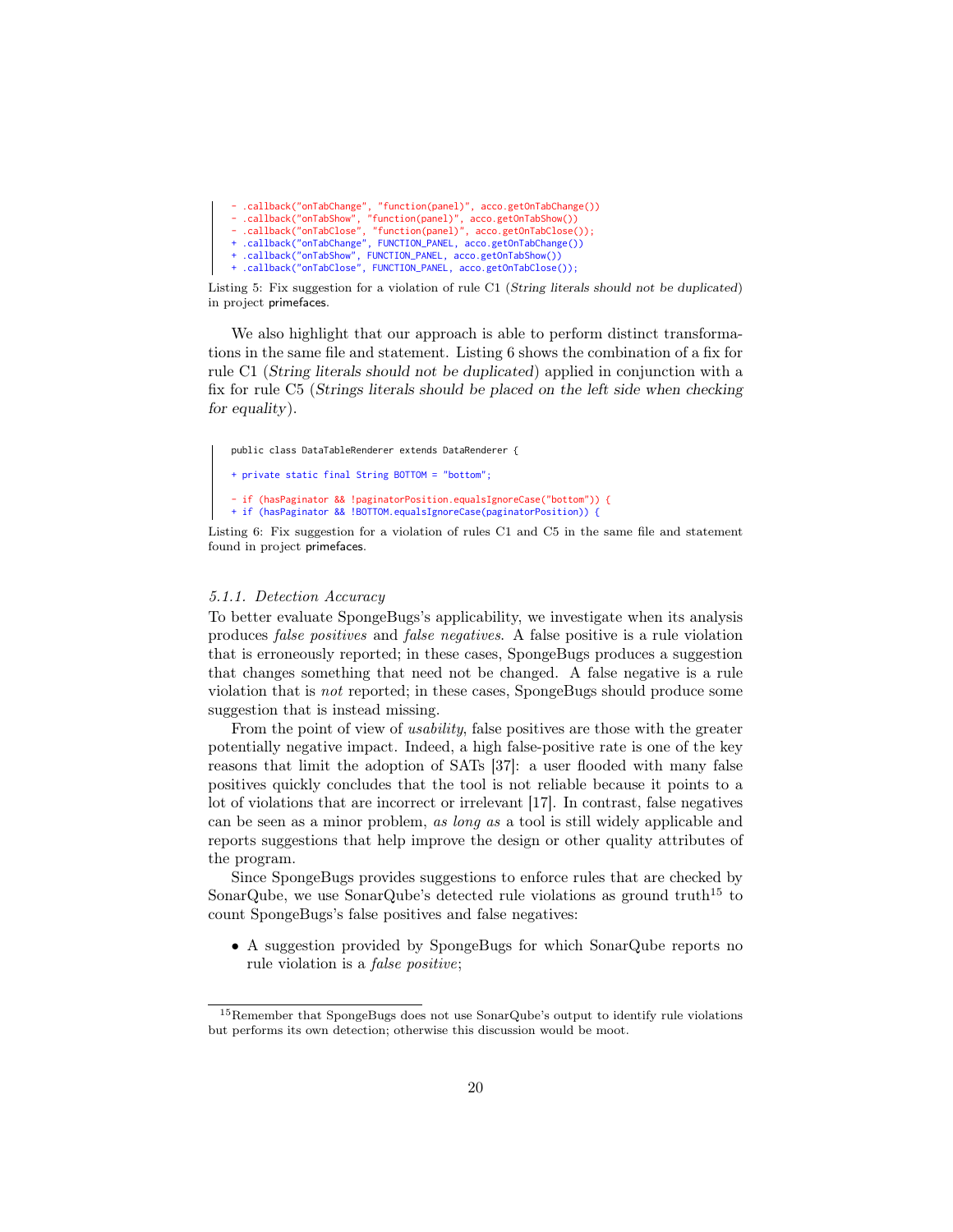• A rule violation reported by SonarQube for which SpongeBugs provides no suggestions is a false negative.

Since it is known that SonarQube's detection algorithm can incur false positives [45] as well as false negatives (a few of which we encountered in our experiments of Section 5.1.2), using it as ground truth may affect SpongeBugs's estimates of the same measures. Precisely, SonarQube's false positives lead to overestimating SpongeBugs's false negatives; and SonarQube's false negatives lead to overestimating SpongeBugs's false positives. Despite these limitations, there is still value in using SonarQube as ground truth: since SpongeBugs is designed to respond to SonarQube's warnings, their output should usually be consistent. On the other hand, we also point out some cases in which Sonar-Qube's misdetections affect what should be considered the "right" false positive and false negative rate of SpongeBugs.

As we discuss in detail in the following subsections, SpongeBugs generates *very few false positives*  $(0.6\% \text{ of all violations it detects})$ , and many of these are actually misdetections by SonarQube. In contrast, SpongeBugs generates a more significant number of false negatives (15% of all violations SonarQube detects); but these are not so problematic for applicability since they simply reflect some design decisions that trade-off some detection capabilities in exchange for soundness.

# 5.1.2. False Positives

Table 7 reports SpongeBugs's false-positive rate in each project and for each rule. Overall, only 0.6% of all fix suggestions provided by SpongeBugs do not correspond to a violation reported by SonarQube. Such a low rate of false positives corroborates the data about SpongeBugs's accuracy and hence practical relevance.

To better understand the few cases in which SpongeBugs generates false positives, we classify all of them into categories according to their origin. We found out that the majority of false positives (23 out of 37 cases) are actually likely not false positives but rather false negatives of SonarQube's detection.

Table 7: For each project and each rule checked by SonarQube, the table reports the number of false positives (a fix suggestion provided by SpongeBugs for which SonarQube reported no rule violation). The bottom rows summarize the TOTAL number of false positives, and what percentage of the overall violations reported by SonarQube these false positives correspond to; similarly the rightmost column reports the TOTAL per project.

| PROJECT    | B1       | B2           | $_{\rm C1}$ | C <sub>2</sub> | C3       | C <sub>4</sub> | C5       | C <sub>6</sub> | $_{\rm C7}$    | C8       | C9           | TOTAL          |
|------------|----------|--------------|-------------|----------------|----------|----------------|----------|----------------|----------------|----------|--------------|----------------|
| Eclipse UI |          | $\mathbf{0}$ | 3           | $\Omega$       | $\Omega$ | 4              |          | 0              |                | 3        |              | 12             |
| SonarQube  |          | $\mathbf{0}$ | $\theta$    | 0              | $\theta$ |                | $\Omega$ | $\theta$       | $\overline{2}$ | $\Omega$ | $\theta$     | $\overline{4}$ |
| ddf        | $\Omega$ | $\theta$     | 6           | $\theta$       | $\theta$ | $\theta$       | $\theta$ | $\theta$       | $\theta$       | $\Omega$ | $\theta$     | 6              |
| Payara     | $\Omega$ | $\theta$     | 2           | $\Omega$       | $\theta$ | 12             | $\theta$ | $\theta$       | $\theta$       |          | $\mathbf{0}$ | 15             |
| TOTAL      |          | $\Omega$     | 11          |                | 0        | 17             |          | 0              | 3              |          |              | 37             |
| $FP$ %     | $1.9\%$  | $0\%$        | 0.4%        | $0\%$          | $0\%$    | 47.2%          | $0\%$    | $0\%$          | 4.8%           | $0.8\%$  | $0.6\%$      | $0.6\%$        |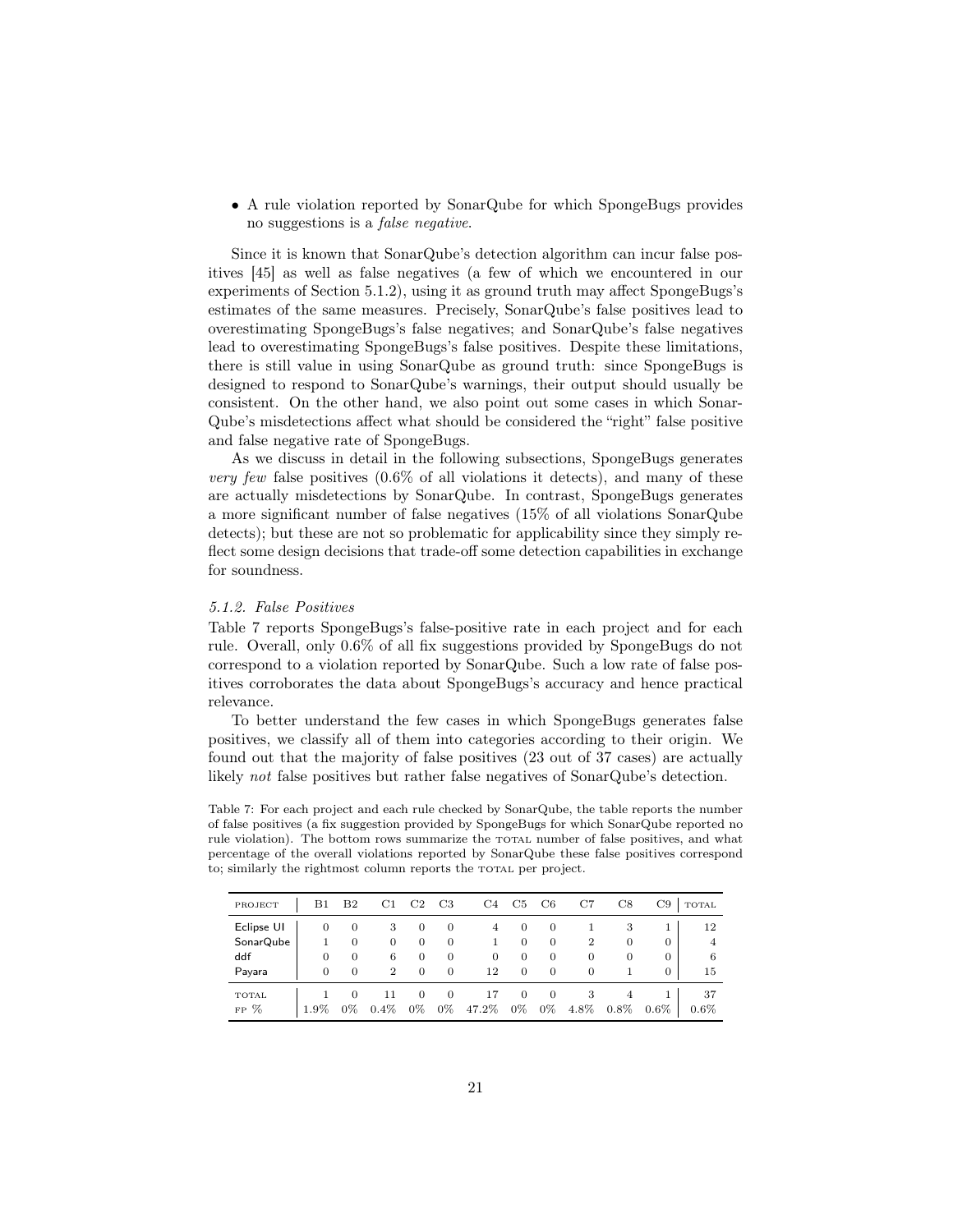True Positives According to SonarLint. SonarLint<sup>16</sup> is a plugin that integrates SonarQube inside the Eclipse IDE. Somewhat surprisingly, SonarLint disagrees with SonarQube's analysis on four rule violations that were fixed by Sponge-Bugs but not reported by SonarLint. It is possible this disagreement is due to different filtering rules (or warning prioritization rules) used by SonarLint and SonarQube. In any case, these four violations can be considered true positives (even though we classified them as false positives when using SonarQube's output as ground truth).

True Positives According to Developers. Out of all fix suggestions built by SpongeBugs that were accepted as pull requests by developers (see Section 4.3), 17 do not correspond to any rule violation reported by SonarQube. All but one of these fix suggestions correspond to violations of rule C4 (Parsing should be used to convert strings to primitive types); 4 of them were accepted by the maintainers of Eclipse UI and 12 by the maintainers of Payara. This convincingly indicates that most, if not all, of these cases are true positives (and false negatives of SonarQube); at the very least, SpongeBugs's suggestions are considered not harmful by maintainers of the code.

Listing 7 shows an example of SpongeBugs fix suggestion that does not correspond to a rule violation according to SonarQube. In order to understand why SonarQube failed to report this as a violation, we looked for other similar violations of rule C4 that were instead reported by SonarQube as well as fixed by SpongeBugs, such as line 9 in Listing 8. It turns out that if we remove the outer parentheses in subexpression (Double.valueOf(value)) SonarQube will report a violation of rule C4 in Listing 7 as well. The sensible conclusion is that this is a miss in SonarQube's detection algorithm.

```
public static double asDouble(String value) throws DataFormatException {
    try {
  return (Double.valueOf(value)).doubleValue();
+ return Double.parseDouble(value);
    } catch (NumberFormatException e) {
       throw new DataFormatException(e.getMessage());
    }
}
```
Listing 7: Fix suggestion generated by SpongeBugs for a violation of rule C4 not detected by SonarQube.

```
1 public int getInt(String key) throws NumberFormatException {
2 String setting = items.get(key);
3 if (setting == null) {
4 // Integer.valueOf(null) will throw a NumberFormatException and
5 // meet our spec, but this message is clearer.
6 throw new NumberFormatException<br>There is no setting associated
                       "There is no setting associated with the key \mathcal{N}''' + key +
                           \rightarrow "\"");//$NON-NLS-1$ //$NON-NLS-2$
8 }
8 }<br>9 return Integer.valueOf(setting).intValue();
```
 $^{16}\mathrm{Available}$  at: <code>https://www.sonarsource.com/products/sonarlint/</code>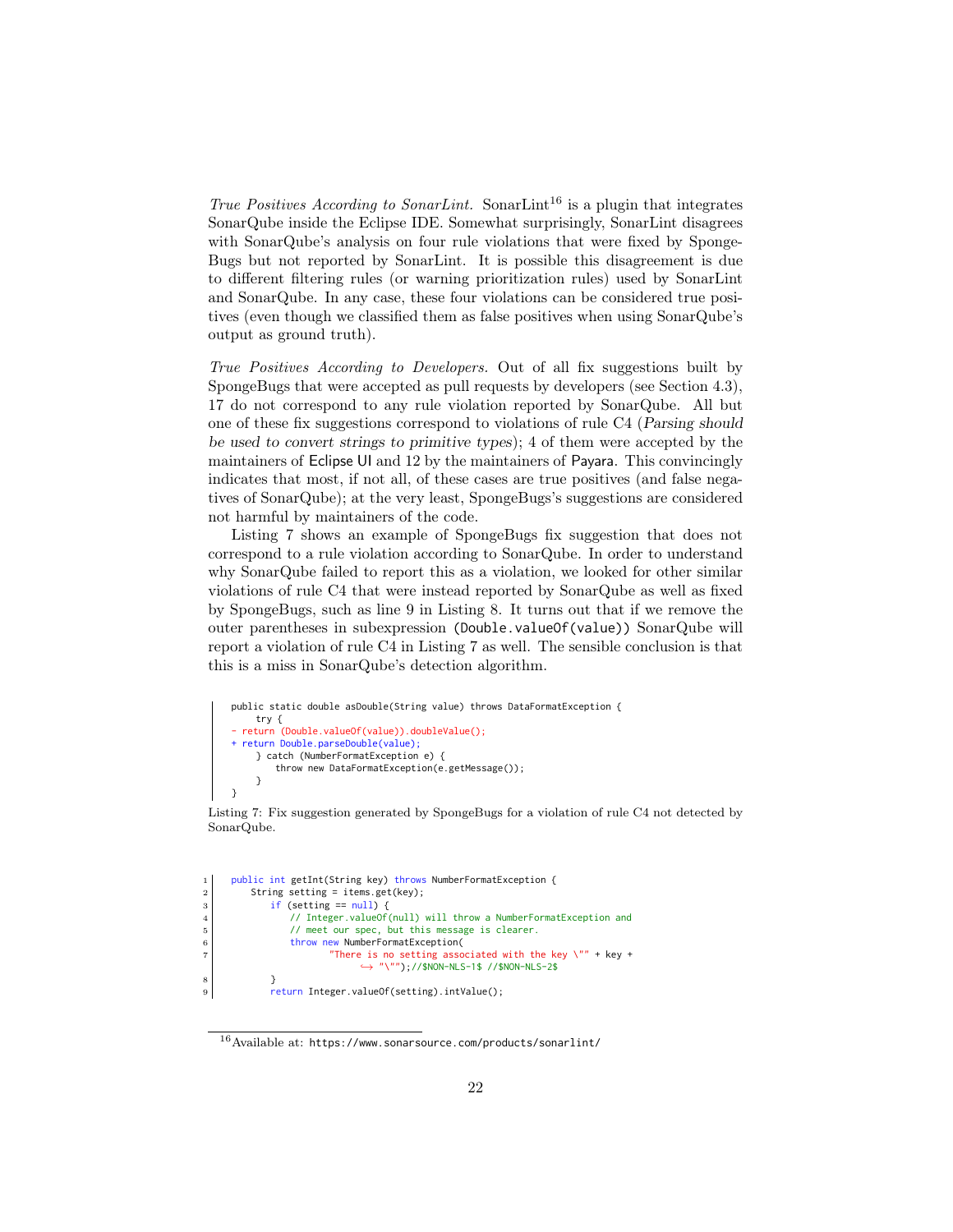Listing 8: Violation of rule C4 detected by both SonarQube and SpongeBugs.

We found several other examples of fragile behavior of SonarQube detecting violations of rule C4, which indicate failures of its analysis algorithm. Like every static analyzer, SonarQube sometimes limits the cases in which a rule is checked, to improve scalability and precision of detection in the other cases. SpongeBugs is no different, but it sometimes achieves different trade-offs than SonarQube—hence the discrepancies we observed in these experiments. By and large, however, SpongeBugs and SonarQube's detection results are consistent and correct.

Actual False Positives. Only 17 out of all fix suggestions produced by Sponge-Bugs are actual false positives: they correspond to spurious rule violations. In five of these cases we could find a programmer's annotation that explicitly turns off checking of certain rules; unfortunately, SpongeBugs does not process these annotations, and hence it will obliviously flag what it considers a violation.

Listing 9 shows examples of such annotations that should suppress detection. On line 1 a generic annotation suppresses checking all rules in the whole class; on lines 4–7 an annotation turns of two specific rules within a method; on line 15 a special comment turns off checking a specific rule on the same line where the comment appears.<sup>17</sup>

```
1 @SuppressWarnings("all") // prevents detection of all rules within the entire class
2 public class JavaClass {
 3
 4 @SuppressWarnings({ // suppress detection of two rules within aMethod()
 5 "squid:S1192", // S1192 is SonarQube's identifier for rule C1
 \begin{bmatrix} 6 \\ 7 \end{bmatrix} "squid: $106"
          7 })
\begin{bmatrix} 8 \\ 9 \end{bmatrix} public static void aMethod() {
             H \ldots10 }
11
12 public static void anotherMethod(String s1, String s2) {
13 // the following comment suppresses detection of the rule on the line where NOSONAR
                   ightharpoonup appears
14 if (s1 == s2) { // NOSONAR false-positive: Compare Objects With Equals
15 }
16 }
```
Listing 9: Examples of annotations used to suppress detection in SonarQube. SpongeBugs ignores them.

We also found two fix suggestions corresponding to a violation of rule C7 (entrySet() should be iterated when both key and value are needed) in project SonarQube that are spuriously reported by SpongeBugs. Listing 10 shows the corresponding code, where there is an important difference between an iteration over keySet() and one over entrySet(). Since a TreeSet is created passing Map

10 }

 $17$ Curiously, SonarQube includes a rule (S1291), which checks that NOSONAR annotations are not used. This rule is, however, disabled by default.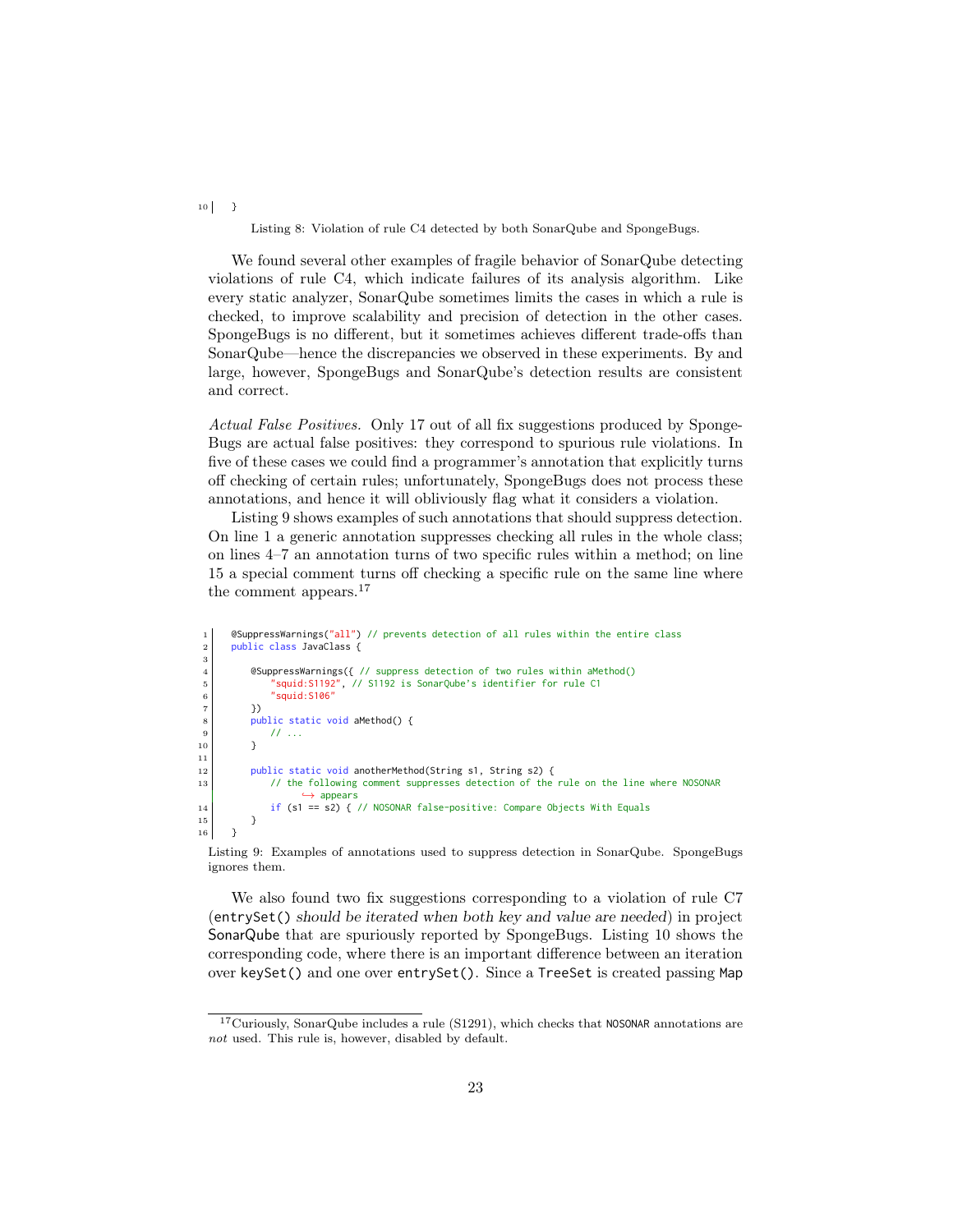prop as keys, the map is directly used as underlying implementation of the set of keys. An enumeration over keySet() will then follow the ordering defined over keys—alphabetical order in this case; in contrast, an enumeration over entrySet() may list the elements in a different order (the one in which they are stored in the map). Since method writeGlobalSettings produces user output, alphabetical order is expected and should not be changed.

```
1 private void writeGlobalSettings(BufferedWriter fileWriter) throws IOException {
2 fileWriter.append("Global server settings:\n");
3 Map<String, String> props = globalServerSettings.properties();
4 for (String prop : new TreeSet <> (props.keySet())) {
5 dumpPropIfNotSensitive(fileWriter, prop, props.get(prop));
\begin{array}{c|c}\n6 & & \rightarrow \\
7 & & \rightarrow\n\end{array}7 }
```
#### Listing 10: A spurious violation of rule C7 on line 4 reported by SpongeBugs.

The remaining 11 cases of false positives correspond to spurious violations of rule C1 (String literals should not be duplicated) where string literals occur inside Java annotations. Listing 9 shows an example of spurious fix generated by SpongeBugs. The fix does not alter program behavior in any way; it is just not idiomatic since it mixes program code (a static field) and annotations (which should only be used by the compiler or runtime).

```
1 | public class JCDIServiceIMPL {
 2 \mid + private static final String UNCHECKED = "unchecked";
 3
 4 - @SuppressWarnings("unchecked")<br>
+ @SuppressWarnings(UNCHECKED)
        5 + @SuppressWarnings(UNCHECKED)
 \begin{array}{c|c}\n6 & \text{Quorride} \\
7 & \text{public} & \text{The} \\
\end{array}7 public <T> void injectEJBInstance(JCDIInjectionContext<T> injectionCtx) {
 8 JCDIInjectionContextImpl<T> injectionCtxImpl = (JCDIInjectionContextImpl<T>)
                          ֒→ injectionCtx;
 9 \mid // ...
\begin{array}{c|c} 10 & & 3 \\ 11 & & 3 \end{array}11 }
```
Listing 11: Fix suggestion generated by SpongeBugs for a spurious violation of rule C1 on line 4. SonarQube does not report this as a violation.

#### 5.1.3. False Negatives

Table 8 reports SpongeBugs's false-negative rate in each project and for each rule. Overall, 15% of rule violations reported by SonarQube were not detected and hence not fixed—by SpongeBugs. As we mentioned above, this significant false negative rate is not much detrimental to SpongeBugs's practical applicability, since the tool still provides thousands of useful, accurate suggestions for rule violations. As we discuss in Section 3, we designed SpongeBugs to make sure that, when it detects a rule violation, it has all the necessary information to produce a suitable fix suggestion. Therefore, part of the false negative are a consequence of design decisions to trade-off some detection capability for additional precision.

The percentage of false negatives changes considerably with different rules. To better understand SpongeBugs limitations in practice, the rest of this section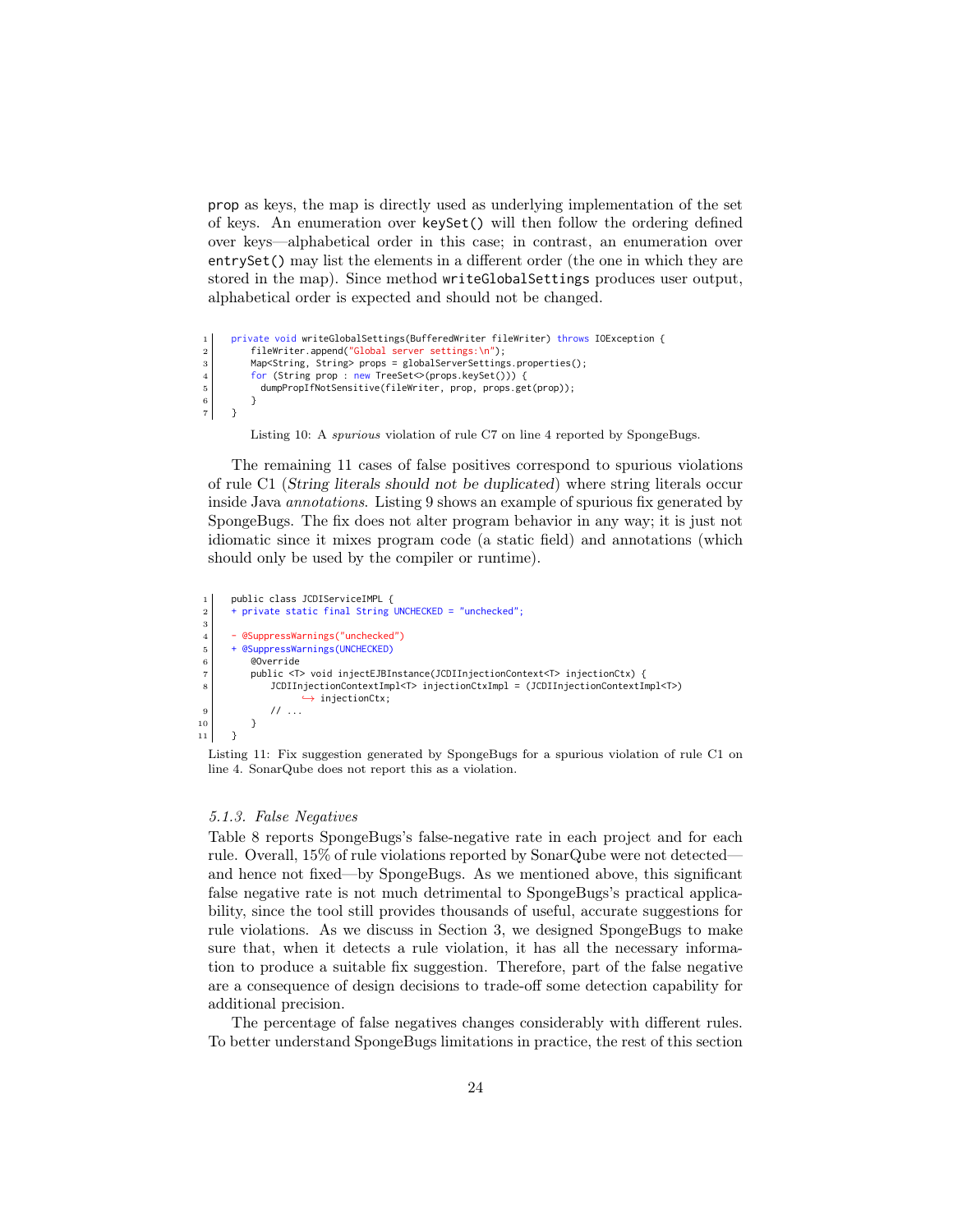Table 8: For each project and each rule checked by SonarQube, the table reports the number of false negatives (a rule violation reported by SonarQube for which SpongeBugs provides no suggestions). The bottom rows summarize the TOTAL number of false negatives, and what percentage of the overall violations reported by SonarQube these false negatives correspond to; similarly the rightmost column reports the TOTAL per project.

| PROJECT          | B1             | B <sub>2</sub>                  | C1       | C <sub>2</sub>           | C <sub>3</sub>           | C <sub>4</sub>           | C5             | C6                       | C7                       | C8           | C9             | <b>TOTAL</b>   |
|------------------|----------------|---------------------------------|----------|--------------------------|--------------------------|--------------------------|----------------|--------------------------|--------------------------|--------------|----------------|----------------|
| Eclipse UI       | 36             | 3                               | 15       | $\overline{0}$           | 1                        | 15                       | 13             | 6                        |                          | 44           | 5              | 138            |
| SonarQube        |                | $\overline{\phantom{a}}$        | 10       | $\overline{\phantom{a}}$ | $\sim$                   | $\sim$                   | $\overline{0}$ | $\sim$                   |                          |              | -              | 10             |
| SpotBugs         | $\overline{4}$ | $\mathbf{1}$                    | 42       | 1                        | $\overline{0}$           | 10                       | $\theta$       | -                        |                          | 4            | -              | 62             |
| atomix           | $\overline{0}$ | $\overline{\phantom{a}}$        | $\Omega$ | -                        |                          | $\overline{\phantom{a}}$ | $\overline{0}$ | $\sim$                   |                          |              | 1              | $\overline{2}$ |
| Ant Media Server |                |                                 | $\Omega$ | 1                        | 1                        | $\mathbf{1}$             | $\theta$       | 3                        |                          | $\mathbf{2}$ | $\Omega$       | 8              |
| database-rider   |                | $\overline{\phantom{a}}$        | $\Omega$ | $\Omega$                 | $\sim$                   | $\overline{\phantom{a}}$ | $\Omega$       | $\overline{\phantom{a}}$ | $\Omega$                 | $\Omega$     | -              | $\Omega$       |
| ddf              | $\mathbf{1}$   | $\overline{\phantom{a}}$        | 6        | -                        | $\overline{0}$           | $\overline{\phantom{a}}$ | $\overline{2}$ | $\overline{\phantom{a}}$ | $\Omega$                 | 8            | $\Omega$       | 17             |
| DependencyCheck  |                | $\overline{\phantom{a}}$        | 10       | 1                        | $\overline{\phantom{a}}$ | $\overline{\phantom{a}}$ | $\theta$       | $\sim$                   |                          | $\mathbf{2}$ | -              | 13             |
| keanu            | $\overline{0}$ |                                 |          |                          |                          |                          | $\Omega$       | $\overline{\phantom{a}}$ | $\theta$                 | $\Omega$     | -              | $\Omega$       |
| mssql-jdbc       | 3              | $\hspace{0.1mm}-\hspace{0.1mm}$ | 32       | 13                       | $\sim$                   | 7                        | $\Omega$       | $\mathfrak{D}$           | $\overline{\phantom{a}}$ | $\Omega$     | $\sim$         | 57             |
| Payara           | 3              |                                 | 108      | 45                       | 47                       | 104                      | 203            | 112                      | 6                        | 137          | 8              | 773            |
| primefaces       |                |                                 | 50       | $\overline{2}$           | $\overline{0}$           | $\theta$                 | 7              | $\sim$                   | $\theta$                 | 1            | $\overline{0}$ | 60             |
| TOTAL #          | 47             | $\overline{4}$                  | 273      | 63                       | 49                       | 137                      | 223            | 123                      | 6                        | 199          | 14             | 1,140          |
| OVERALL %        | 52%            | 29%                             | 9%       | 24%                      | 69%                      | 88%                      | 8%             | 55%                      | 9%                       | 29%          | 8%             | 15%            |

presents several examples of false negatives—with at least one example per kind of limitation (see Section 3.3).

Local Analysis. Listing 12 shows a violation of rule C4 (Parsing should be used to convert strings to primitive types) that is detected by SonarQube but is not fixed by SpongeBugs. The latter's analysis of line 5 is oblivious to the fact that method getStatementTimeout returns a String. Without this information, SpongeBugs cannot detect that rule C4 is being violated by passing a string to valueOf instead of parseInt.

```
1 public String getStatementTimeout() {<br>return spec.getDetail(DataSourceS<sub>1</sub>
              2 return spec.getDetail(DataSourceSpec.STATEMENTTIMEOUT);
\begin{array}{c|c} 3 & \end{array}\begin{array}{c|c} 4 & \end{array} // ...
        int statementTimeout = Integer.valueOf(getStatementTimeout());
```
Listing 12: Violation of rule C4 on line 5, which is not detected by SpongeBugs.

It may seem that providing SpongeBugs with the information that is needed to detect violations such as the one in Listing 12 is straightforward: after all, method getStatementTimeout is defined in the same class as where the violation occurs. In our experiments, however, most of the false negatives due to local analysis involve a method that is called in one class but is defined in a different class. Listing 13 shows another violation of rule C4 that SpongeBugs does not detect. In this case, the offending method getSecurityEnabled is called in class IIOPSSLSocketFactory but is declared in interface IiopListener.

<sup>1 |</sup> public interface IiopListener {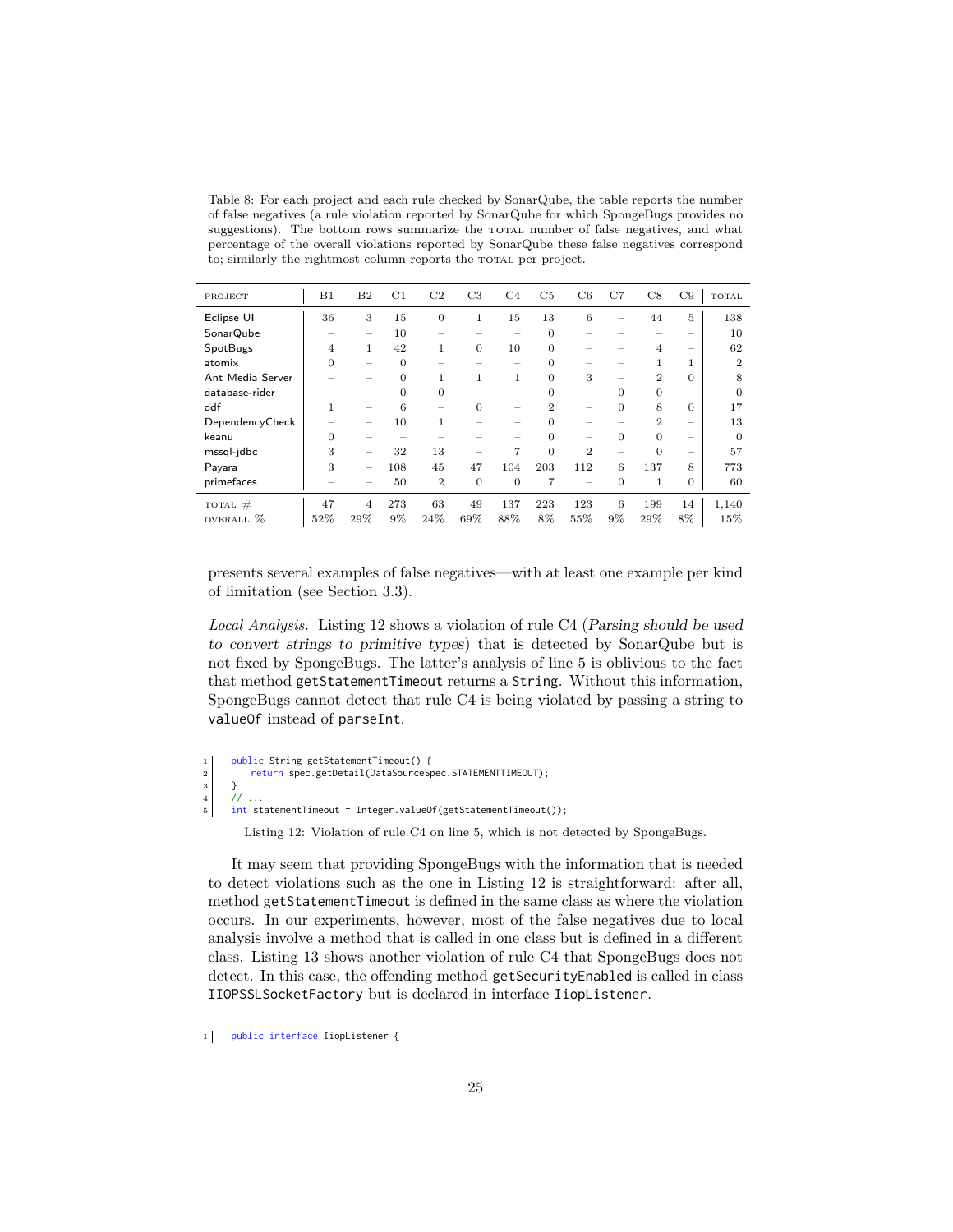```
2 String getSecurityEnabled();
3 \mid \quad \}\begin{array}{c} 4 \\ 5 \\ 6 \\ 7 \\ 8 \end{array}public class IIOPSSLSocketFactory {
           6 public void aMethod() {
               7 for (IiopListener listener : iiopListeners) {
                   8 boolean securityEnabled = Boolean.valueOf(listener.getSecurityEnabled());
 9 }
10 }
11 }
```
Listing 13: Violation of rule C4 on line 8, which is not detected by SpongeBugs.

Extending SpongeBugs's analysis beyond purely local would require to process multiple files at once, and to collect more detailed typing information. While such an extension is beyond SpongeBugs's current design—which privileges simplicity and precision over broader applicability—we may consider it in future work. In order to do it efficiently, we may pre-process the whole codebase at once [46]; then, each individual analysis could access this system-wide information as needed in an efficient way. To be truly system-wide, this approach would also need to track dependencies outside a project's source code—such as in calls to pre-compiled or even native libraries.

Contextual Restrictions. SpongeBugs checks rule C3 (Strings should not be concatenated using + in a loop) only when the concatenated string is eventually returned by a method. Thus, SpongeBugs misses the violation of rule C3 on line 7 in Listing 14 because string containerStyleClass, which is built by concatenation in a loop, is not returned by method encodeElements.

```
1 protected void encodeElements(Menu menu, List<MenuElement> elements) {
 2 \mid boolean toggleable = menu.isToggleable();
 3 for (MenuElement element : elements) {<br>String containerStyleClass = menuI
                 String containerStyleClass = menuItem.getContainerStyleClass();
 ^5 6 \,\begin{array}{c|c} \n6 & \text{if (togeable)} \\ \n7 & \text{containerSty} \n\end{array}7 containerStyleClass = containerStyleClass + " " + Menu.SUBMENU_CHILD_CLASS;
 8 }
 \begin{array}{c|c} 8 & & \\ 9 & & \end{array}10 \mid \quad \}
```
#### Listing 14: Violation of rule C3 on line 7, which is not detected by SpongeBugs.

Extending SpongeBugs so that it can handle cases like this would trigger a significant number of false positives unless we also sharpened its analysis with much more contextual information. The current restriction on rule C3 is a good trade-off because it curbs the number of rule violations that are detected while still covering the most salient cases.

Other contextual restrictions mainly simplify the analysis, helping ensure that a rule violation's can be detected correctly. For example, SpongeBugs only checks rule C8 (Collection.isEmpty() should be used to test for emptiness) inside regular methods. Thus, it misses the violation in Listing 15 because it appears inside a lambda expression, which makes the analysis of local variables considerably more difficult.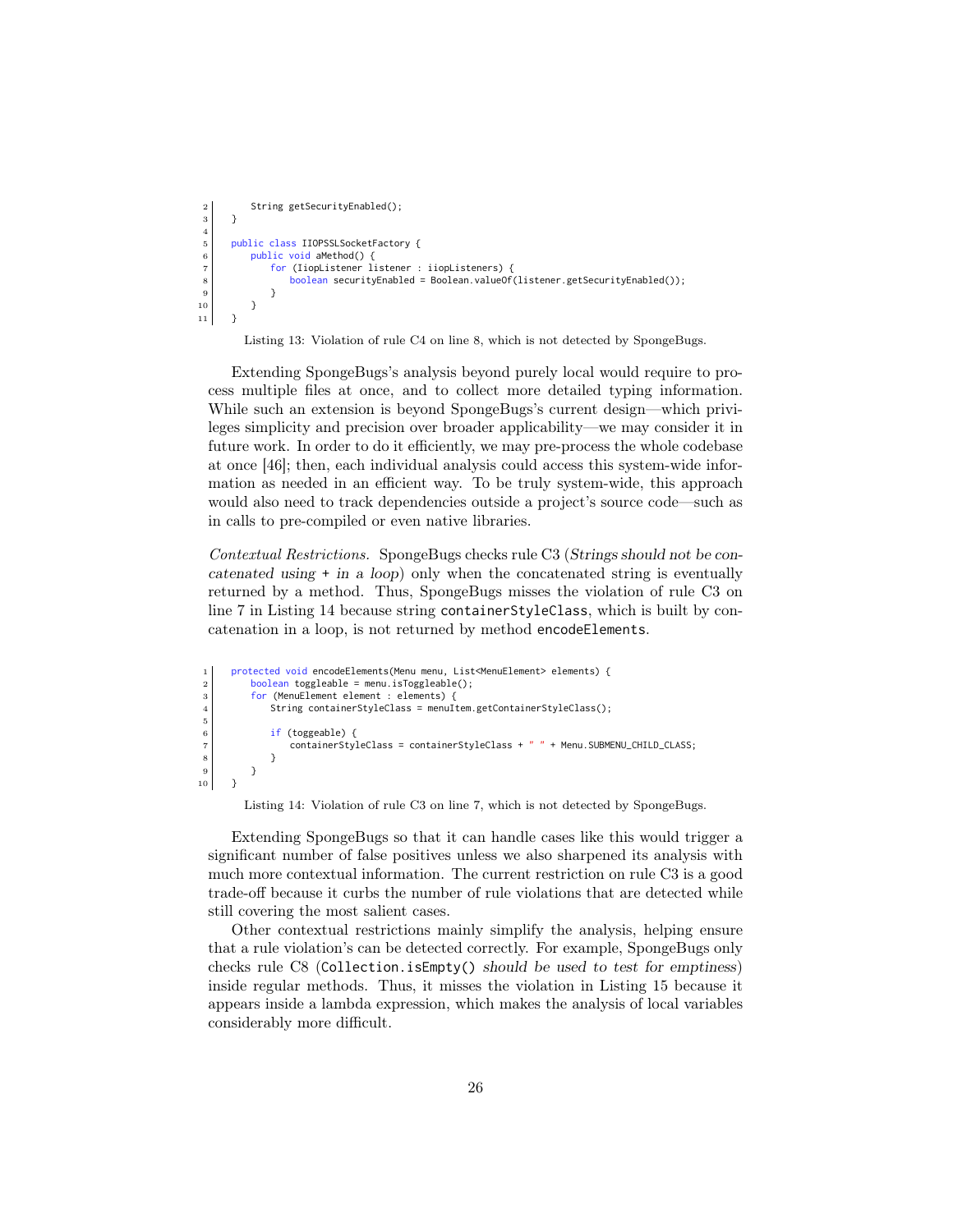```
1 | public class LeaderElectorProxy {
2 private final Map<String, Set<LeadershipEventListener<byte[]>>> topicListeners =
               ֒→ Maps.newConcurrentMap();
 3
 4 public synchronized CompletableFuture<Void> removeListener(String topic, Listener<btye[]
               ֒→ listener>) {
 5 if (!topicListeners.isEmpty()) {
 6 topicListeners.computeIfPresent(topic, (t, s) -> {
 7 s.remove(listener);
\begin{array}{c|c}\n 8 & \text{return } s.size() == 0 ? \text{ null : } s; \\
 9 & \text{?} \n\end{array}9 });
10 }
11 // ...
12 }
13 }
```
Listing 15: Violation of rule C8 on line 8, which is not detected by SpongeBugs.

Typing Information. Another restriction in the application of rule C8 follows from SpongeBugs's limited information about how types are related by inheritance. Listing 16 shows a violation of this rule on line 5: CopyOnWriteArrayList implements the List interface, and hence the conditional on line 5 should be expressed as !Collections.isEmpty(). However, SpongeBugs only knows about the most common implementations of collection classes, and hence it misses this violation. This restriction also affects the other rules that involve Collection classes, that is rules C7 and C9.

```
import java.util.concurrent.CopyOnWriteArrayList;
2
3 protected CopyOnWriteArrayList<IPlayItem> items;
\frac{4}{5}if (items.size > 0)
```
Listing 16: Violation of rule C8 on line 5, which is not detected by SpongeBugs.

Toolchain. Because Rascal's Java 8 grammar is incomplete, SpongeBugs could not parse 16 classes that SonarQube could analyze. These include unsupported syntax such as adding a semicolon after the closing bracket of a class declaration, or casting a lambda expression. None of these are widely used features, and in fact they appeared only in a tiny fraction of all analyzed code.

#### 5.1.4. Student Projects

To further confirm the applicability and usefulness of SpongeBugs also on code written by non-professionals, we ran additional experiments in which we applied it to the five student projects presented in Section 4.2.2. While we have no a priori reason to expect that SpongeBugs would perform poorly on code written by students, extending the pool of analyzed programs beyond open-source projects helps strengthen the generalizability of the results of our empirical evaluation.

First of all, we ran SonarQube on these projects checking the usual 11 rules supported by SpongeBugs. Table 9 shows the results in terms of number of violations reported by SonarQube for every thousand lines of code. The table also shows the same measure for the open-source projects used in the rest of the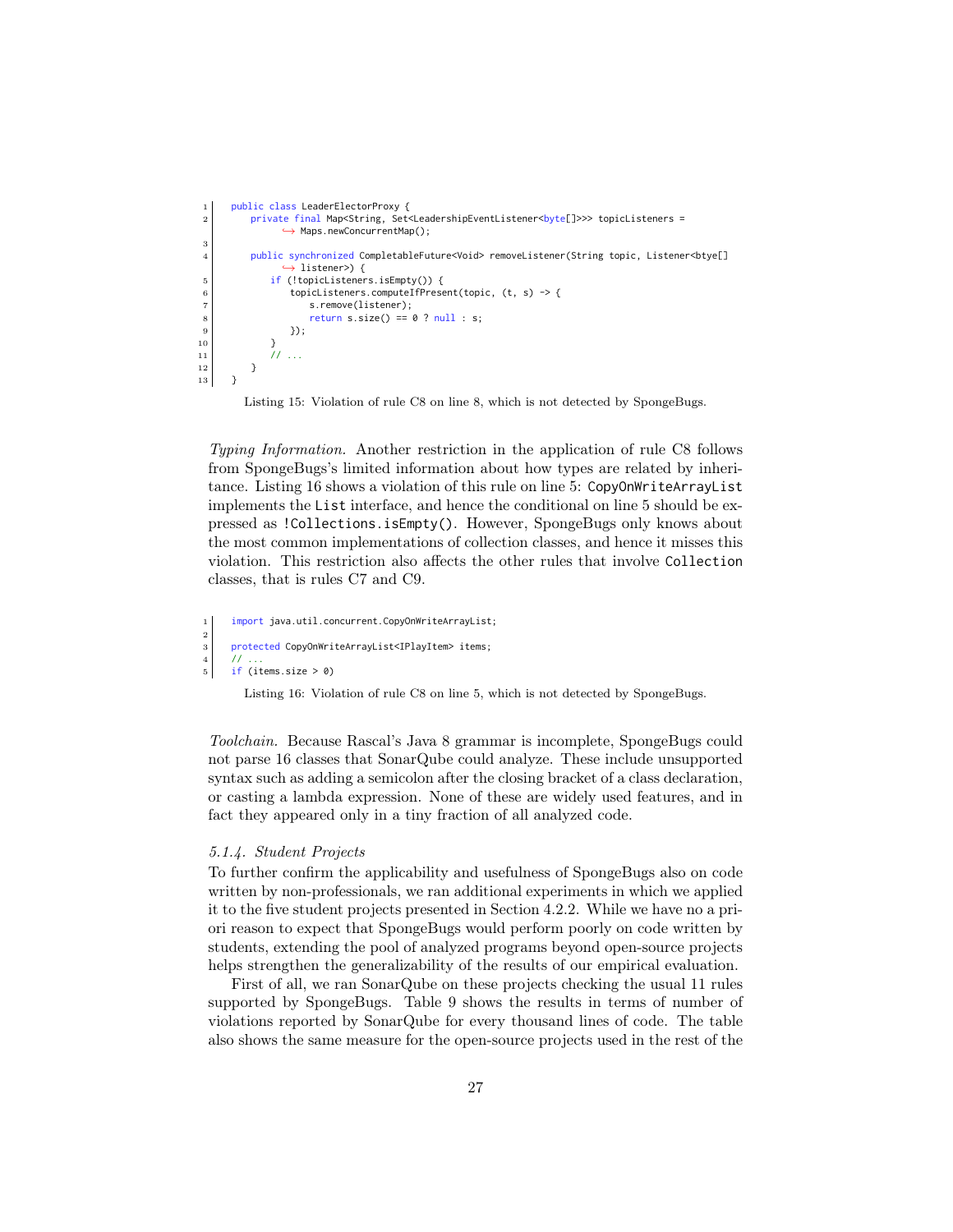evaluation. Overall, rule violations occur with higher frequencies in the student projects than in the open-source projects—as it can be expected from code written by non-professional. Nonetheless, the student code generally is of high quality since its violations are not much higher. Remember that all projects but Project 5 explicitly required students to check their code with SonarQube and to modify it to reduce the number of reported violations. The only project in which students were not required to use SonarQube is also the one with the largest number of violations per line of code, but the difference with projects of the same course is not big. Since all students knew SonarQube as a tool from previous courses, it is possible that they used it regardless of whether it was required by the project's specification, and that they generally paid attention to writing code that conforms with accepted coding guidelines.

Table 9: Top half of table: for each student project, its size loc in non-blank non-comment lines of code and the number of violations of the 11 rules checked by SpongeBugs that are detected by SonarQube per thousands of lines of code (violations/kloc). Bottom half of table: the same data about the open-source projects used in the rest of the evaluation.

| PROJECT          | LOC               | VIOLATIONS / KLOC |
|------------------|-------------------|-------------------|
| Project 1        | $6.8\,\mathrm{K}$ | 0.00              |
| Project 2        | 5.2 K             | 4.23              |
| Project 3        | $2.5\ \mathrm{K}$ | 0.80              |
| Project 4        | 2.4 K             | 4.60              |
| Project 5        | $3.6\;K$          | 5.80              |
| Eclipse UI       | 743 K             | 1.03              |
| SonarQube        | 500K              | 0.22              |
| SpotBugs         | 280 K             | 1.80              |
| atomix           | 550 K             | 0.13              |
| Ant Media Server | 43 K              | 1.12              |
| database-rider   | 21 K              | 0.67              |
| ddf              | $2.5\text{ M}$    | 0.01              |
| DependencyCheck  | 182 K             | 0.43              |
| keanu            | 145 K             | 0.15              |
| mssql-jdbc       | 79 K              | 5.23              |
| Payara           | $1.95$ M          | 2.26              |
| primefaces       | 310 K             | 2.23              |

Table 9 summarizes the results of applying SpongeBugs to the rule violations in student projects. For all violations but one (98% of all violations), SpongeBugs produced a correct fix suggestion that avoided the violation. At a high level, these results are comparable to those obtained on the open-source projects.

The results on student projects are consistent with those on open-source projects also in terms of which rules are most frequently violated and fixed.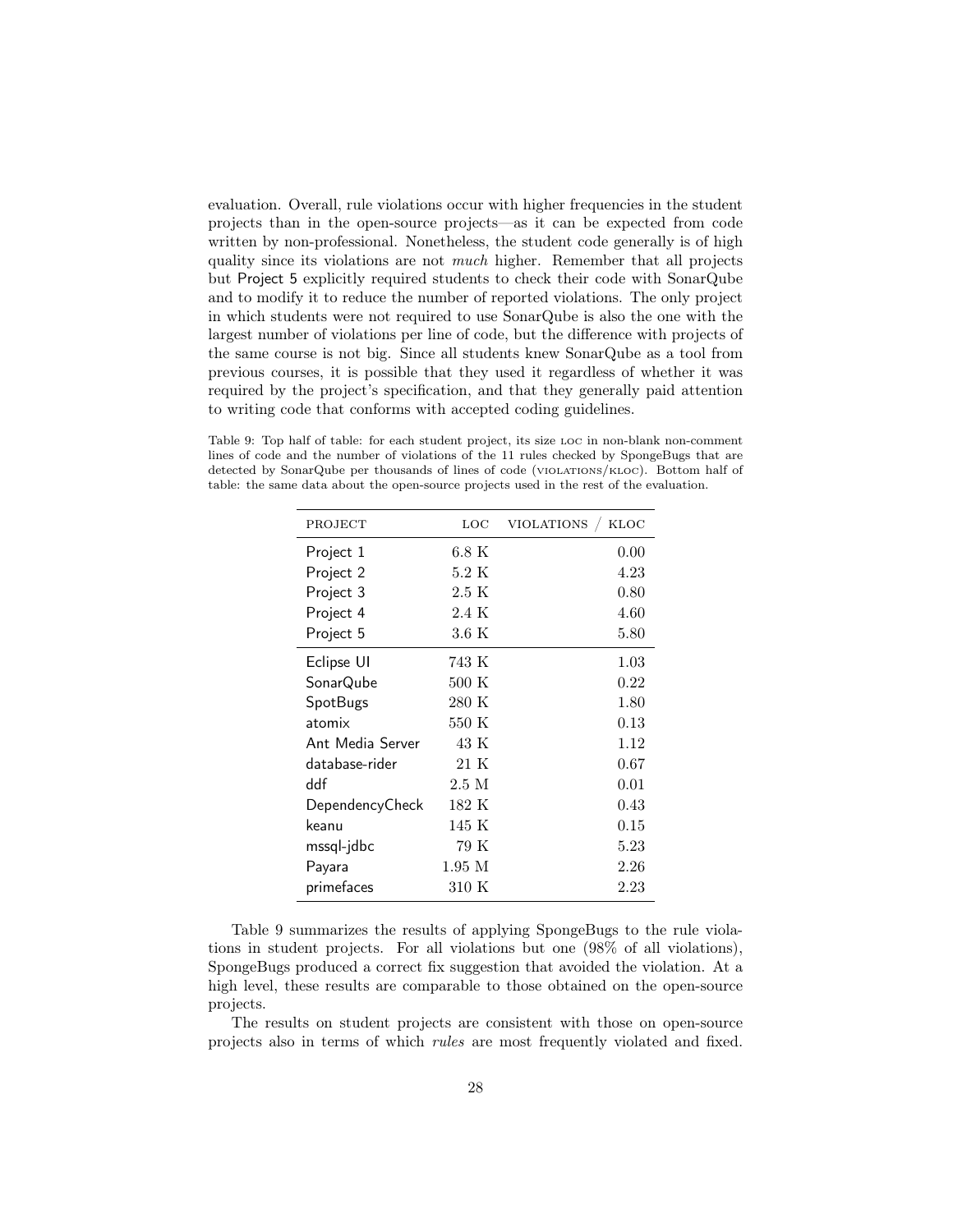The most frequent violations are of rules C1, C5, and C8—in this order in both the student projects and in the open-source projects. On the other hand, student projects violated none of rules B1, B2, C4, and C9; in the open-source projects there were several violations of these rules, but they accounted for only about the 6% of all violations, and did not occur in all projects. Students ran SonarQube with a custom profile, which excluded some of the rules SpongeBugs checks; as a result even projects that were required to use SonarQube still incur some rule violations.

The lone violation that SpongeBugs could not fix is a false negative similar to one discussed in Section 5.1.3 and Listing 14 for the same rule: SpongeBugs's detection of rule C3 only analyzes variables that are returned by a method.

Table 10: For each student project and each rule, the table reports two numbers  $x/y$ : x is the number of warnings violating found by SonarQube on the original project; y is the number of warnings that have disappeared after running SpongeBugs on the project and applying all its fix suggestions for the rule. The two rightmost columns summarize the data per project (TOTAL), and report the percentage of warnings that SpongeBugs successfully fixed (FIXED %). The two bottom rows summarize the data per rule in the same way. For brevity, the table only reports the rules for which SonarQube found at least one violation in some project.

| PROJECT           | C1    | C3    | C5    | C7      | C8      | TOTAL | FIXED $%$ |
|-------------------|-------|-------|-------|---------|---------|-------|-----------|
| Project 1         |       |       |       |         |         |       |           |
| Project 2         | 18/18 |       |       |         | 4<br>/4 | 22/22 | 100%      |
| Project 3         |       |       | 2/2   |         |         | 2/2   | 100%      |
| Project 4         | 2/2   |       | 8/8   | 1/1     |         | 11/11 | 100%      |
| Project 5         | 8/8   | 1/0   | 3/3   | 2/2     | 7/7     | 21/20 | 95%       |
| <b>TOTAL</b>      | 28/28 | 1/0   | 13/13 | 3/3     | 11/11   | 56/55 |           |
| %<br><b>FIXED</b> | 100%  | $0\%$ | 100%  | $100\%$ | 100%    | 98%   |           |

Overall, these experiments confirm that SpongeBugs is usefully applicable on a variety of projects, and can help programmers automatically address a significant fraction of SonarQube warnings.

### 5.2. RQ2: Effectiveness and Acceptability

In order to answer RQ2 ("Does SpongeBugs generate fixes that are acceptable?"), we assess the acceptability of SpongeBugs's suggestions in two ways. First, we submitted pull requests including a large selection of fixes for the projects used in SpongeBugs's evaluation. Second, we ran the official test suites of each project on its implementation modified by including all of SpongeBugs's suggestions. The two following sections report the results of these experiments.

### 5.2.1. Acceptability Through Pull Requests

As discussed in Section 4.3, we only submitted pull requests after informally contacting project maintainers asking to express their interest in receiving fix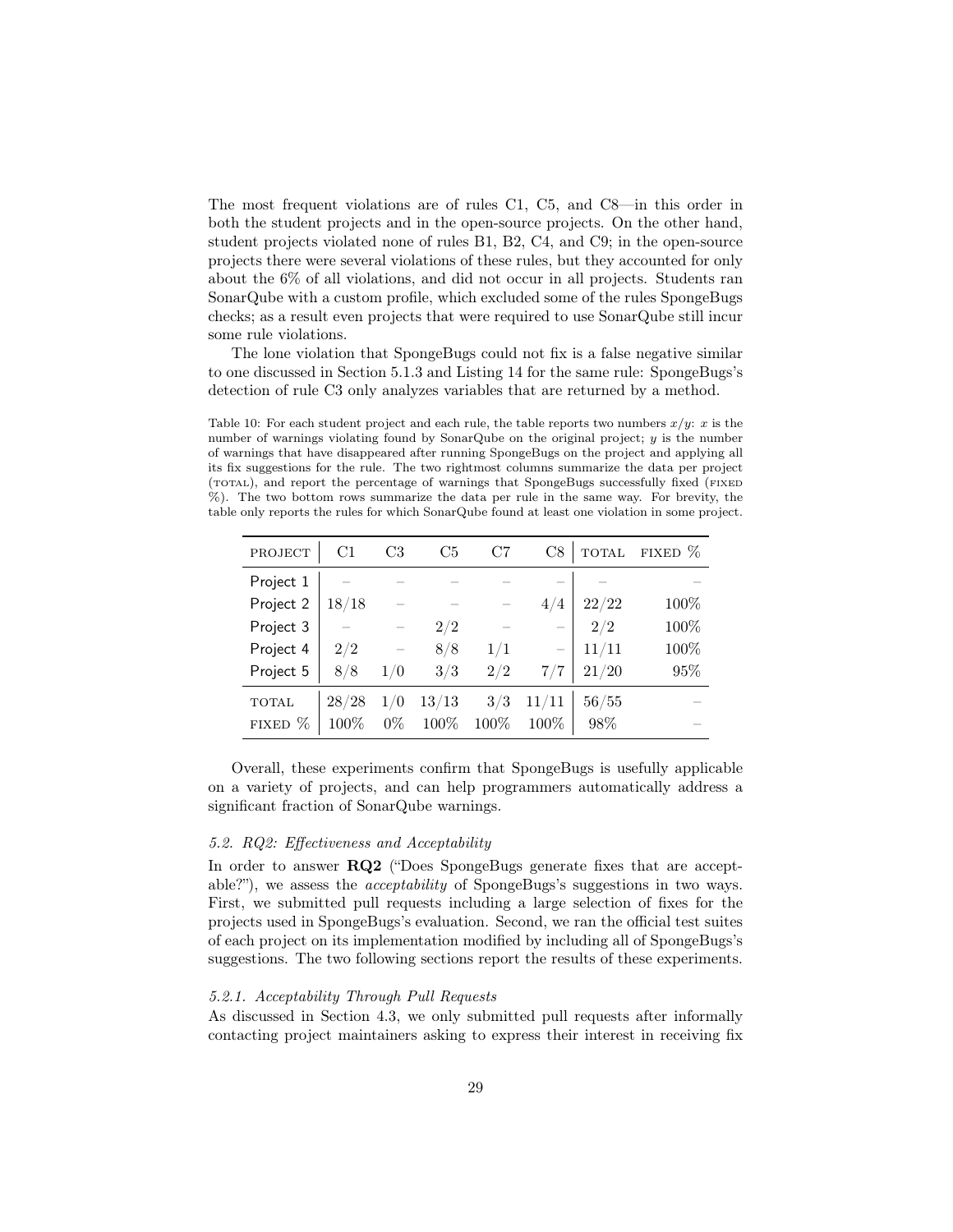suggestions for warnings reported by SATs. As shown in Table 5, project maintainers were often quite welcoming of contributions with fixes for SATs violations, with 9 projects giving clearly positive answers to our informal inquiries. For example an Ant Media Server maintainer replied "Absolutely, you're welcome to contribute. Please make your pull requests". A couple of projects were not as enthusiastic but still available, such as a maintainer of DependencyCheck who answered "I'll be honest that I obviously haven't spent a lot of time looking at SonarCloud since it was setup... That being said  $- PRs$  are always welcome". Even those that indicated less interest in pull requests ended up accepting most fix suggestions. This indicates that projects and maintainers that do use SATs are also inclined to find valuable the fix suggestions in response to their warnings. We received one negative answer from a project, and no timely reply from two other projects, and hence we did not submit any pull request to them (and we excluded them from the rest of the evaluation).

Accordingly, we submitted 38 pull requests containing 946 fixes for the 12 projects that answered positively or neutrally to our inquiries. We did not submit pull requests with all fix suggestions (more than 5,000) since we did not want to overwhelm the maintainers. Instead, we sampled broadly (randomly in each project) while trying to select a diverse collection of fixes.

Overall, 34 pull requests were accepted, some after discussion and with some modifications. Table 5 breaks down this data by project. The non-accepted pull requests were: 3 in project keanu that were ignored; and 1 in project ddf where maintainers argued that the fixes were mostly stylistic. In terms of fixes, 825 (87%) of all 946 submitted fixes were accepted; 797 (97%) of them were accepted without modifications.

How to turn these measures into a precision measure depends on what we consider a correct fix: one that removes the source of warnings (100% precision, as all fixes compile correctly), one that was accepted in a pull request (precision:  $87\%)$ , or one what was accepted without modifications (precision: 797/946 = 84%). Similarly, measures of recall depend on what we consider the total amount of relevant fixes.

An aspect that we did not anticipate is how policies about code coverage of newly added code may impact whether fix suggestions are accepted. At first we assumed our transformations would not trigger test coverage differences. While this holds true for single-line changes, it may not be the case for fixes that introduce a new statement, such as those for rule C1 (String literals should not be duplicated), rule C3 (Strings should not be concatenated using + in a loop), and some cases of rule C7 (entrySet() should be iterated when both key and value are needed). For example, the patch shown in Listing 17 was not accepted because the 2 added lines were not covered by any test. One pull request to Ant Media Server which included 97 fixes in 20 files was accepted but not merged, due to insufficient test coverage of some added statements.

public class TokenServiceTest {

<sup>+</sup> private static final String STREAMID = "streamId";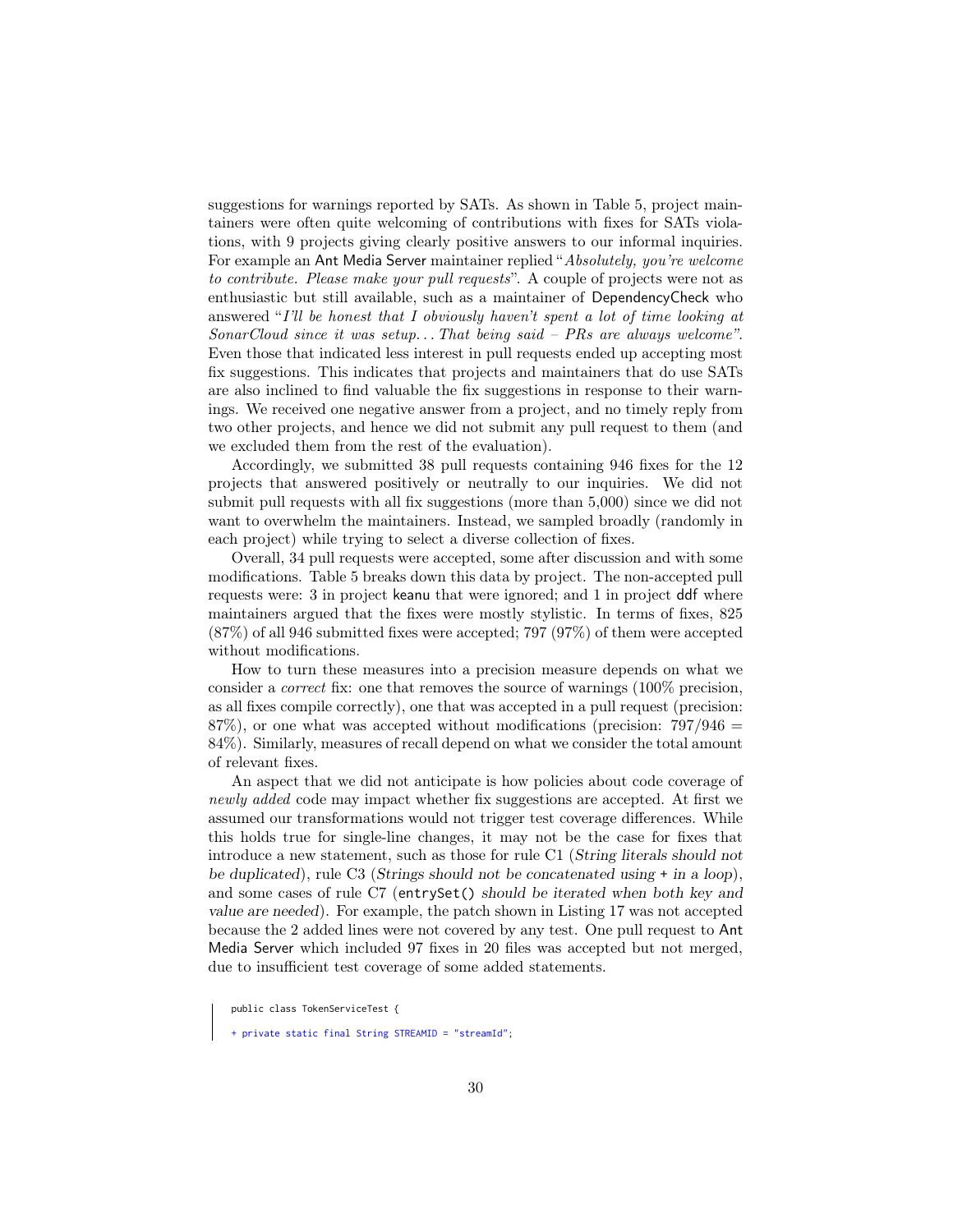```
token.setStreamId("streamId");
+ token.setStreamId(STREAMID);
```
Listing 17: The lines added by this fix were flagged as not covered by any existing tests.

Sometimes a fix's context affects whether it is readily accepted. In particular, developers tend to insist that changes be applied so that the overall stylistic consistency of the whole codebase is preserved. Let's see two examples of this.

Listing 18 fixes three violations of rule C2; a reviewer asked if line 3 should be modified as well to use a character '\*' instead of the single-character string  $"*"$ :

"Do you think that for consistency (and maybe another slight performance enhancement) this line should be changed as well?"

```
1 - if (pattern.indexOf("*") != 0 && pattern.indexOf("?") != 0 && pattern.indexOf(".") != 0) {<br>2 + if (pattern.indexOf('*') != 0 && pattern.indexOf('?') != 0 && pattern.indexOf('.') != 0) {<br>3 + pattern = "*" + pattern;
\begin{array}{c|c} 3 \\ 4 \end{array}
```
Listing 18: Fix suggestion for a violation of rule C2 that introduces a stylistic inconsistency.

The pull request was accepted after a manual modification. Note that we do not count this as a modification to one of our fixes, as the modification was in a line of code other than the one we fixed.

Commenting on the suggested fix in Listing 19, a reviewer asked:

"Although I got the idea and see the advantages on refactoring I think it makes the code less readable and in some cases look like the code lacks a standard, e.g one may ask why only this map entry is a constant?"

```
+ private static final String CASE_SENSITIVE_TABLE_NAMES = "caseSensitiveTableNames";
putIfAbsent(properties, "batchedStatements", false);
putIfAbsent(properties, "qualifiedTableNames", false);
- putIfAbsent(properties, "caseSensitiveTableNames", false)
+ putIfAbsent(properties, CASE_SENSITIVE_TABLE_NAMES, false);
putIfAbsent(properties, "batchSize", 100);
putIfAbsent(properties, "fetchSize", 100);
putIfAbsent(properties, "allowEmptyFields", false);
```
Listing 19: Fix suggestion for a violation of rule C3 that introduces a stylistic inconsistency.

This fix was declined in project database-rider, even though similar ones were accepted in other projects (such as Eclipse) after the other string literals were extracted as constants in a similar way.

Sometimes reviewers disagree on their opinion about pull requests. For instance, we received four diverging reviews from four distinct reviewers about one pull request containing two fixes for violations of rule C3 in project primefaces. One developer argued for rejecting the change, others for accepting the change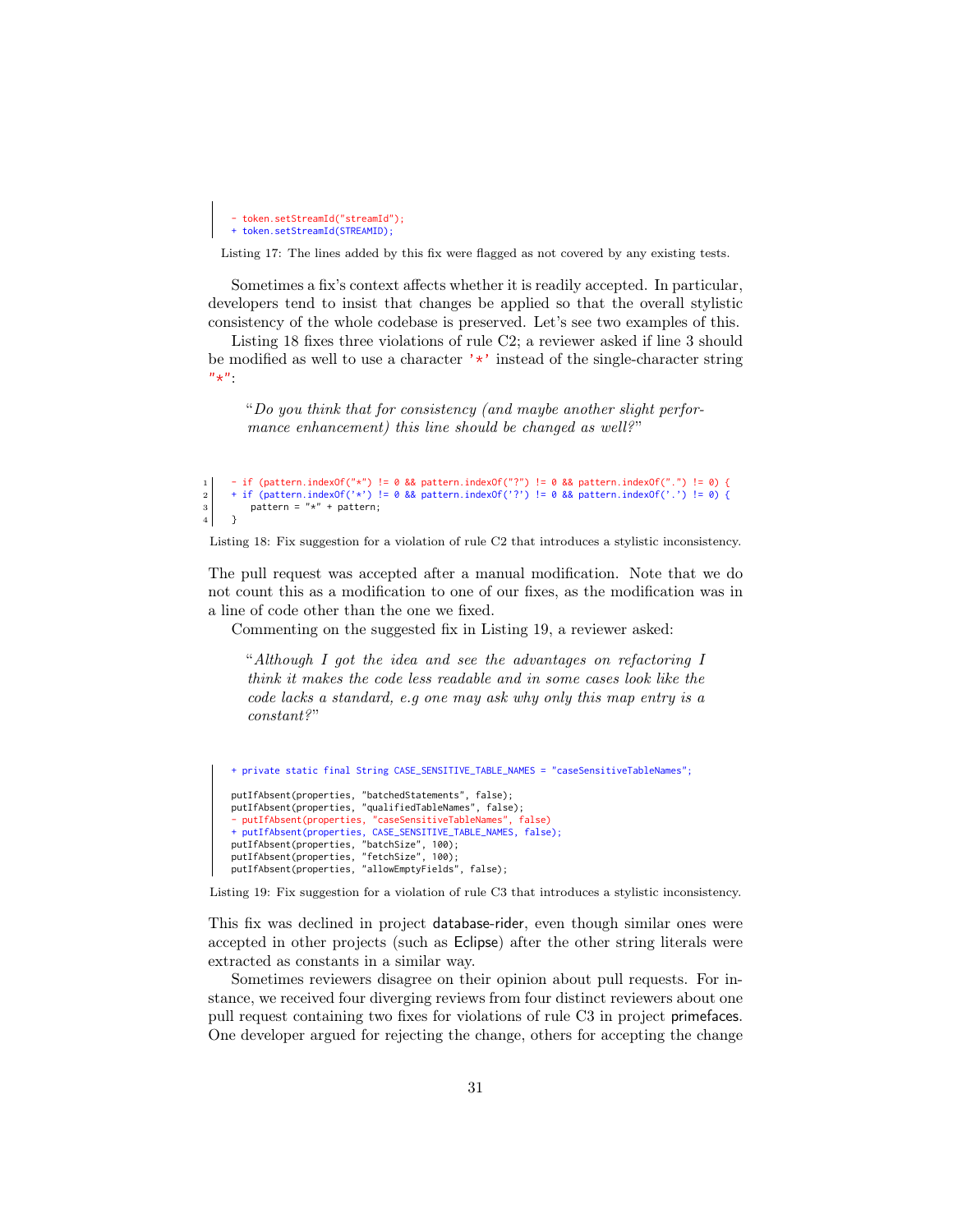with modifications (with each reviewer suggesting a different modification), and others still arguing against other reviewers' opinions. These are interesting cases that may deserve further research, especially because several projects require at least two reviewers to agree to approve a change.

Sometimes fixing a violation is not enough [5]. Developers may not be completely satisfied with the fix we generate, and may request changes. In some initial experiments, we received several similar modification requests for fix suggestions to violations of rule C7 (entrySet() should be iterated when both key and value are needed); in the end, we changed the way the fix is generated to accommodate the requests. For example, the fix in Listing 20 received the following feedback from maintainers of Eclipse:

"For readability, please assign entry.getKey() to the menuElement variable"

- for (MMenuElement menuElement : new HashSet<>(modelToContribution.keySet())) { - if (menuElement instanceof MDynamicMenuContribution) { + for (Entry<MMenuElement, IContributionItem> entry : modelToContribution.entrySet()) { if (entry.getKey() instanceof MDynamicMenuContribution) {

Listing 20: Fix suggestion for a violation of rule C7 generated in a preliminary version of SpongeBugs.

We received practically the same feedback from developers of Payara, which prompted us to modify how SpongeBugs generates fix suggestions for violations of rule C7. Listing 21 shows the fixed suggestion with the new template. All fixes generated using this refined fix template, which we used in the experiments reported in this paper, were accepted by the developers without modifications.

```
- for (MMenuElement menuElement : new HashSet<>(modelToContribution.keySet())) {
+ for (Entry<MMenuElement, IContributionItem> entry : modelToContribution.entrySet()) {
+ MMenuElement menuElement = entry.getKey();
     if (menuElement instanceof MDynamicMenuContribution) {
```
Listing 21: Fix suggestion for a violation of rule C7 generated in the final version of SpongeBugs.

Overall, SpongeBugs's fix suggestions were often found of high enough quality perceived to be accepted—many times without modifications. At the same time, developers may evaluate the acceptability of a fix suggestions within a broader context, which includes information and conventions that are not directly available to SpongeBugs or any other static code analyzer. Whether to enforce some rules may also depend on a developer's individual preferences; for example one developer remarked that fixes for rule C5 (Strings literals should be placed on the left side when checking for equality) are "style preferences". The fact that many of such fix suggestions were still accepted is additional evidence that SpongeBugs's approach was generally successful.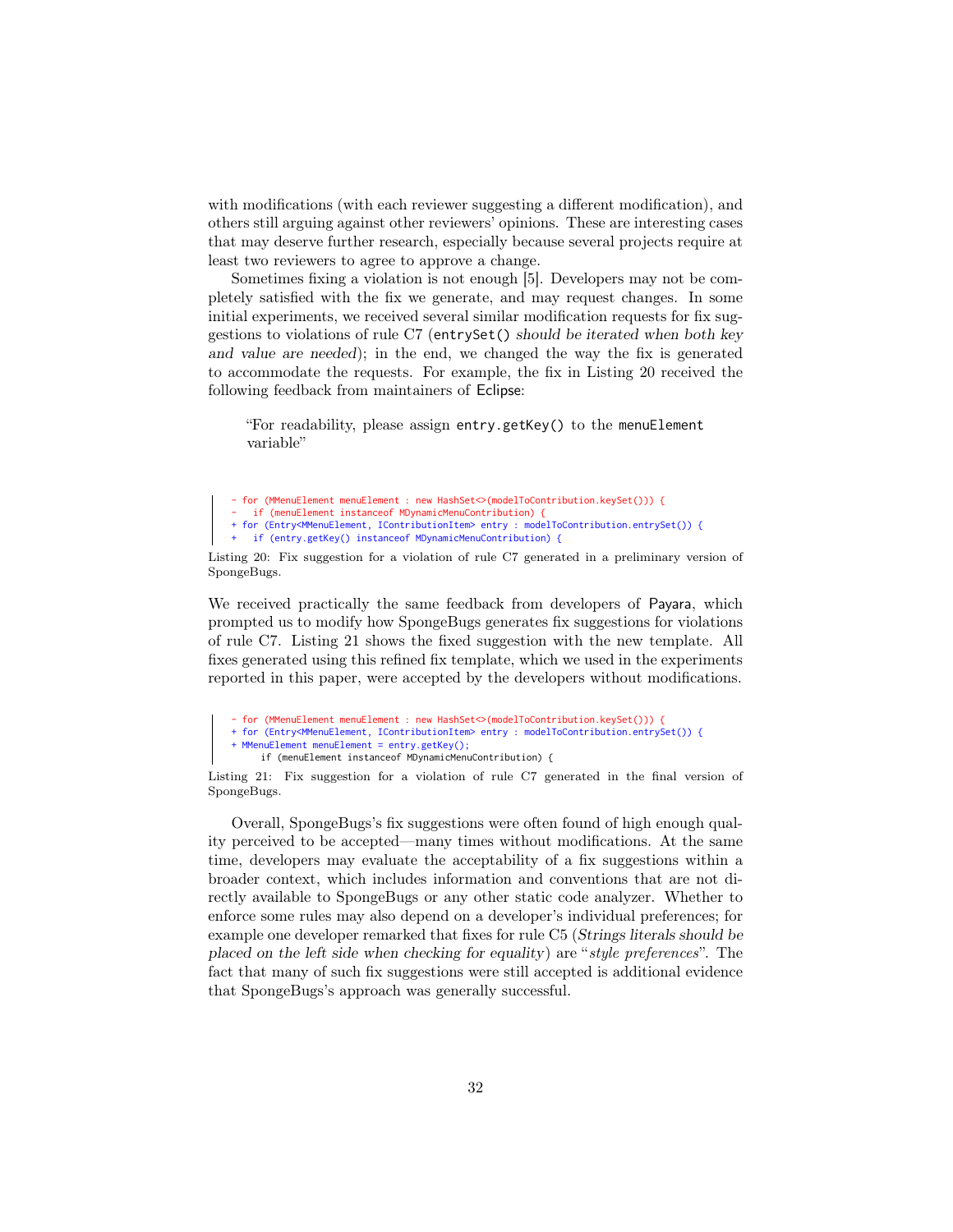## 5.2.2. Acceptability Through Testing

SpongeBugs's suggestions should be refactorings: they should change the code's structure and style without otherwise changing its (input/output) behavior. One of the main reasons software developers equip their projects with regression test suites is precisely to easily detect unintended behavioral changes [26, 25]. Therefore, we used the projects' test suites to help determine if SpongeBugs's suggestions may have introduced deleterious changes in program behavior.

We were able to run the test suites of 8 out of the 12 open-source projects used in SpongeBugs's evaluation. Running the tests of the other 4 projects was not possible because we could not reproduce their testing setup. Namely: 1. Running tests in projects database-rider and mssql-jdbc requires a database instance or a stub, neither of which is available in the projects' repositories. 2. We could not configure projects Eclipse UI and Ant Media Server in a way suitable to run their tests. These two projects' build documentation<sup>18</sup> strictly recommends building without running tests, which probably indicates their testing configuration requires a certain infrastructure or information that is not directly available in the projects' repositories.

Table 11 shows the results of running the test suites of these 8 projects. By and large, they confirm that SpongeBugs suggestions are unlikely to alter program behavior. Only a single test case that was passing on the original code failed after introducing SpongeBugs's suggestions; all other tests had the same behavior—passing or failing—on the original code as on the code modified by SpongeBugs. The lone failing test displays behavior similar to that of Listing 10, and hence SpongeBugs's suggestion is based on a false positive of its detection.

<sup>18</sup>See this paper's replication package for details.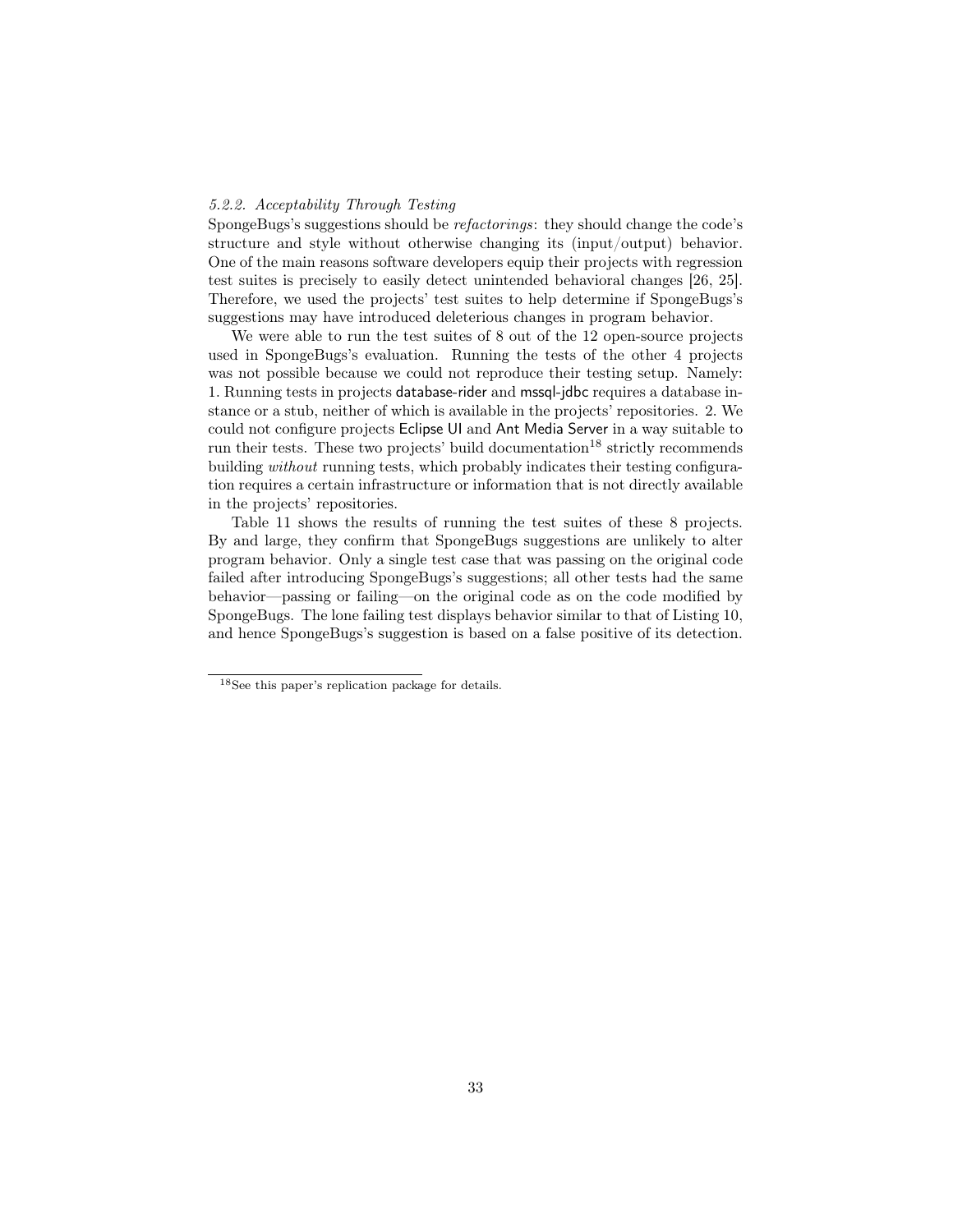Table 11: Summary of running test suites in all projects. Column kloc reports the size (in thousands of lines of code) of the test suites; column RAN TESTS? indicates for which projects we could run test suites; column  $#$  FAILING indicates the number of tests that failed on the projects modified with all of SpongeBugs's suggestions.

| PROJECT          | KLOC | RAN TESTS?      | $#$ FAILING |
|------------------|------|-----------------|-------------|
| Eclipse UI       | 159  | $No^a$          |             |
| SonarQube        | 278  | Yes             |             |
| SpotBugs         | 3    | Yes             |             |
| Ant Media Server | 11   | $No^a$          |             |
| atomix           | 17   | Yes             |             |
| database-rider   | 8    | No <sup>b</sup> |             |
| ddf              | 164  | Yes             |             |
| DependencyCheck  | 9    | Yes             | ∩           |
| keanu            | 25   | Yes             | 0           |
| mssql-jdbc       | 31   | No <sup>b</sup> |             |
| Payara           | 59   | Yes             |             |
| primefaces       | 4    | Yes             |             |

<sup>a</sup> Recommends building without executing tests.

 $^{\rm b}$  Requires a database.

# 5.3. RQ3: Performance

To answer RQ3 ("How efficient is SpongeBugs?"), we report various runtime performance measures of SpongeBugs on the projects. All experiments ran on a Windows 10 laptop with an Intel-i7 processor and 16 GB of RAM; Rascal was installed as a plugin in Eclipse, therefore we ran SpongeBugs in Eclipse. We used Rascal's native benchmark library<sup>19</sup> to measure how long our transformations take to run on the projects considered in Table 6. Table 12 show the performance outcomes. For each of the measurements in this section, we follow recommendations on measuring performance [47]: we restart the laptop after each measurement, to avoid any startup performance bias (i.e., classes already loaded); and summarize, through descriptive statistics, five repeated runs of SpongeBugs on each project.

# 5.3.1. Overall Performance

Table 12 shows SpongeBugs's running time on the 12 open-source projects used in the evaluation. The running time is roughly proportional to the number of files analyzed in each project, and scales even to the largest, most complex projects.

Project mssql-jdbc is an outlier due to its relatively low count of files analyzed with a long measured time. This is because its files tend to be large—multiple

<sup>19</sup>http://tutor.rascal-mpl.org/Rascal/Rascal.html#/Rascal/Libraries/util/Benchmark/ benchmark/benchmark.html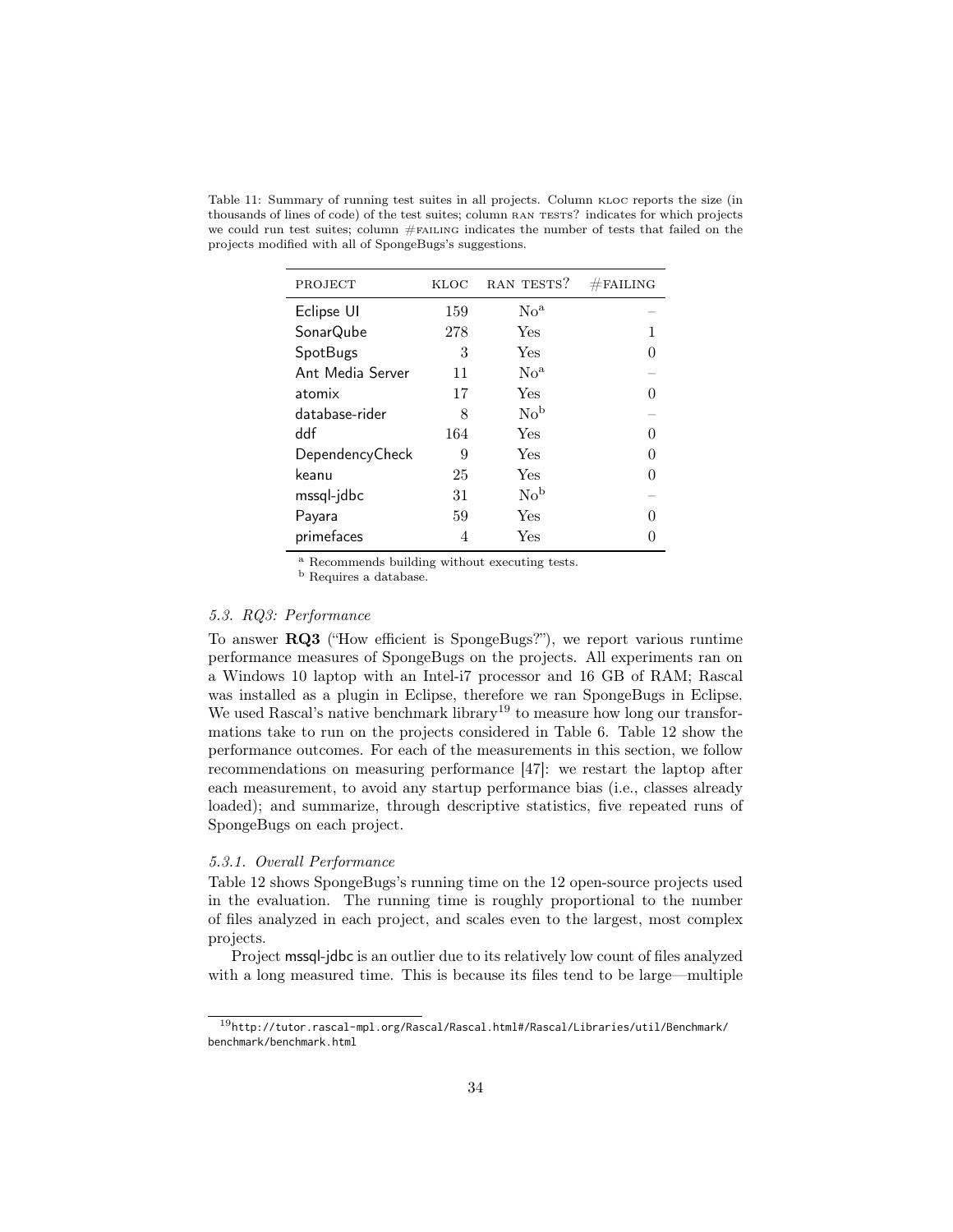|                  |                       |             | RUNNING TIME $ \text{min.} $ |
|------------------|-----------------------|-------------|------------------------------|
| PROJECT          | <b>FILES ANALYZED</b> | <b>MEAN</b> | ST. DEV.                     |
| Eclipse UI       | 5,282                 | 102.3       | 2.31                         |
| SonarQube        | 3,876                 | 25.3        | 0.84                         |
| SpotBugs         | 2,564                 | 30.6        | 1.20                         |
| Ant Media Server | 228                   | 3.9         | 0.14                         |
| atomix           | 1,228                 | 10.1        | 0.74                         |
| database-rider   | 109                   | 0.8         | 0.04                         |
| ddf              | 2,316                 | 28.6        | 1.55                         |
| DependencyCheck  | 245                   | 5.5         | 0.21                         |
| keanu            | 445                   | 2.9         | 0.09                         |
| mssql-jdbc       | 158                   | 23.2        | 0.62                         |
| Payara           | 8,156                 | 166.1       | 8.88                         |
| primefaces       | 1,080                 | 15.5        | 1.45                         |

Table 12: Descriptive statistics summarizing 5 repeated runs of SpongeBugs. Time is measured in minutes.

files with more than one thousand lines. Larger files might imply more complex code, and therefore more complex ASTs, which consequently leads to more rule applications. To explore this hypothesis, we ran our transformations on a subset of these larger files. As seen in Table 13, five larger files are responsible for more than 12 minutes (52%) of running time. Additionally, file dtv takes, on average longer to run than SQLServerConnection, even though it is 36% smaller; the reason is that file dtv has numerous class declarations and methods with more than 300 lines, containing multiple switch, if, and try/catch statements.

Table 13: Descriptive statistics summarizing five repeated runs of SpongeBugs on the five largest files in projects mssql-jdbc. Time is measured in seconds; size in non-blank noncomment lines of code loc.

|                            |       | RUNNING TIME S |          |  |
|----------------------------|-------|----------------|----------|--|
| FILE                       | LOC   | MEAN           | ST. DEV. |  |
| <b>SQLServerConnection</b> | 4,428 | 202            | 14.1     |  |
| SQLServerResultSet         | 3,858 | 158            | 22.9     |  |
| dtv                        | 2,823 | 208            | 17.8     |  |
| <b>SQLServerBulkCopy</b>   | 2,529 | 86             | 5.4      |  |
| SQLServerPreparedStatement | 2,285 | 78             | 6.9      |  |

Generating some fix suggestions takes longer than others. We investigated this aspect more closely on the SpotBugs project, as it includes more than a thousand files, and contains multiple test cases for the rules it implements. While SpongeBugs normally excludes files in src/test/java, this does not work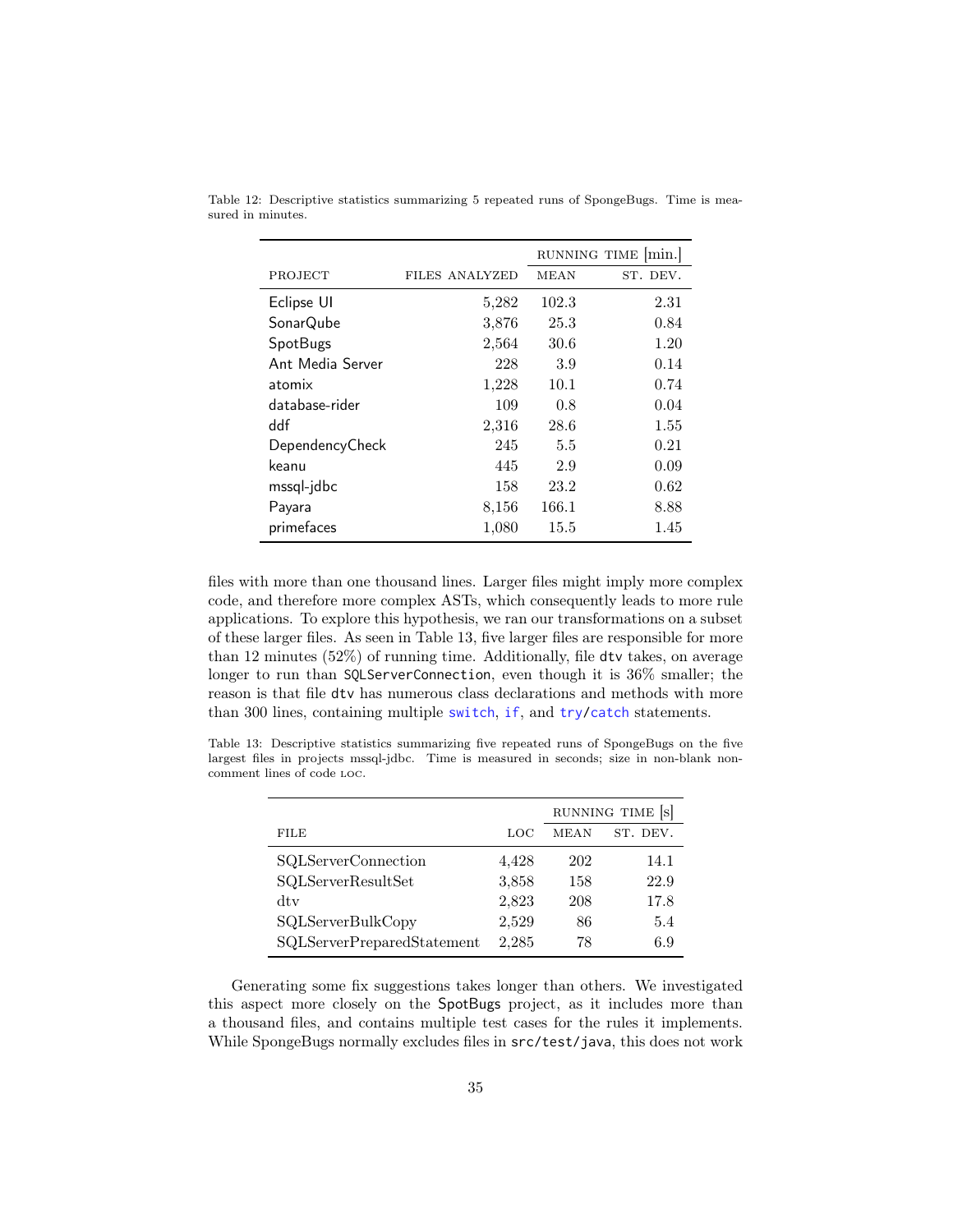for SpotBugs, which puts tests in another location; therefore, SpongeBugs ends up analyzing a much larger amount of code.

SpongeBugs takes considerably longer to run on rules B1, B2, C1, and C6. The main reason is that step 1 in these rules raises several false positives, which are then filtered out by the more computationally expensive step 2 (see Section 3.2). For example, step 1's filtering for rule B1 (Strings and boxed types should be compared using  $equals()$ , shown in Listing 22, is not very restrictive. One can imagine that several files have a reference to a String (covered by hasWrapper()) and also use  $==$  or  $!=$  for comparison. Contrast this to step 1's filtering for rule C9 (Collections.EMPTY\_LIST. .. should not be used), shown in Listing 23, which is much more restrictive; as a result SpongeBugs runs in under 20 seconds for rule C9.

return hasWrapper(javaFileContent) && hasEqualityOperator(javaFileContent);

Listing 22: Violation textual pattern in the implementation of rule B1

#### return findFirst(javaFileContent, "Collections.EMPTY") != -1;

Listing 23: Violation textual pattern in the implementation of rule C9

Overall, we found that SpongeBugs's approach to fix warnings of SATs scales on projects of realistic size. SpongeBugs could be reimplemented to run much faster if it directly used the output of static code analysis tools, which indicate precise locations of violations. While we preferred to make SpongeBugs's implementation self contained to decouple from the details of each specific SAT, we plan to explore other optimizations in future work.

#### 5.3.2. Precision vs. Performance Trade-Off

SpongeBugs's detection process (described in Section 3.2) starts with a first step that is fast but potentially imprecise: since it is based on textual matching, it is sensitive to differences in layout such as extra whitespaces. How much imprecision does step 1 introduce, and what performance gains does it bring in return?

We ran our evaluation again using SpongeBugs with step 1 disabled; this means that it directly performs the precise yet slower step 2, which is based on AST matching. Table 14 and Table 15 show the results in comparison with the rest of the experiments (where step 1 is enabled).

With step 1 disabled, SpongeBugs detected (and fixed) an additional 18 rule violations; this is a tiny fraction of all rule violations detected by SpongeBugs (with or without step 1). The new violations are all in project Payara, which is responsible for almost 60% of all 7,364 warnings detected by SonarQube. Listing 24 shows a violation of rule C5 (Strings literals should be placed on the left side when checking for equality) that is only detected without step 1. The blank space between the open parenthesis and the string argument fails the strict textual pattern of step 1 for this rule.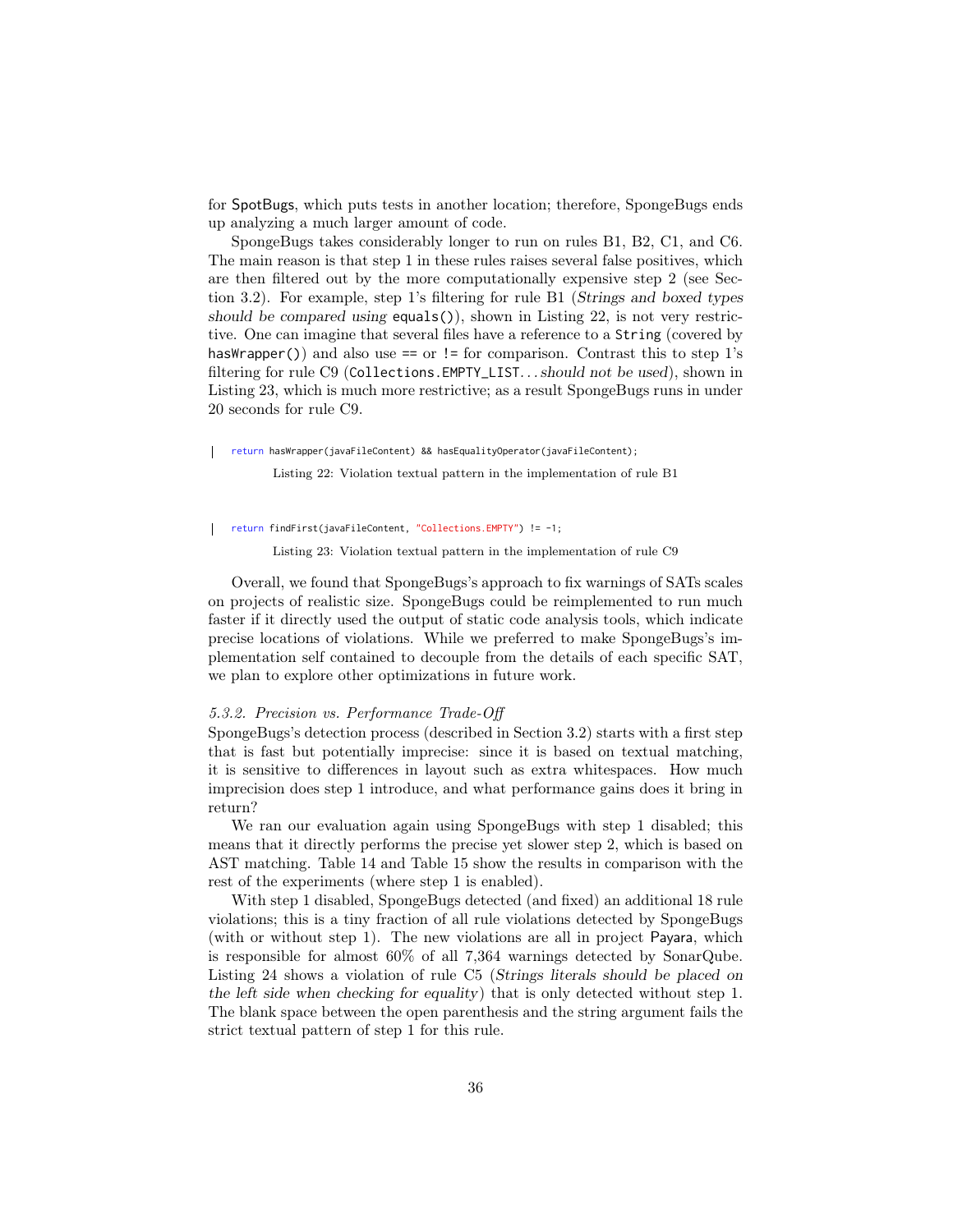Table 14: For each project and each rule checked by SonarQube, the table reports the number of additional fixes generated by SpongeBugs without executing step 1 (see Section 3.2); that is the fixes corresponding to rule violations that are missed by step 1. The bottom rows summarize the TOTAL number of such additional fixes, and what percentage of the overall violations reported by SonarQube these additional fixes correspond to; similarly the rightmost column reports the TOTAL per project.

| PROJECT          | B1             | B <sub>2</sub>           | C1       | C2             | C <sub>3</sub>           | C <sub>4</sub> | C5             | C6                       | C7                       | C8       | C9                       | <b>TOTAL</b> |
|------------------|----------------|--------------------------|----------|----------------|--------------------------|----------------|----------------|--------------------------|--------------------------|----------|--------------------------|--------------|
| Eclipse UI       | $\overline{0}$ | $\overline{0}$           | $\Omega$ | $\overline{0}$ | $\overline{0}$           | $\overline{0}$ | $\overline{0}$ | $\Omega$                 |                          | $\Omega$ | $\Omega$                 | $\Omega$     |
| SonarQube        |                |                          | $\Omega$ |                |                          |                | $\Omega$       |                          |                          |          |                          | 0            |
| SpotBugs         | $\overline{0}$ | $\overline{0}$           | $\Omega$ | $\overline{0}$ | $\overline{0}$           | $\overline{0}$ | $\overline{0}$ |                          |                          | $\Omega$ | $\overline{\phantom{a}}$ | 0            |
| atomix           | $\overline{0}$ | $\overline{\phantom{a}}$ | 0        |                |                          |                | $\Omega$       |                          |                          | $\Omega$ | $\Omega$                 | $\Omega$     |
| Ant Media Server |                |                          | $\Omega$ | $\Omega$       | $\Omega$                 | $\theta$       | $\Omega$       | $\Omega$                 | $\overline{\phantom{a}}$ | $\Omega$ | $\Omega$                 | $\Omega$     |
| database-rider   |                |                          | $\Omega$ | $\Omega$       | $\overline{\phantom{a}}$ |                | $\Omega$       |                          | $\Omega$                 | $\Omega$ | $\overline{\phantom{a}}$ | $\Omega$     |
| ddf              | $\Omega$       |                          | $\Omega$ |                | $\Omega$                 |                | $\Omega$       | $\overline{\phantom{a}}$ | $\Omega$                 | $\Omega$ | $\Omega$                 | $\Omega$     |
| DependencyCheck  |                |                          | $\Omega$ | $\Omega$       |                          |                | $\Omega$       |                          |                          | $\Omega$ | $\overline{\phantom{a}}$ | $\Omega$     |
| keanu            | $\overline{0}$ |                          |          |                |                          |                | $\Omega$       | $\overline{\phantom{a}}$ | $\Omega$                 | $\Omega$ | $\overline{\phantom{a}}$ | $\Omega$     |
| mssql-jdbc       | $\overline{0}$ | $\overline{\phantom{a}}$ | $\Omega$ | $\Omega$       | $\overline{\phantom{a}}$ | $\Omega$       | $\overline{0}$ | $\Omega$                 |                          | $\Omega$ | $\overline{\phantom{a}}$ | $\Omega$     |
| Payara           | $\Omega$       | $\overline{\phantom{a}}$ | 10       | 1              | $\Omega$                 | $\Omega$       | 7              | $\Omega$                 | $\Omega$                 | $\Omega$ | $\Omega$                 | 18           |
| primefaces       |                |                          | $\Omega$ | $\Omega$       | $\Omega$                 | $\overline{0}$ | $\Omega$       | $\overline{\phantom{a}}$ | $\Omega$                 | $\Omega$ | $\Omega$                 | $\Omega$     |
| TOTAL $#$        | $\overline{0}$ | $\Omega$                 | 10       | 1              | $\Omega$                 | $\Omega$       | 7              | $\Omega$                 | $\Omega$                 | $\Omega$ | $\Omega$                 | 18           |
| %<br>OVERALL     |                |                          | 0.34%    | 0.38%          |                          |                | $0.26\%$       |                          |                          |          |                          | 0.24%        |

#### if ( lookupName.equals( "java:comp/BeanManager" ) ) {

Listing 24: A violation of rule C5 that step 1 misses.

To achieve such a modest increase in detection precision, the running time more than doubled—nearly tripling for projects SonarQube and keanu. In contrast, project mssql-jdbc had the lowest increase in running time, which is probably due to abundance of large classes: as we discussed in Table 13, step 2 was running on most of these classes anyway.

In conclusion, it seems that SpongeBugs's two-step detection process achieves a good balance between precision and performance: disabling step 1 increases precision only marginally, but more than doubles the running time.

## 5.4. RQ4: Code with Behavioral Bugs

To answer RQ4, we ran SpongeBugs on all 438 bugs from Defects4J. Each experiment targets one bug and consists of two steps:

- 1. Run SpongeBugs on the buggy code, and apply all suggested fixes.
- 2. Run the tests associated with the code (which include at least one failing test) on the version with all SpongeBugs suggestions, and record which tests are passing or failing.

By running the test suite that comes with every bug, we can assess whether SpongeBugs's suggestions interfere with the intended program behavior; and, if they do, whether they improve or worsen correctness as captured by the tests.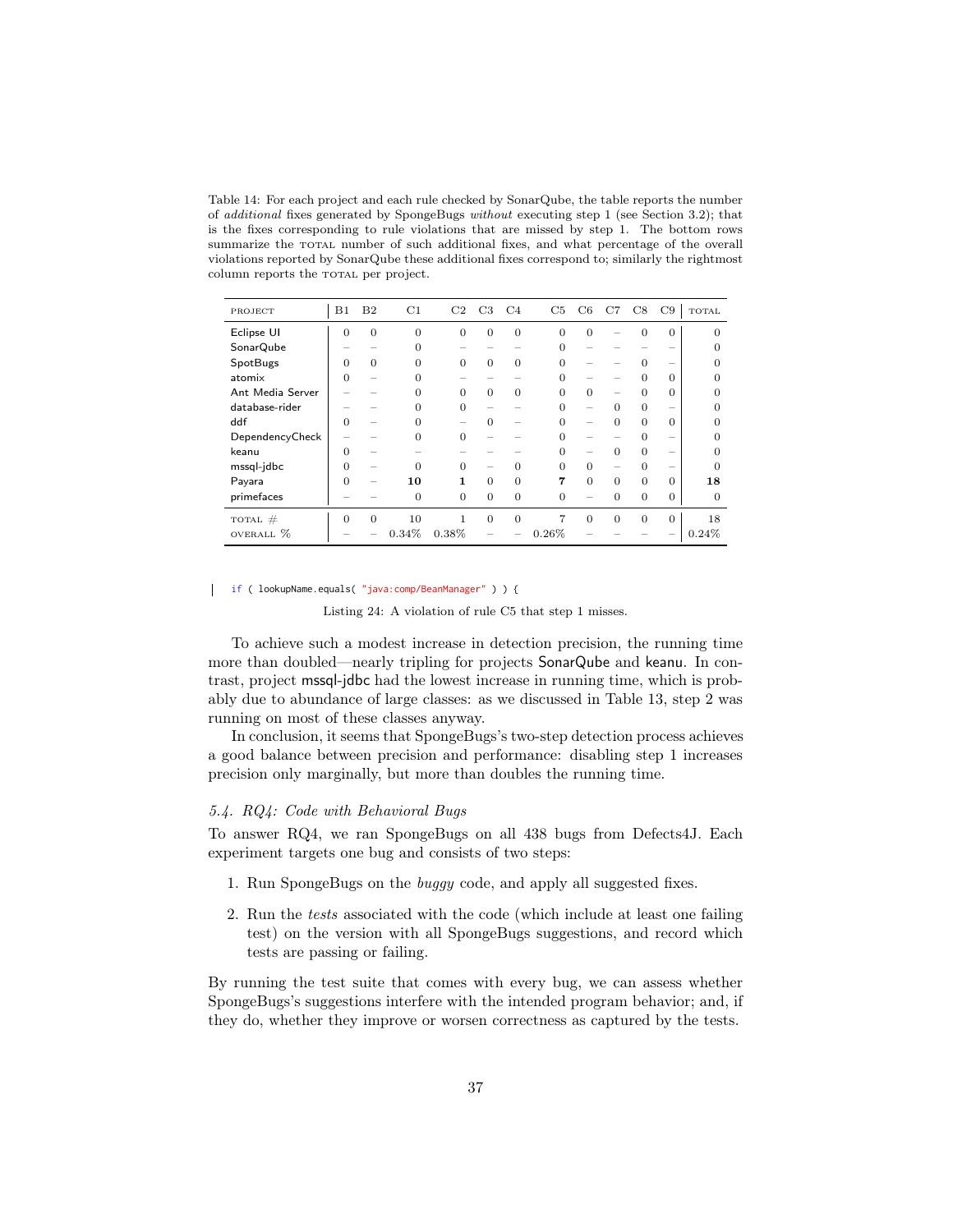Overall, SpongeBugs suggested 675 fix suggestions across all bugs in Defects4J; as usual, all suggestions compile without errors. In the overwhelming majority of cases, SpongeBugs's suggestions did not alter program behavior: for 22,253 out of 22,270 tests in Defects4J, tests that were previously passing were still passing, and tests that were previously failing were still failing. SpongeBugs did not fix any of the semantic bugs in Defects4J, which is what we expected since its rules do not target behavioral correctness.

The exceptions involved 17 tests in Defects4J that were originally passing (in the buggy version of each program) but turned into failing tests after we applied SpongeBugs's suggestions. In these cases, SpongeBugs altered program behavior in a way that is inconsistent with the intended one captured by the originally passing tests.

All these 17 cases involved spurious violations of rule B1 Strings and boxed types should be compared using equals(). We observed one similar case of spurious violation in SpongeBugs's detection of rule B1 in the experiments of Section 5.1.2, but the phenomenon is more prominent in Defects4J. Let's outline these cases of spurious detection to better understand where SpongeBugs fails. In all cases, SonarQube reports the same spurious warnings.

Out of the 17 failing tests, 14 are from project Closure<sup>20</sup>—a JavaScript

|                  | RUNNING TIME [min.] |                |                  |
|------------------|---------------------|----------------|------------------|
| PROJECT          | WITH STEP 1         | WITHOUT STEP 1 | <b>SLOW DOWN</b> |
| Eclipse UI       | 102.3               | 235.6          | 2.3              |
| SonarQube        | 25.3                | 74.6           | 2.9              |
| SpotBugs         | 30.6                | 86.8           | 2.8              |
| Ant Media Server | 3.9                 | 8.4            | 2.1              |
| atomix           | 10.1                | 28.9           | 2.9              |
| database-rider   | 0.8                 | 2.0            | 2.5              |
| ddf              | 28.6                | 67.2           | 2.3              |
| DependencyCheck  | 5.5                 | 11.3           | 2.1              |
| keanu            | 2.9                 | 8.5            | 2.9              |
| mssql-jdbc       | 23.2                | 33.2           | 1.4              |
| Payara           | 166.1               | 342.1          | 2.1              |
| primefaces       | 15.5                | 31.4           | 2.0              |
| OVERALL          | 414.6               | 930.0          | 2.2              |

Table 15: Summary of 5 repeated runs of SpongeBugs with and without violation textual pattern filtering (step 1), and the corresponding slow down ratio. Time is measured in minutes.

<sup>20</sup>https://github.com/google/closure-compiler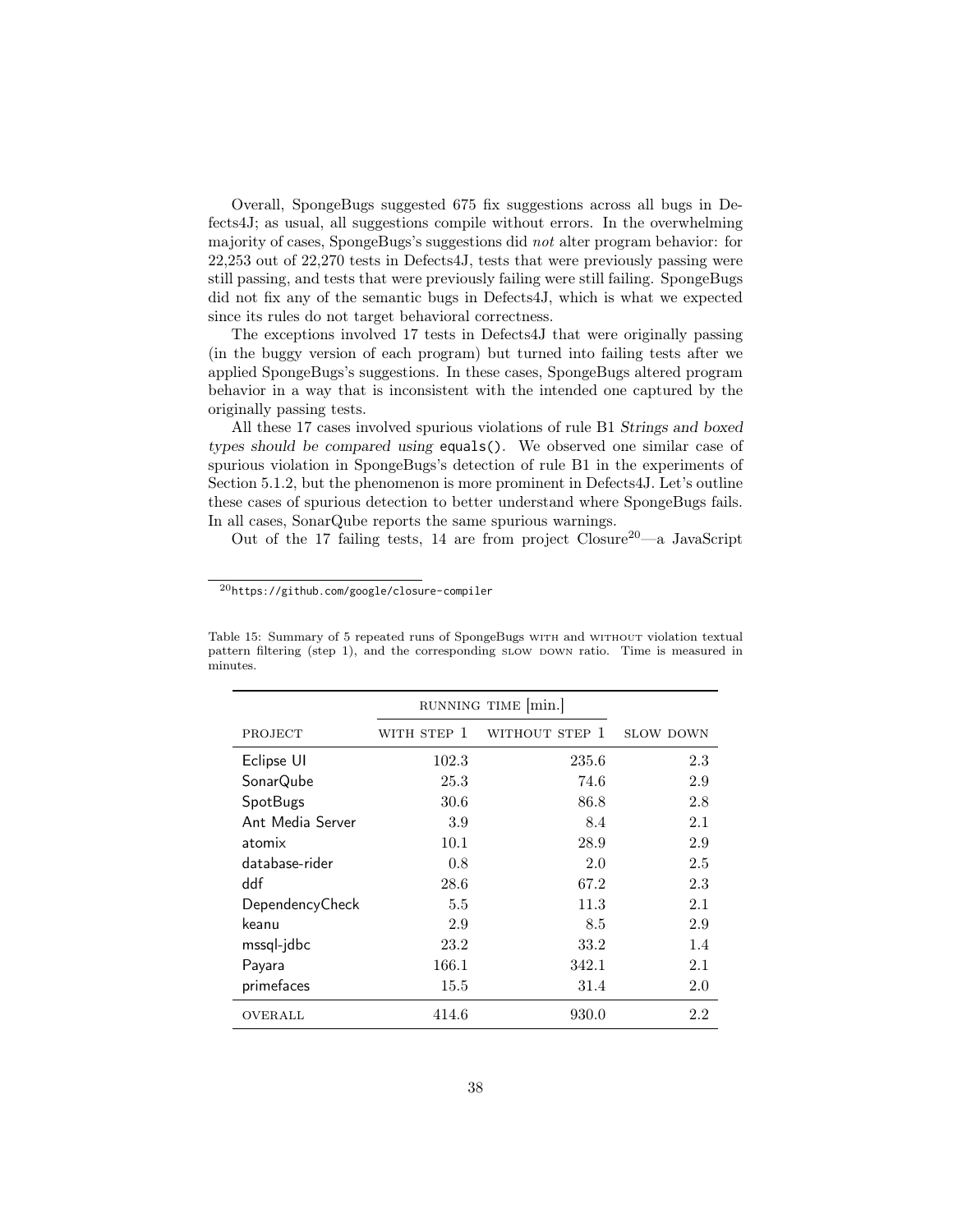optimizing compiler written in Java. SpongeBugs found 5 violations of rule B1 in the buggy project version included in Defects4J; all of these violations, reported by both SpongeBugs and SonarQube, are spurious. The root cause of these is the nature of project Closure, which relies on sophisticated optimizations involving string manipulation. Reference equality == is used instead of object equality equals() as much as possible—when it is semantically correct—because it is faster. SpongeBugs's fix suggestions replace expressions like s == t with s.equals(t); however, the latter implies the former only if s is not null. Thus, some of SpongeBugs's fix suggestions introduce a crash in test that exercise such code with null strings. The following example–which is the single responsible for the 14 failing tests—in project Closure is hard to miss, since the programmer explicitly documented their intention to use reference equality:

> $//yes, s1 != s2, not !s1.equals(s2)$ if (lastSourceFile != sourceFile)

The other 3 tests that became failing after applying SpongeBugs's suggestions are from project Lang—Apache's popular Commons Lang base library for Java. SpongeBugs found 3 violations of rule B1 in the buggy project version included in Defects4J; all of these violations, reported by both SpongeBugs and SonarQube, are spurious. The root cause of these is again the way in which null strings are handled. Project Lang's API for strings uses defensive programming, and hence it generally supports null values instead of valid String objects. Take, for example, method indexOfDifference(String s1, String s2) of class  $StringUtils<sup>21</sup>$ , which returns the lowest index at which s1 differs from s2. The method's JavaDoc documentation explicitly says that s1, s2, or both may be null; correspondingly, reference equality is generally used before object equality, so as to be able to reliably compare strings that are null. When SpongeBugs introduces changes like:

if (str1 == str)  $\rightarrow$  if (str1.equals(str2))

the program will throw a NullPointerException whenever str1 is null.

Interestingly, in version 3.0 of the library, the developers of Apache Commons modified method indexOfDifference so that it inputs two CharacterSequence objects instead of strings. Comparing CharacterSequence objects by reference is not considered an anti-pattern, and hence neither SonarQube nor SpongeBugs would flag this more recent version of the library. While we could not verify the actual intentions of the developers, it is possible that they did consider string comparisons using == something to be avoided whenever possible—thus partially vindicating SonarQube's and SpongeBugs's strict application of rule B1.

Another similar spurious violation of rule B1 occurs in Apache Commons class BooleanUtils: Method toBoolean(String str) accepts null as argument

<sup>21</sup>https://commons.apache.org/proper/commons-lang/javadocs/api-2.0/org/apache/ commons/lang/StringUtils.html#indexOfDifference(java.lang.String,%20java.lang.String)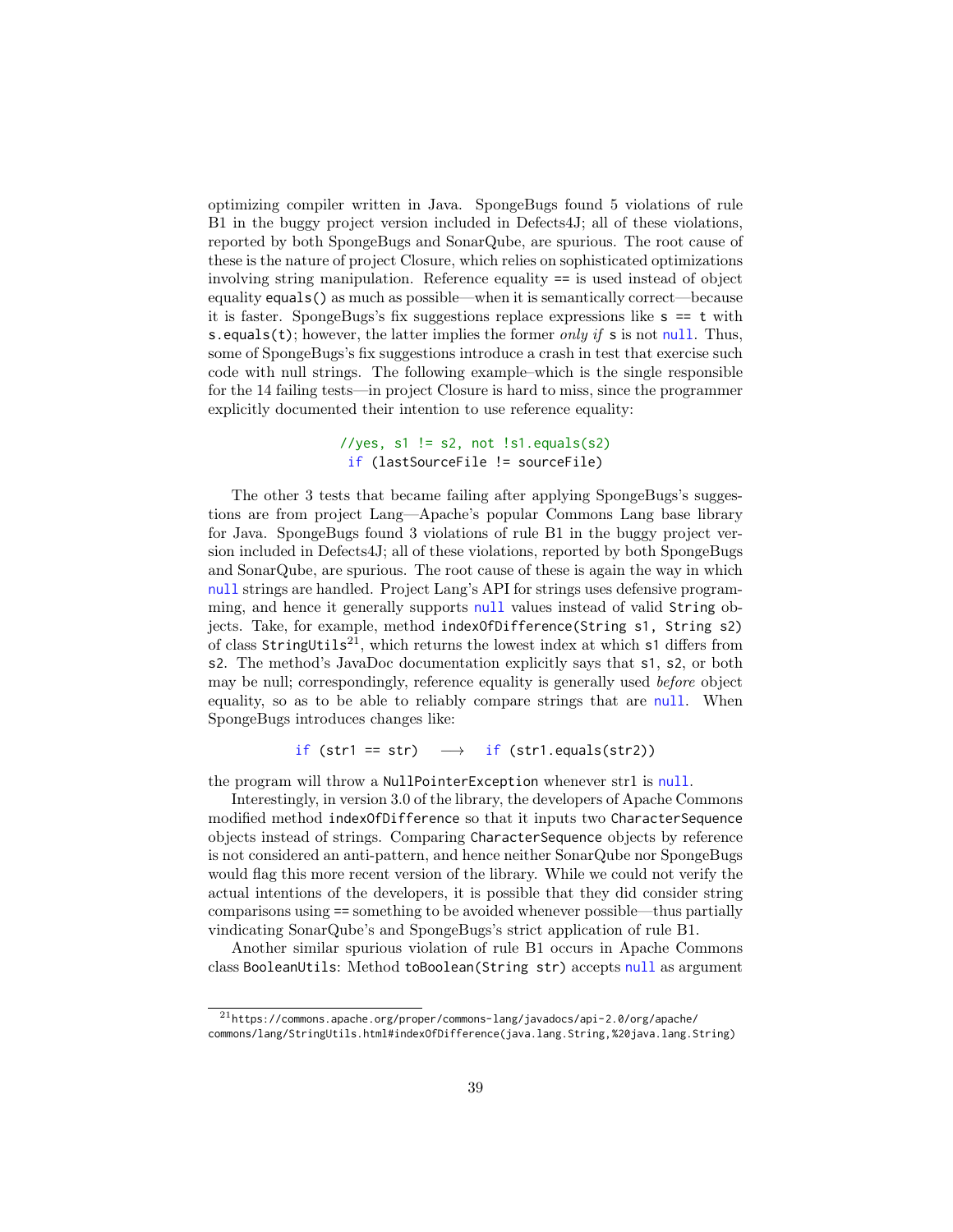str, but SpongeBugs's fix suggestion would crash with a NullPointerException in this case:

if (str1 == "true")  $\rightarrow$  if (str1.equals("true"))

Interestingly, if we combine SpongeBugs's suggestion for rule B1 with its suggestion for rule C5 (Strings literals should be placed on the left-hand side when checking for equality) the code reverts to handling the case  $str = null$  correctly:

if (str1.equals("true"))  $\rightarrow$  if ("true".equals(str1))

This suggests that static analysis rules are sometimes not independent—and hence stylistic guidelines should be followed consistently.

The main conclusions we can draw from the experiments with Defects4J are as follows:

- As expected by its design, SpongeBugs cannot fix semantic (behavioral) bugs because it targets syntactic (stylistic) rules.
- By and large, SpongeBugs's fix suggestions are unlikely to alter program behavior in unintended ways.
- For programs following unusual conventions or particular implementation styles, the rules checked by SonarQube and SpongeBugs may sometimes misfire. Often, it is still possible to refactor the program so that it follows the intended behavior while also adhering to conventional stylistic rules.

#### 5.5. Additional Findings

In this section we summarize findings we collected based on the feedback given by reviews of our pull requests.

Some Fixes are Accepted without Modifications. Some fixes are uniformly accepted without modifications. For example those for rule C2 (String function use should be optimized for single characters), which bring performance benefits and only involve minor modifications (as shown in Listing 25: change string to character).

```
- int otherPos = myStr.lastIndexOf("r");
```

```
+ int otherPos = myStr.lastIndexOf('r');
```
Listing 25: Example of a fix for a violation of rule C2.

SAT Adherence is Stricter in New Code. Some projects require SAT compliance only on new pull requests. This means that previously committed code represents accepted technical debt. For instance, mssql-jdbc's contribution rules state that "New developed code should pass SonarQube rules". A SpotBugs maintainer also said "I personally don't check it so seriously. I use SonarCloud to prevent from adding more problems in new PR". Some use SonarCloud not only for identifying violations, but for test coverage checks.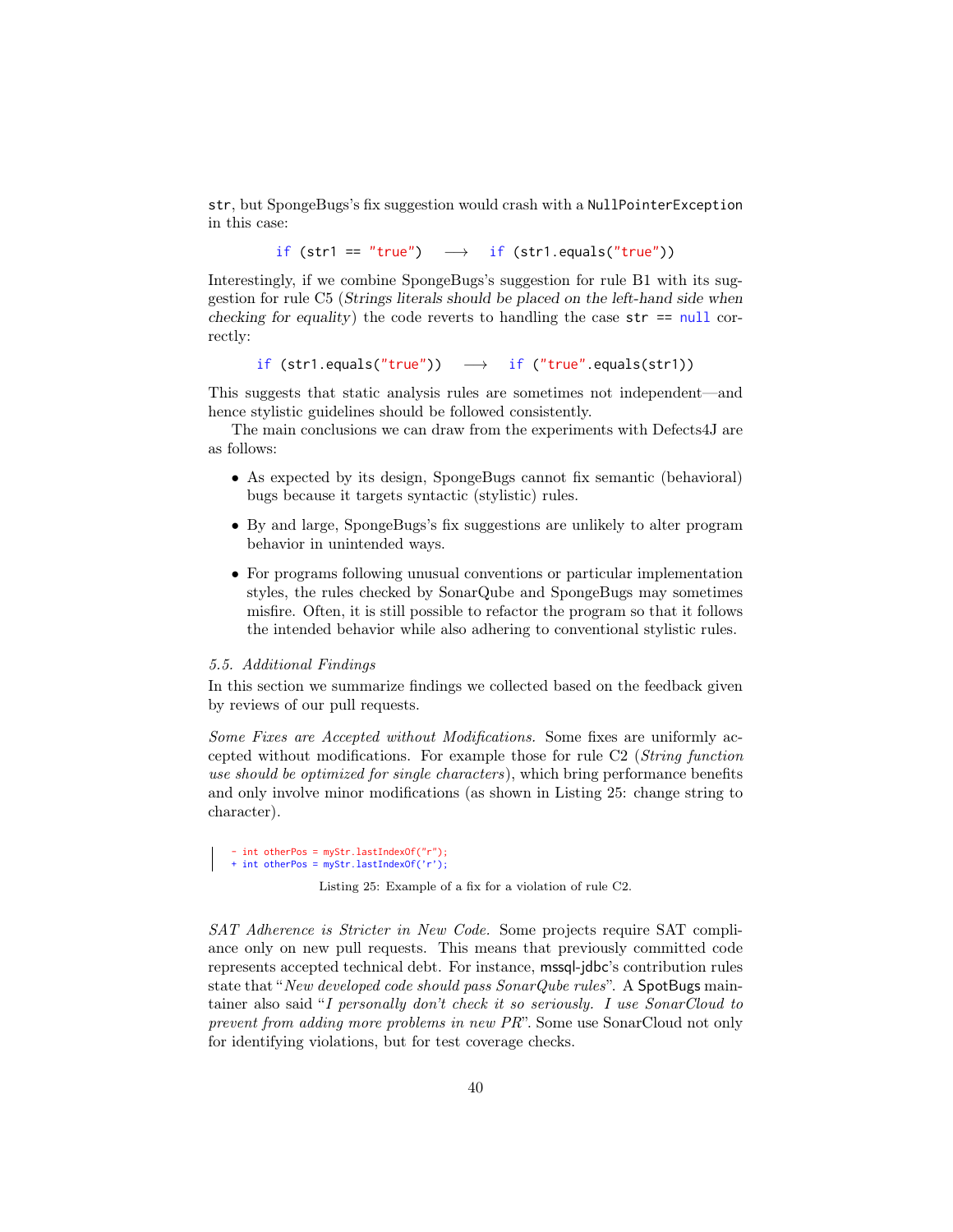Fixing Violations as a Contribution to Open Source. Almost all the responses to our questions about submitting fixes were welcoming—along the lines of help is always welcome. Since one does not need a deep understanding of a project domain to fix several SAT rules, and the corresponding fixes are generally easy to review, submitting patches to fix violations is an approachable way to start contributing to open source projects.

Fixing Violations Induce Other Clean-Code Activities. Sometimes developers requested modifications that were not the target of our fixes. While our transformations strictly resolved the issue raised by static analysis, developers were aware of the code as a whole and requested modifications to preserve and improve code quality.

Fixing Issues Promotes Discussion. While some fixes were accepted "as is", others required substantial discussion. We already mentioned a pull request for primefaces that was intensely debated by four maintainers. A maintainer even drilled down on some Java Virtual Machine details that were relevant to the same discussion. Developers are much more inclined to give feedback when it is about code they write and maintain.

## 6. Limitations and Threats to Validity

Some of SpongeBugs's transformations may violate a project's stylistic guidelines [17]. Take, for example, project primefaces, which uses a rule<sup>22</sup> about the order of variable declarations within a class requiring that private constants (private static final) be defined after public constants. SpongeBugs's fixes for rule C1 (String literals should not be duplicated) may violate this stylistic rule, since constants are added as the first declaration in the class. Another example of stylistic rule that SpongeBugs may violate is one about empty lines between statements.<sup>23</sup> Overall, these limitations appear minor, since stylistic rules can often be enforced automatically using a pretty printer (the style checker of most projects include one).

SATs are a natural target for fix suggestion generation, as one can automatically check whether a transformation removes the source of violation by rerunning the static analyzer [25]. In the case of SonarCloud, which runs in the cloud, the appeal of automatically generating fixes is even greater, as any technique can be easily scaled to benefit a huge numbers of users. We checked the applicability of SpongeBugs on hundreds of different examples, but there remain cases where our approach fails to generate a suitable fix suggestions. There are two reasons when this happens:

<sup>22</sup>http://checkstyle.sourceforge.net/apidocs/com/puppycrawl/tools/checkstyle/checks/ coding/DeclarationOrderCheck.html

<sup>23</sup>http://checkstyle.sourceforge.net/config\_whitespace.html#EmptyLineSeparator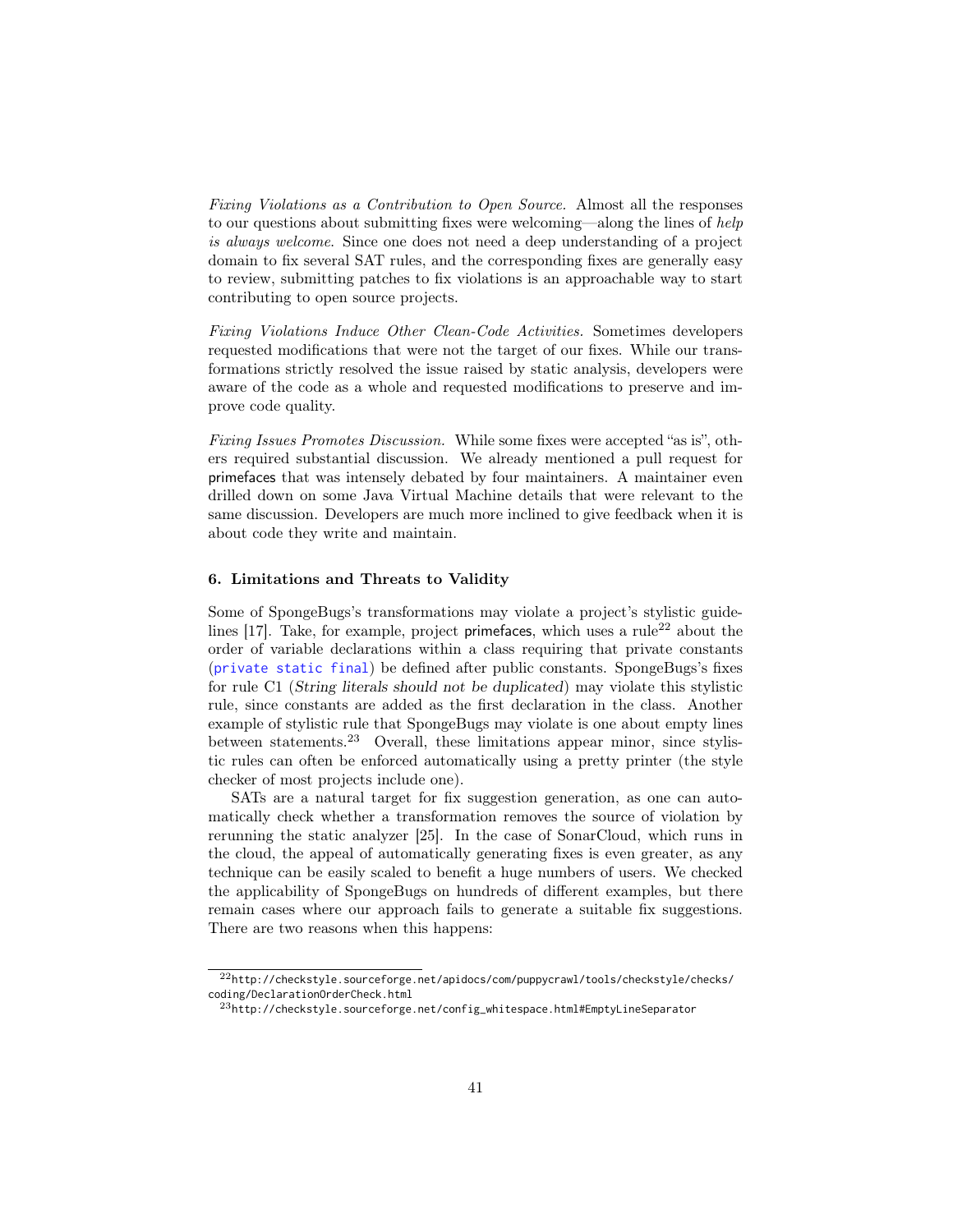- 1. Implementation limitations. One current limitation of SpongeBugs is that its code analysis is restricted to a single file at a time, so it cannot generate fixes that depend on information in other files. Another limitation is that SpongeBugs does not not analyze methods' return types.
- 2. Restricted fix templates. While manually designed templates can be effective, the effort to implement them can be prohibitive [4]. With this in mind, we deliberately avoided implementing templates that were too hard to implement relative to how often they would have been useful.

SpongeBugs's current implementation does not rely on the output of SATs. This introduces some occasional inconsistencies, as well as cases where Sponge-Bugs cannot process a violation reported by a SAT. An example, discussed above, is rule C9: SpongeBugs only considers violation of the rule that involve a return statement. These limitations of SpongeBugs are not fundamental, but reflect trade-offs between efficiency of its implementation and generality of the technique it implements. We only ran SpongeBugs on projects that normally used SonarQube or SpotBugs. Even though SpongeBugs is likely to be useful on any kinds of projects, we leave a more extensive experimental evaluation to future work.

#### 7. Conclusions

In this work we introduced a new approach and a tool (SpongeBugs) that finds and repairs violations of rules checked by static code analysis tools such as SonarQube, FindBugs, and SpotBugs. We designed SpongeBugs to deal with rule violations that are frequently fixed in both private and open-source projects. We assessed SpongeBugs by running it on 12 popular open source projects, and submitted a large portion (total of 946) of the fixes it generated as pull requests in the projects. Overall, project maintainers accepted 825 (87%) of those fixes—most of them (97%) without any modifications. A manual analysis also confirmed that SpongeBugs is very accurate, as only a tiny fraction (0.6%) of all its fix suggestions can be classified as false positives. We also assessed SpongeBugs's performance, showing that it scales to large projects (under 10 minutes on projects as large as half a million LOC); and its applicability to student code and to the Defects4J curated collection of bugs. Overall, the results suggest that SpongeBugs can be an effective approach to help programmers fix warnings issued by static code analysis tools—thus contributing to increasing the usability of these tools and, in turn, the overall quality of software systems.

For future work, we envision using SpongeBugs to prevent violations to static code analysis rules from happening in the first place. One way to achieve this is by making its functionality available as an IDE plugin, which would help developers in real time. Another approach is integrating SpongeBugs as a tool in a continuous integration toolchain. Since SpongeBugs does not provide commit messages (which are typically needed in a pull request, and which we wrote manually in SpongeBugs's evaluation), we also plan to combine techniques we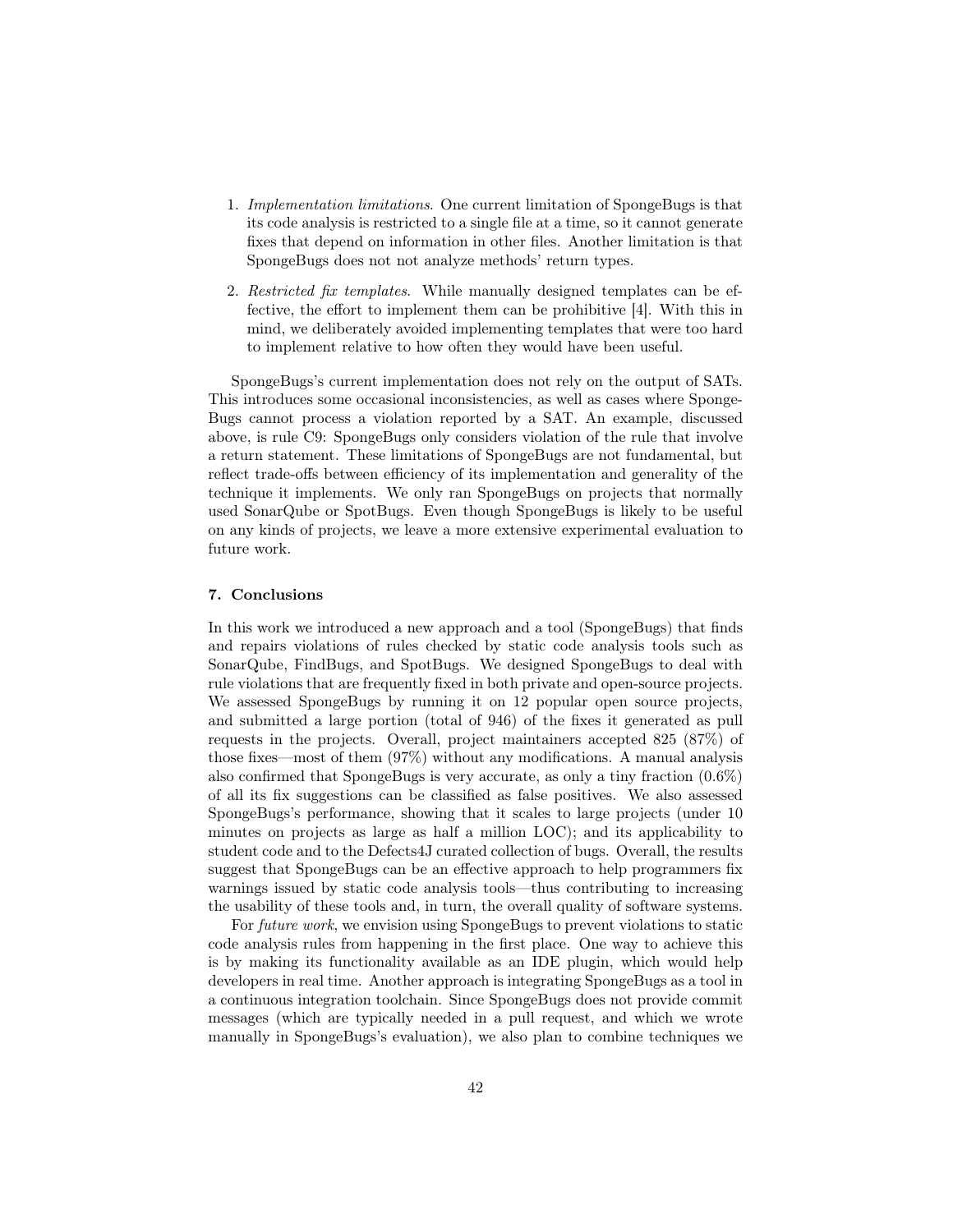developed in recent related work [48] to automatically generate meaningful pull request descriptions.

Acknowledgments. We thank the maintainers for reviewing our patches; and the reviewers of SCAM and JSS for their helpful comments. This work was partially supported by CNPq (#406308/2016-0 and #309032/2019-9); and by the SNF grant  $Hi-Fi$  ( $\#200021$  182060).

# References

- [1] D. Marcilio, R. Bonifácio, E. Monteiro, E. Canedo, W. Luz, and G. Pinto, "Are static analysis violations really fixed?: A closer look at realistic usage of SonarQube," in Proceedings of the 27th International Conference on Program Comprehension, ser. ICPC '19. Piscataway, NJ, USA: IEEE Press, 2019, pp. 209–219. [Online]. Available: https://doi.org/10.1109/ICPC.2019.00040
- [2] A. Habib and M. Pradel, "How many of all bugs do we find? a study of static bug detectors," in Proceedings of the 33rd ACM/IEEE International Conference on Automated Software Engineering, ser. ASE 2018. New York, NY, USA: ACM, 2018, pp. 317–328. [Online]. Available: http://doi.acm.org/10.1145/3238147.3238213
- [3] B. Johnson, Y. Song, E. Murphy-Hill, and R. Bowdidge, "Why don't software developers use static analysis tools to find bugs?" in *Proceedings* of the 2013 International Conference on Software Engineering, ser. ICSE '13. Piscataway, NJ, USA: IEEE Press, 2013, pp. 672–681. [Online]. Available: http://dl.acm.org/citation.cfm?id=2486788.2486877
- [4] K. Liu, A. Koyuncu, D. Kim, and T. F. Bissyandè, "AVATAR: Fixing semantic bugs with fix patterns of static analysis violations," in 2019 IEEE 26th International Conference on Software Analysis, Evolution and Reengineering (SANER), Feb 2019, pp. 1–12.
- [5] T. Barik, Y. Song, B. Johnson, and E. Murphy-Hill, "From quick fixes to slow fixes: Reimagining static analysis resolutions to enable design space exploration," in 2016 IEEE International Conference on Software Maintenance and Evolution (ICSME), Oct 2016, pp. 211–221.
- [6] K. F. Tómasdóttir, M. Aniche, and A. van Deursen, "Why and how JavaScript developers use linters," in 2017 32nd IEEE/ACM International Conference on Automated Software Engineering (ASE), Oct 2017, pp. 578– 589.
- [7] M. Beller, R. Bholanath, S. McIntosh, and A. Zaidman, "Analyzing the state of static analysis: A large-scale evaluation in open source software," in 2016 IEEE 23rd International Conference on Software Analysis, Evolution, and Reengineering (SANER), vol. 1, March 2016, pp. 470–481.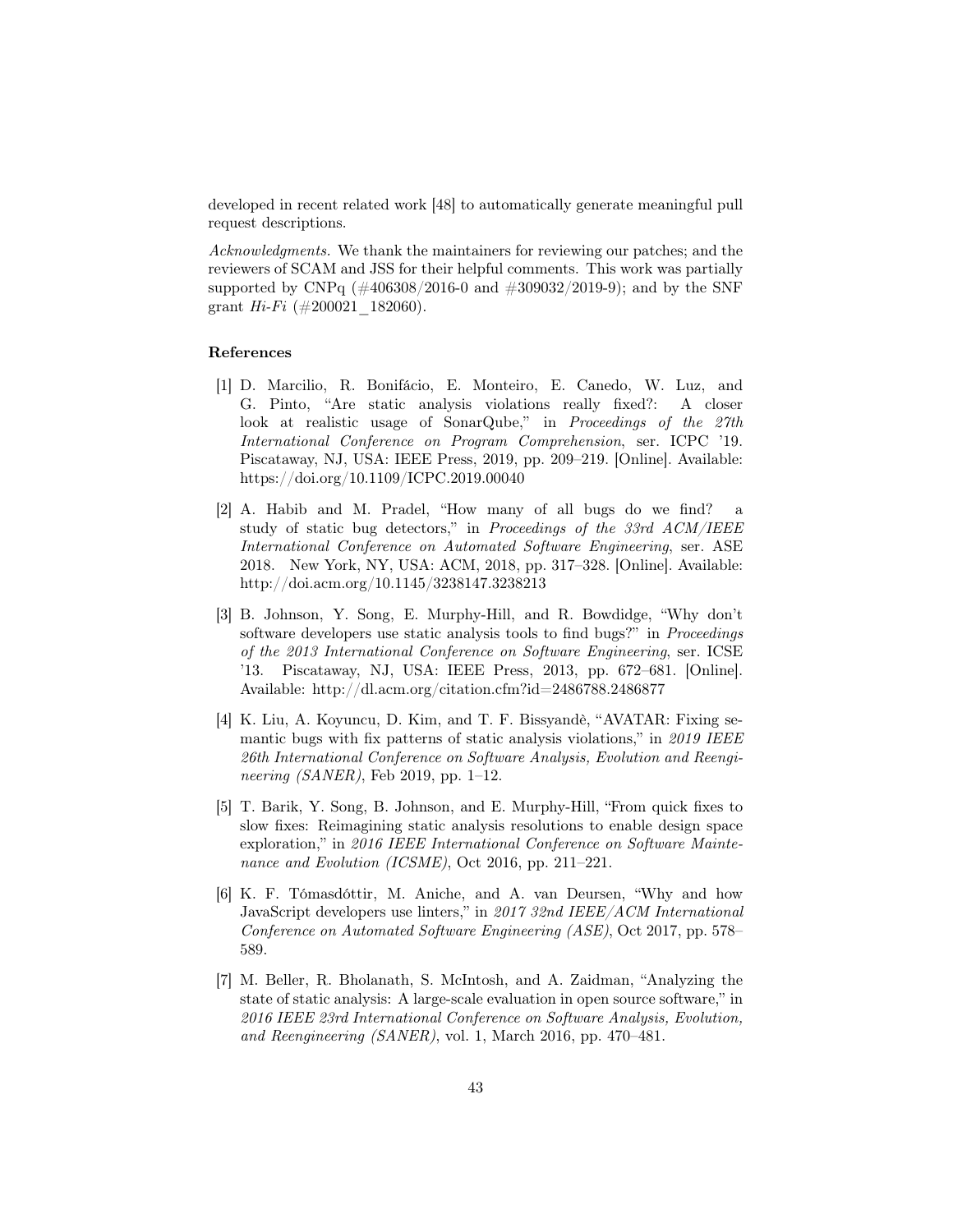- [8] N. Ayewah, W. Pugh, D. Hovemeyer, J. D. Morgenthaler, and J. Penix, "Using static analysis to find bugs," IEEE Software, vol. 25, no. 5, pp. 22–29, Sep. 2008.
- [9] D. Marcilio, C. A. Furia, R. Bonifácio, and G. Pinto, "Automatically generating fix suggestions in response to static code analysis warnings," in 19th IEEE International Working Conference on Source Code Analysis and Manipulation, SCAM 2019, Cleveland, USA, September 30-October 1, 2019. IEEE Computer Society, 2019, accept for publication.
- [10] F. Nielson, H. R. Nielson, and C. Hankin, *Principles of Program Analysis*. Berlin, Heidelberg: Springer-Verlag, 1999.
- [11] A. V. Aho, M. S. Lam, R. Sethi, and J. D. Ullman, Compilers: Principles, Techniques, and Tools (2nd Edition). Boston, MA, USA: Addison-Wesley Longman Publishing Co., Inc., 2006.
- [12] U. Khedker, A. Sanyal, and B. Karkare, Data Flow Analysis: Theory and Practice, 1st ed. Boca Raton, FL, USA: CRC Press, Inc., 2009.
- [13] S. Cherem, L. Princehouse, and R. Rugina, "Practical memory leak detection using guarded value-flow analysis," in Proceedings of the 28th ACM SIGPLAN Conference on Programming Language Design and Implementation, ser. PLDI '07. New York, NY, USA: ACM, 2007, pp. 480–491. [Online]. Available: http://doi.acm.org/10.1145/1250734.1250789
- [14] Y. Sui and J. Xue, "SVF: Interprocedural static value-flow analysis in LLVM," in Proceedings of the 25th International Conference on Compiler Construction, ser. CC 2016. New York, NY, USA: ACM, 2016, pp. 265–266. [Online]. Available: http://doi.acm.org/10.1145/2892208.2892235
- [15] T. Rausch, W. Hummer, P. Leitner, and S. Schulte, "An empirical analysis of build failures in the continuous integration workflows of Java-based open-source software," in 2017 IEEE/ACM 14th International Conference on Mining Software Repositories (MSR). IEEE, may 2017. [Online]. Available: https://doi.org/10.1109/msr.2017.54
- [16] F. Zampetti, S. Scalabrino, R. Oliveto, G. Canfora, and M. D. Penta, "How open source projects use static code analysis tools in continuous integration pipelines," in 2017 IEEE/ACM 14th International Conference on Mining Software Repositories (MSR). IEEE, may 2017. [Online]. Available: https://doi.org/10.1109/msr.2017.2
- [17] K. Liu, D. Kim, T. F. Bissyande, S. Yoo, and Y. Le Traon, "Mining fix patterns for FindBugs violations," IEEE Transactions on Software Engineering, pp. 1–1, 2018.
- [18] G. Digkas, M. Lungu, P. Avgeriou, A. Chatzigeorgiou, and A. Ampatzoglou, "How do developers fix issues and pay back technical debt in the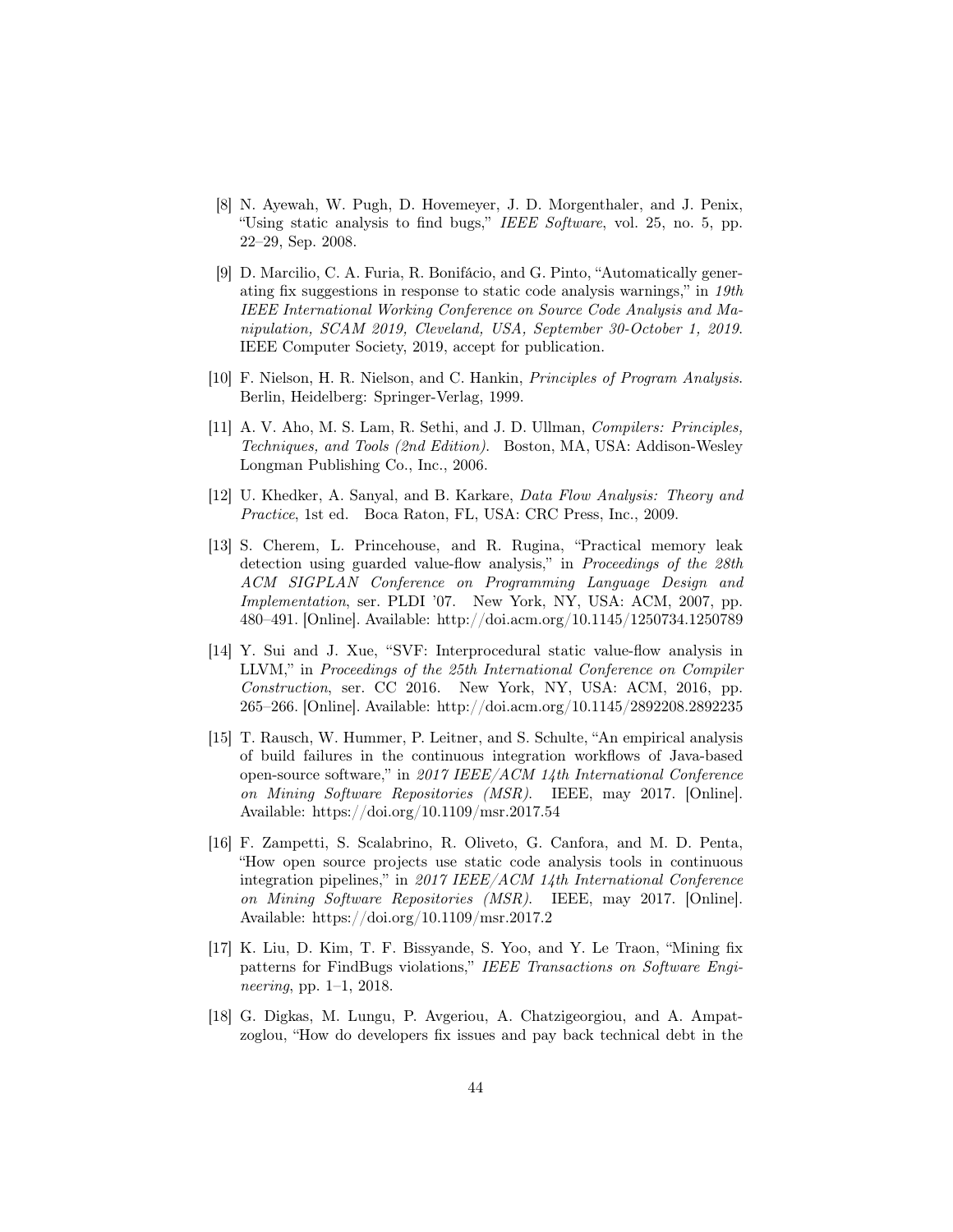Apache ecosystem?" in 2018 IEEE 25th International Conference on Software Analysis, Evolution and Reengineering (SANER), March 2018, pp. 153–163.

- [19] E. Aftandilian, R. Sauciuc, S. Priya, and S. Krishnan, "Building useful program analysis tools using an extensible Java compiler," in 2012 IEEE 12th International Working Conference on Source Code Analysis and Manipulation, Sep. 2012, pp. 14–23.
- [20] T. T. Nguyen, H. A. Nguyen, N. H. Pham, J. Al-Kofahi, and T. N. Nguyen, "Recurring bug fixes in object-oriented programs," in Proceedings of the 32nd ACM/IEEE International Conference on Software Engineering - Volume 1, ser. ICSE '10. New York, NY, USA: ACM, 2010, pp. 315–324. [Online]. Available: http://doi.acm.org/10.1145/1806799.1806847
- [21] C. Liu, J. Yang, L. Tan, and M. Hafiz, "R2fix: Automatically generating bug fixes from bug reports," in 2013 IEEE Sixth International Conference on Software Testing, Verification and Validation, March 2013, pp. 282–291.
- [22] R. Rolim, G. Soares, R. Gheyi, and L. D'Antoni, "Learning quick fixes from code repositories," CoRR, vol. abs/1803.03806, 2018. [Online]. Available: http://arxiv.org/abs/1803.03806
- [23] Y. Padioleau, J. Lawall, R. R. Hansen, and G. Muller, "Documenting and automating collateral evolutions in linux device drivers," SIGOPS Oper. Syst. Rev., vol. 42, no. 4, p. 247–260, Apr. 2008. [Online]. Available: https://doi.org/10.1145/1357010.1352618
- [24] R. Just, D. Jalali, and M. D. Ernst, "Defects4J: A database of existing faults to enable controlled testing studies for Java programs," in Proceedings of the 2014 International Symposium on Software Testing and Analysis, ser. ISSTA 2014. New York, NY, USA: ACM, 2014, pp. 437–440. [Online]. Available: http://doi.acm.org/10.1145/2610384.2628055
- [25] M. Monperrus, "Automatic software repair: A bibliography," ACM Comput. Surv., vol. 51, no. 1, pp. 17:1–17:24, Jan. 2018. [Online]. Available: http://doi.acm.org/10.1145/3105906
- [26] L. Gazzola, D. Micucci, and L. Mariani, "Automatic software repair: A survey," IEEE Trans. Software Eng., vol. 45, no. 1, pp. 34–67, 2019. [Online]. Available: https://doi.org/10.1109/TSE.2017.2755013
- [27] W. Weimer, T. Nguyen, C. Le Goues, and S. Forrest, "Automatically finding patches using genetic programming," in Proceedings of the IEEE 31st International Conference on Software Engineering, 2009, pp. 364–374.
- [28] D. Kim, J. Nam, J. Song, and S. Kim, "Automatic patch generation learned from human-written patches," in Proceedings of the 2013 International Conference on Software Engineering, ser. ICSE '13. IEEE Press, 2013, p. 802–811.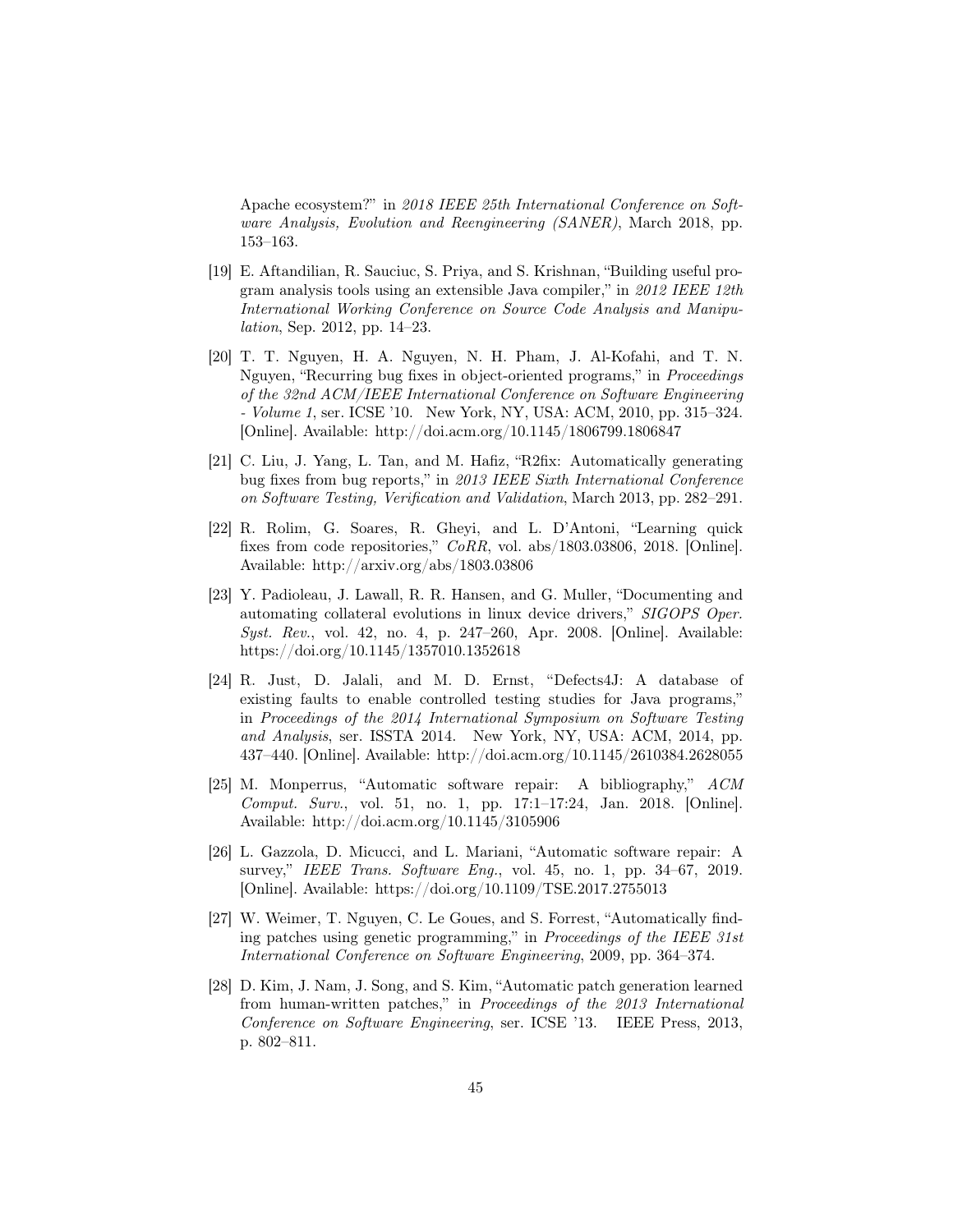- [29] Y. Wei, Y. Pei, C. A. Furia, L. S. Silva, S. Buchholz, B. Meyer, and A. Zeller, "Automated fixing of programs with contracts," in Proceedings of the 19th International Symposium on Software Testing and Analysis (IS-STA). ACM, 2010, pp. 61–72.
- [30] Z. Qi, F. Long, S. Achour, and M. Rinard, "An analysis of patch plausibility and correctness for generate-and-validate patch generation systems," in Proceedings of the 2015 International Symposium on Software Testing and Analysis (ISSTA). ACM, 2015, pp. 24–36.
- [31] A. Marginean, J. Bader, S. Chandra, M. Harman, Y. Jia, K. Mao, A. Mols, and A. Scott, "Sapfix: Automated end-to-end repair at scale," in 2019 IEEE/ACM 41st International Conference on Software Engineering: Software Engineering in Practice (ICSE-SEIP), May 2019, pp. 269–278.
- [32] M. Martinez and M. Monperrus, "Coming: A tool for mining change pattern instances from git commits," in 2019 IEEE/ACM 41st International Conference on Software Engineering: Companion Proceedings (ICSE-Companion), May 2019, pp. 79–82.
- [33] J. Bader, A. Scott, M. Pradel, and S. Chandra, "Getafix: Learning to fix bugs automatically," Proc. ACM Program. Lang., vol. 3, no. OOPSLA, Oct. 2019. [Online]. Available: https://doi.org/10.1145/3360585
- [34] F. Long and M. Rinard, "Automatic patch generation by learning correct code," in Proceedings of the 43rd Annual ACM SIGPLAN-SIGACT Symposium on Principles of Programming Languages, ser. POPL '16. New York, NY, USA: Association for Computing Machinery, 2016, p. 298–312. [Online]. Available: https://doi.org/10.1145/2837614.2837617
- [35] F. Long, P. Amidon, and M. Rinard, "Automatic inference of code transforms for patch generation," in Proceedings of the 2017 11th Joint Meeting on Foundations of Software Engineering, ser. ESEC/FSE 2017. New York, NY, USA: Association for Computing Machinery, 2017, p. 727–739. [Online]. Available: https://doi.org/10.1145/3106237.3106253
- [36] R. Bavishi, H. Yoshida, and M. R. Prasad, "Phoenix: Automated datadriven synthesis of repairs for static analysis violations," in *Proceedings* of the 2019 27th ACM Joint Meeting on European Software Engineering Conference and Symposium on the Foundations of Software Engineering, ser. ESEC/FSE 2019. New York, NY, USA: ACM, 2019, pp. 613–624. [Online]. Available: http://doi.acm.org/10.1145/3338906.3338952
- [37] B. Johnson, Y. Song, E. R. Murphy-Hill, and R. W. Bowdidge, "Why don't software developers use static analysis tools to find bugs?" in 35th International Conference on Software Engineering, ICSE '13, San Francisco, CA, USA, May 18-26, 2013, 2013, pp. 672–681.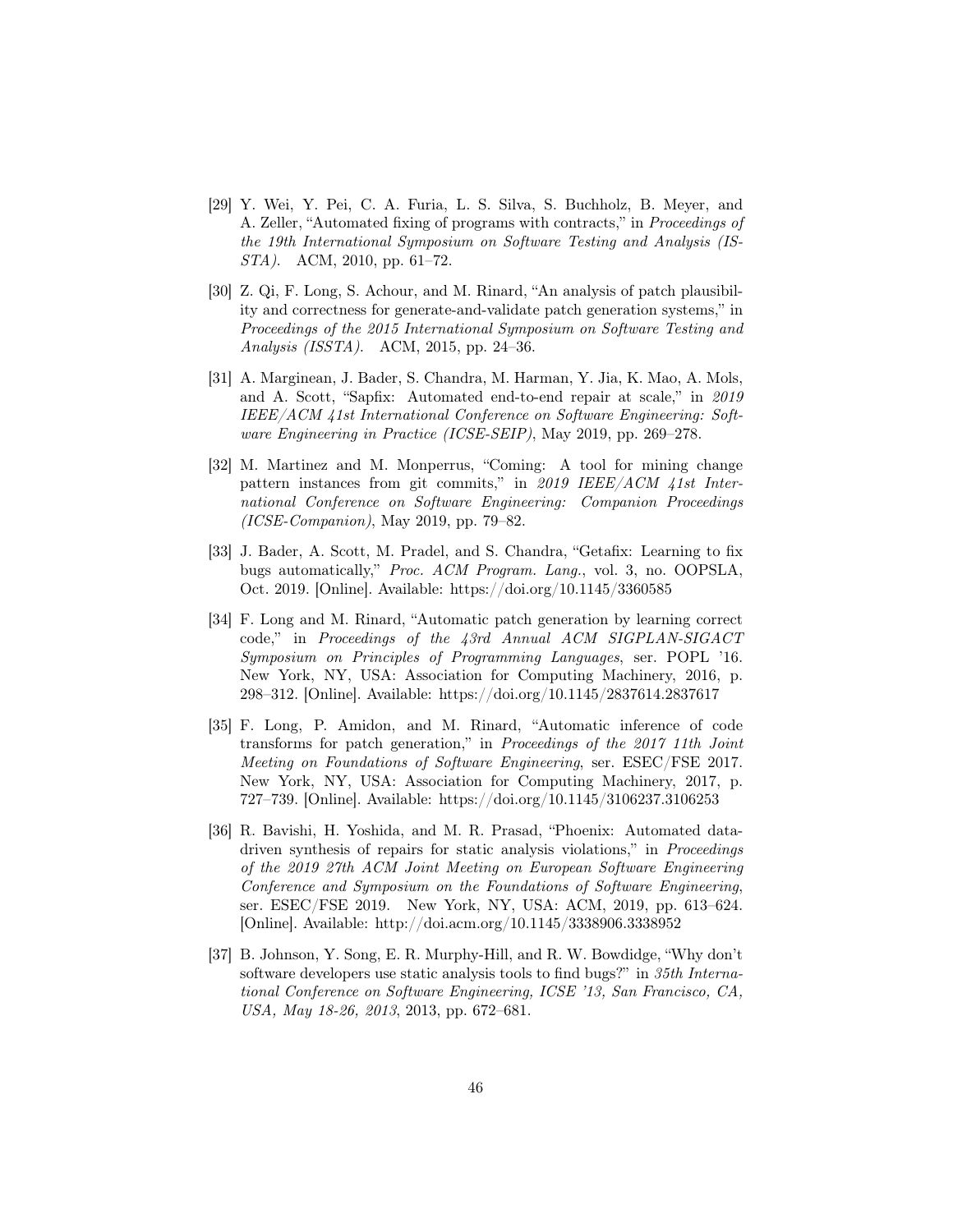- [38] A. Brito, L. Xavier, A. Hora, and M. T. Valente, "Why and how Java developers break APIs," in 25th International Conference on Software Analysis, Evolution and Reengineering (SANER), 2018, pp. 255–265.
- [39] P. Klint, T. Van Der Storm, and J. Vinju, "Rascal: A domain specific language for source code analysis and manipulation," in 2009 Ninth IEEE International Working Conference on Source Code Analysis and Manipulation. IEEE, 2009, pp. 168–177.
- [40] R. Dantas, A. Carvalho, D. Marcílio, L. Fantin, U. Silva, W. Lucas, and R. Bonifácio, "Reconciling the past and the present: An empirical study on the application of source code transformations to automatically rejuvenate Java programs," in 2018 IEEE 25th International Conference on Software Analysis, Evolution and Reengineering (SANER), March 2018, pp. 497– 501.
- [41] E. Kalliamvakou, G. Gousios, K. Blincoe, L. Singer, D. M. German, and D. Damian, "An in-depth study of the promises and perils of mining GitHub," Empirical Software Engineering, vol. 21, no. 5, pp. 2035–2071, sep 2015. [Online]. Available: https://doi.org/10.1007/s10664-015-9393-5
- [42] Y. Tao, D. Han, and S. Kim, "Writing acceptable patches: An empirical study of open source project patches," in 2014 IEEE International Conference on Software Maintenance and Evolution, Sep. 2014, pp. 271–280.
- [43] A. Ram, A. A. Sawant, M. Castelluccio, and A. Bacchelli, "What makes a code change easier to review: an empirical investigation on code change reviewability," in Proceedings of the 2018 ACM Joint Meeting on European Software Engineering Conference and Symposium on the Foundations of Software Engineering, ESEC/SIGSOFT FSE 2018, Lake Buena Vista, FL, USA, November 04-09, 2018, 2018, pp. 201–212. [Online]. Available: https://doi.org/10.1145/3236024.3236080
- [44] Y. Yu, H. Wang, G. Yin, and T. Wang, "Reviewer recommendation for pull-requests in github: What can we learn from code review and bug assignment?" Inf. Softw. Technol., vol. 74, pp. 204–218, 2016.
- [45] V. Lenarduzzi, F. Lomio, H. Huttunen, and D. Taibi, "Are SonarQube rules inducing bugs?" in IEEE International Conference on Software Analysis, Evolution and Reengineering  $(SANER)$ , 2020, https://arxiv.org/abs/1907. 00376.
- [46] J. Kim, D. Batory, D. Dig, and M. Azanza, "Improving refactoring speed by 10x," in 2016 IEEE/ACM 38th International Conference on Software Engineering (ICSE), May 2016, pp. 1145–1156.
- [47] A. Georges, D. Buytaert, and L. Eeckhout, "Statistically rigorous Java performance evaluation," in Proceedings of the 22nd Annual ACM SIGPLAN Conference on Object-oriented Programming Systems and